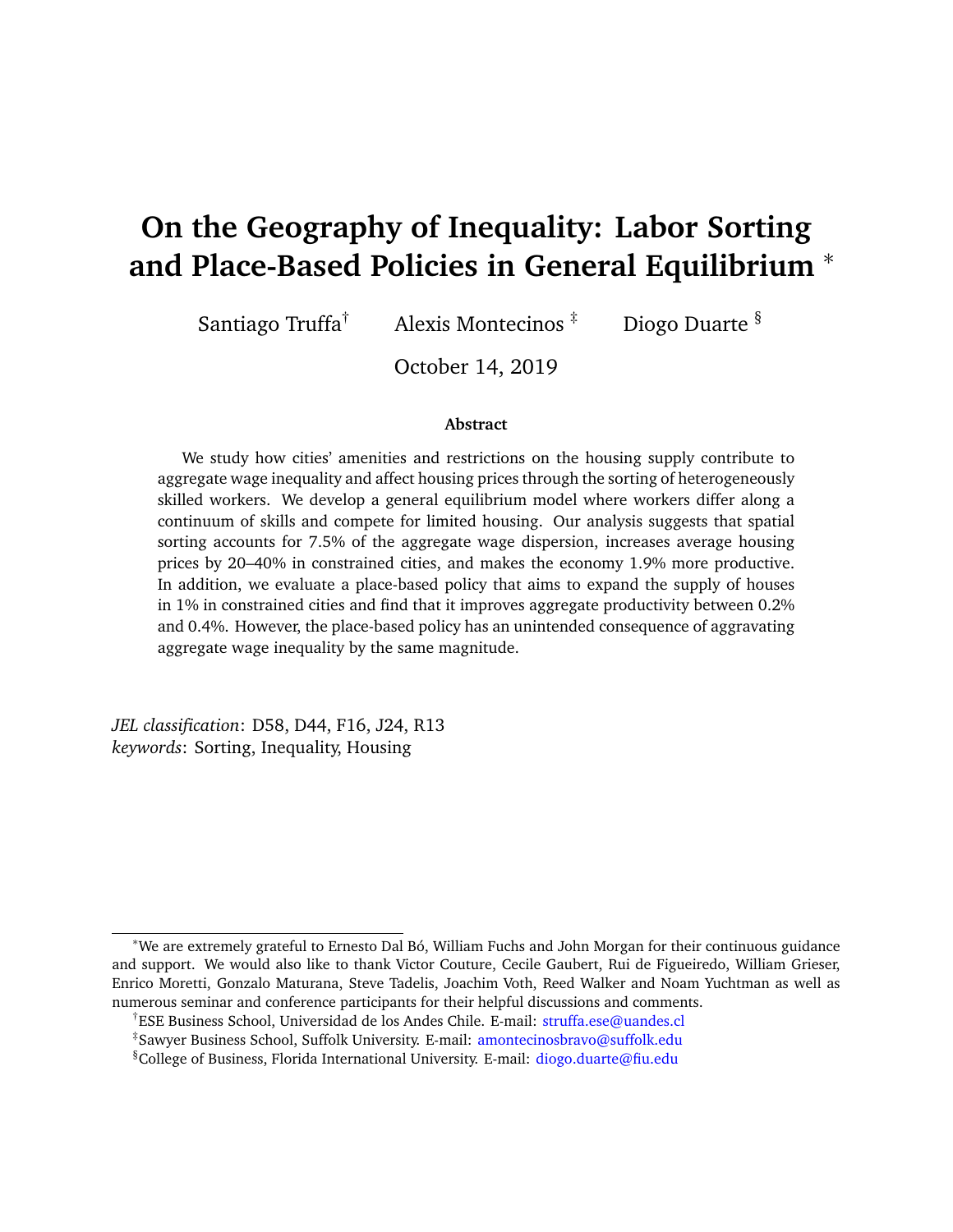# **1. Introduction**

Rising wage inequality has been a defining feature of the US economy over the last few decades. This increase in inequality has been accompanied by changes in the organization of the economic activity of cities. This reorganization has generated severe urban differentiation: cities that concentrate a higher fraction of high-skilled workers also feature higher wages and housing prices. Changes between cities have gone hand-in-hand with changes within cities, as more productive places have also become more unequal.

While prior studies have shown the importance of physical characteristics of cities to the spatial variation in wages and housing prices, there is still disagreement about the key drivers of those differentials. For instance, Roback (1982) and Gyourko and Tracy (1991) attribute differences in housing prices across cities mainly to variation in interurban amenities and other local traits, such as intercity fiscal differentials. By contrast, other studies argue that those price differentials can mainly be explained by limited housing supply in large metropolitan areas, such as New York, Los Angeles, and San Francisco. These so-called *superstar cities* attract highincome families, shifting the income distribution and rising the price of land. According to Gyourko et al. (2013), metropolitan statistical areas (MSAs) with low land availability tend to be more productive due to the sorting of high-skilled workers into these places. These same cities have been among the least likely to add new housing in the last couple of decades, contributing to the exacerbation of regional divergences.

Our paper sheds light on this discussion by developing a spatial general equilibrium model that features both of the two key drivers of differentials contemplated by the literature: amenities and limited housing supply. Our model links these city characteristics to the sorting of workers with a continuum of skills to evaluate how city fundamentals contribute to wage inequality, housing prices, and output growth through the spatial distribution of the population.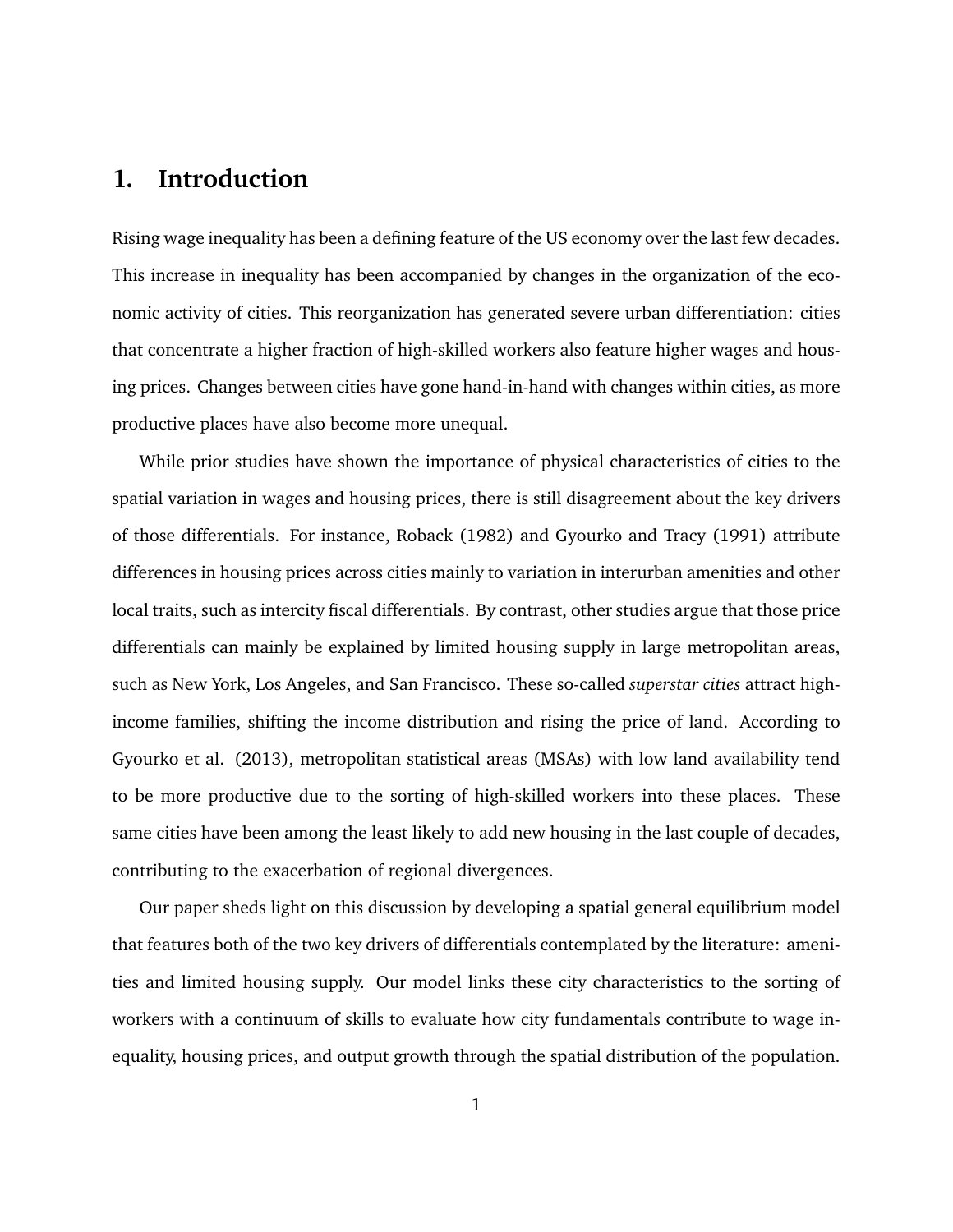To the best of our knowledge, this is the first spatial equilibrium model to jointly analyze the impact of amenities and limited housing supply to wage dispersion, house prices, and growth.

The main findings are as follows. First, if workers account for both cities' amenities and limited housing supply when deciding to reallocate, spatial sorting makes the aggregate economy 1.9% more productive, with places featuring a tighter housing market, such as superstar cities, experiencing an increase in productivity of 30% on average. The rationale behind this result is straightforward: when we allow for spatial sorting, most productive workers tend to cluster in large cities that require more talent for technology-intensive tasks. As a result of agglomeration externalities, workers' marginal productivity increases, which contributes to higher overall productivity.

Second, the influx of high-skill workers to large cities with limited housing supply put further pressure on the demand for housing and ultimately raises their price. Our model estimates an average increase of 20–40% because of talent sorting on these metro areas. We show that this effect is particularly detrimental to house prices in smaller cities, where housing supply is not constrained and can experience a decline by up to 30% due to the drain of talented workers.

Third, we show that spatial sorting has critical consequences to wage inequality when cities' amenities and shortage of housing impact workers' mobility decisions. We find that spatial sorting accounts for 7.5% of the aggregate wage dispersion and wage inequality is between 20% to 40% higher in those cities with a tighter housing markets. The reasoning goes as follows. Workers care, by assumption, about their disposable income (i.e., wages net of housing costs) and amenities provided by the city they live in. Since high-skilled workers have higher disposable, they become more sensitive to the cities' amenities. As they cluster in MSAs due to the high demand for high-skill tasks, they outbid low-skilled in the housing market and drive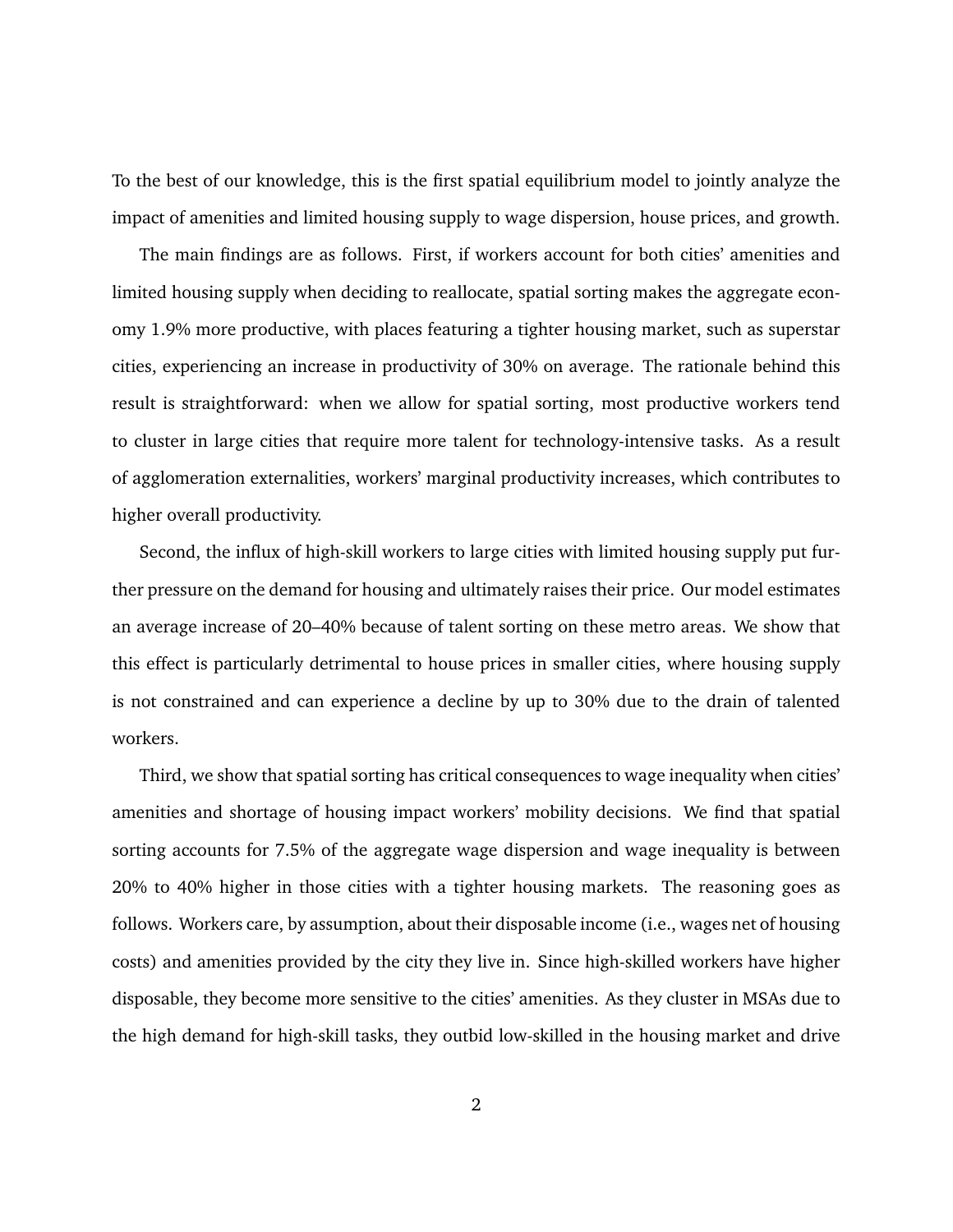them out of the metropolitan area, which raises the average salary within the city. As a result, wage dispersion increases. In addition, in equilibrium, those low-skilled workers who stay in supercities are compensated with higher salaries as well since the supply of those workers diminishes significantly. Our model shows that this mechanism can generate a differential 30– 50% in the salaries of the workers in the 20th percentile of the skill distribution who live in large MSAs and those in the same group living in smaller cities.

The fourth contribution of our study is to analyze how a place-based policy could potentially ameliorate or aggravate inequality in large urban areas. We argue that our model is particularly suitable for such a task because our framework is quantitatively tractable and rich enough to replicate patterns in the dispersion of talent and wages of the Current Population Survey (CPS) for 54 MSAs in the US, for the year 2011. It features the existence of a unique equilibrium, which allows us to numerically quantify the equilibrium effects of place-based policies. Thus, by simply turning spatial sorting off and re-evaluating the model, we obtain a clear measurement of the impact of sorting effects on equilibrium quantities. In particular, we focus on a housing policy aimed to expand the housing supply in constrained cities by 1%. We find that such a policy could make the economy 0.2–0.4% more productive. However, we show that relaxing housing constraints in superstar cities has the unintended consequence of increasing aggregate wage inequality by the same magnitude.

Regional inequality is a complex topic and one that for several reasons requires general equilibrium reasoning. First, in spatial equilibrium, workers must not prefer other locations to their current one. This indifference condition implies that population, wages, and housing prices in all cities should be considered simultaneously, making them interdependent. Second, wages and housing prices are inseparable from local agglomeration externalities and the distribution of skills available in the city (Combes et al., (2008), Gennaioli et al. 2013, Acemoglu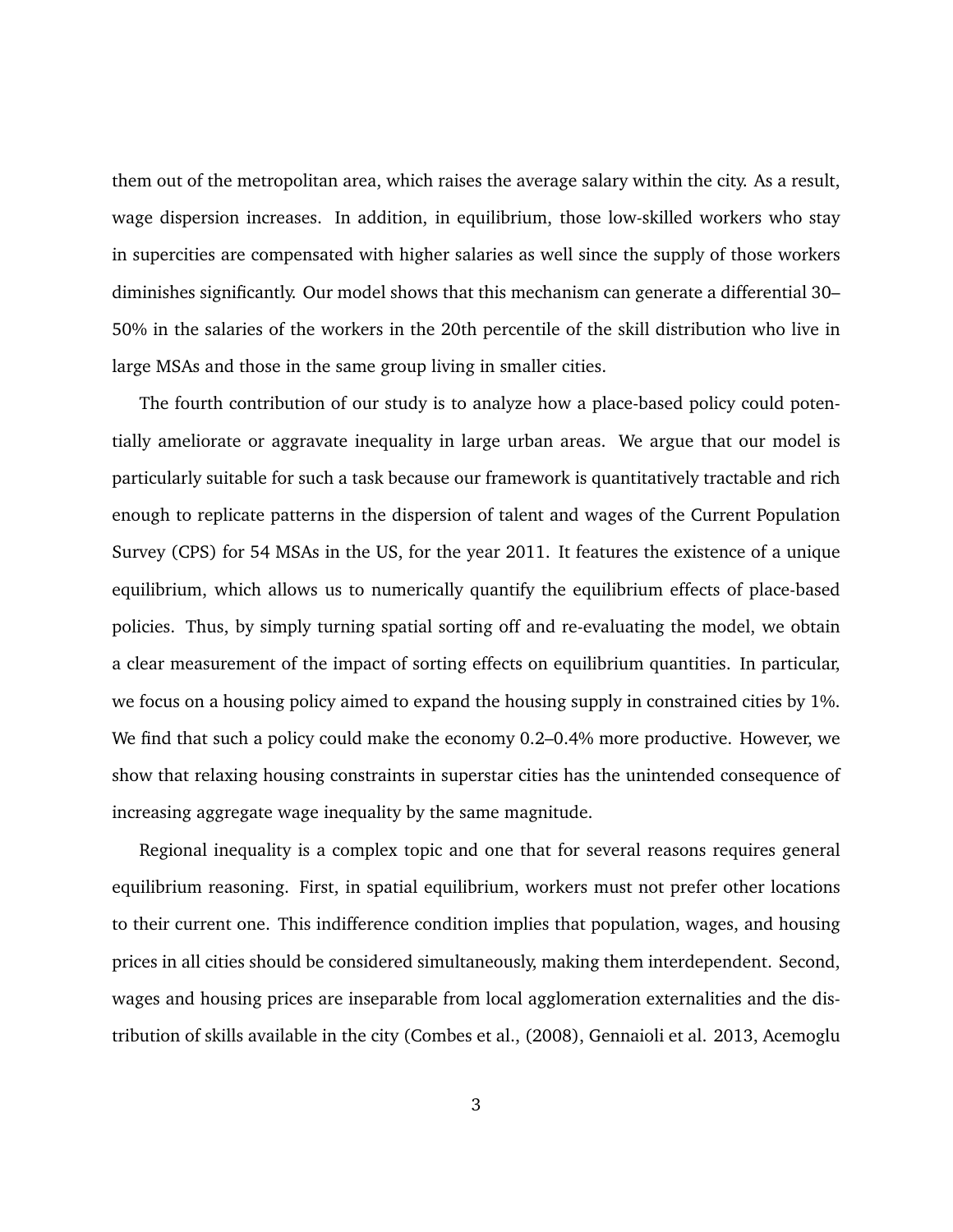and Dell (2010), Van Nieuwerburgh and Weill (2010)). Investigating this association requires a model in which the labor productivity of each worker is endogenous to the location decisions of all workers. Third, to understand how city characteristics relate to regional inequality, we must disentangle how they affect agglomeration externalities and skill sorting separately. The reason is that a change in city characteristics (e.g., increasing the housing supply) could have an impact on local labor productivity by increasing density and by changing the skill composition of the city.

Our framework can be described as follows. We develop a general equilibrium model that allows for the sorting of heterogeneous workers with a continuum of skills in the presence of endogenous agglomeration externalities. In this model, workers care about their disposable income and the level of local amenities. Workers can freely choose where to live, but to access city's amenities, they must consume one unit of housing on that particular location. Since the number of houses per city is limited, workers compete for houses in bidding wars. By competing for limited housing, workers impose on each other a pecuniary congestion cost that depends on their skills through the bids they are willing to make. The strength of this effect ultimately depends on the tightness of the housing market (i.e., how many buyers show up to compete for a house), directly linking the features of a city's housing market to the characteristics of its talent pool.

Workers in cities perform non-tradable tasks that combine in a single final good. Each task requires only labor and workers are differentiated in their labor productivity, which depends on workers' skills. Since workers can freely move between cities, skill distributions are determined by a spatial equilibrium condition. The equilibrium of this economy yields, for each city, an endogenous distribution wages, and skills which are ultimately determined by fundamental city characteristics.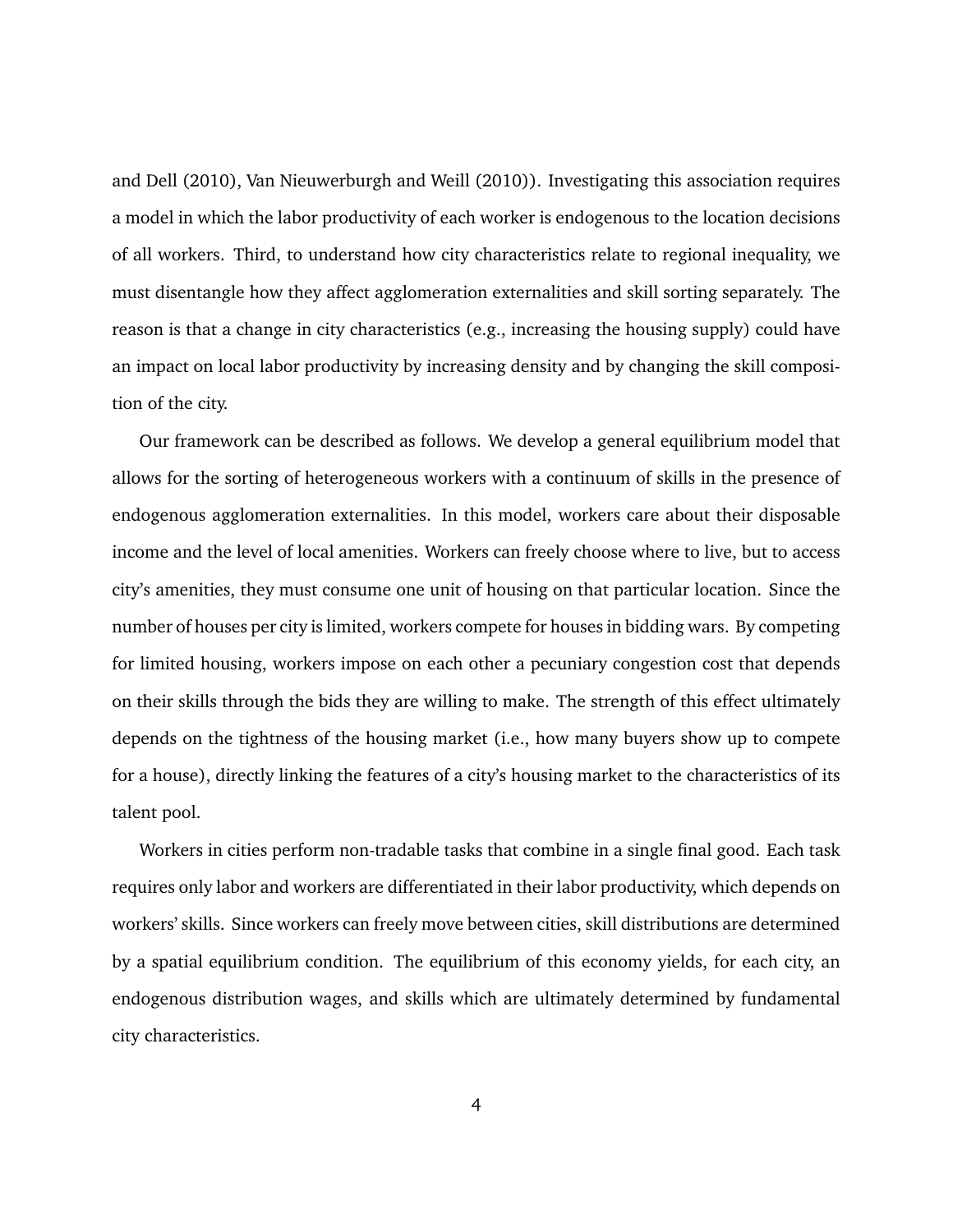The calibrated model is consistent with several stylized facts. For instance, the model features the sorting of high-skilled workers into land-constrained cities. Given the higher supply of skilled workers, these cities specialize in high-productivity sectors, generating an endogenous correlation between low land availability and city productivity. Concurrently, land constrained cities have the property of having higher wage inequality driven by the interaction of endogenous relative prices and local agglomeration externalities. Furthermore, the calibrated model does a reasonable job of predicting moments that had not been targeted in the estimation, such as relative average house prices and city size.

### **Literature Review**

This paper connects two important subjects in the urban economics literature: cities' characteristics (such as amenities and limited housing supply) and the heterogeneity in workers' skills. While extant research has shown that the physical geography of cities relates to their economic outcomes (Saiz 2010, Ganong and Shoag 2013, Hornbeck and Moretti 2015, Seegert 2016), a separate strand of the literature has focused on studying what determines the sort-ing of heterogeneous agent.<sup>[1](#page-5-0)</sup> Eeckhout et al.  $(2010)$ , Behrens and Robert-Nicoud  $(2014)$  and Puga et al. (2015) develop (theoretical) discrete agent models that explore how locations' fundamentals connect to productivity and inequality in cities. <sup>[2](#page-5-1)</sup>

<span id="page-5-0"></span> $1$ (Glasear 2008, Shapiro 2012, Couture 2015, Albouy 2015, Albouy and Seegert 2016) have empirically shown the importance of amenities in accounting for sorting patterns. We build on this literature, and we quantify the tradeoff between amenities versus restrictions on the housing supply. A related literature has explored the sorting of heterogeneous firms (Gaubert 2015, Desmet and Rossi- Hansberg 2013 and Behrens et al. 2013, Serrato and Zidar 2014) to study the welfare implications of taxes and firm incentives. We complement this literature by focusing on the worker side. Further work is required to join these two threads in the literature.

<span id="page-5-1"></span><sup>&</sup>lt;sup>2</sup>Frameworks that divide the workforce into discrete categories are empirically sensitive, since results depend on dichotomous definitions of what type of worker qualifies for each type of category. Indeed, Baum, Snow, Freedman, and Pavan (2015) show that if we change the definition of high-skilled worker to a worker with some college education, some of the results shown by Diamond (2015) no longer hold.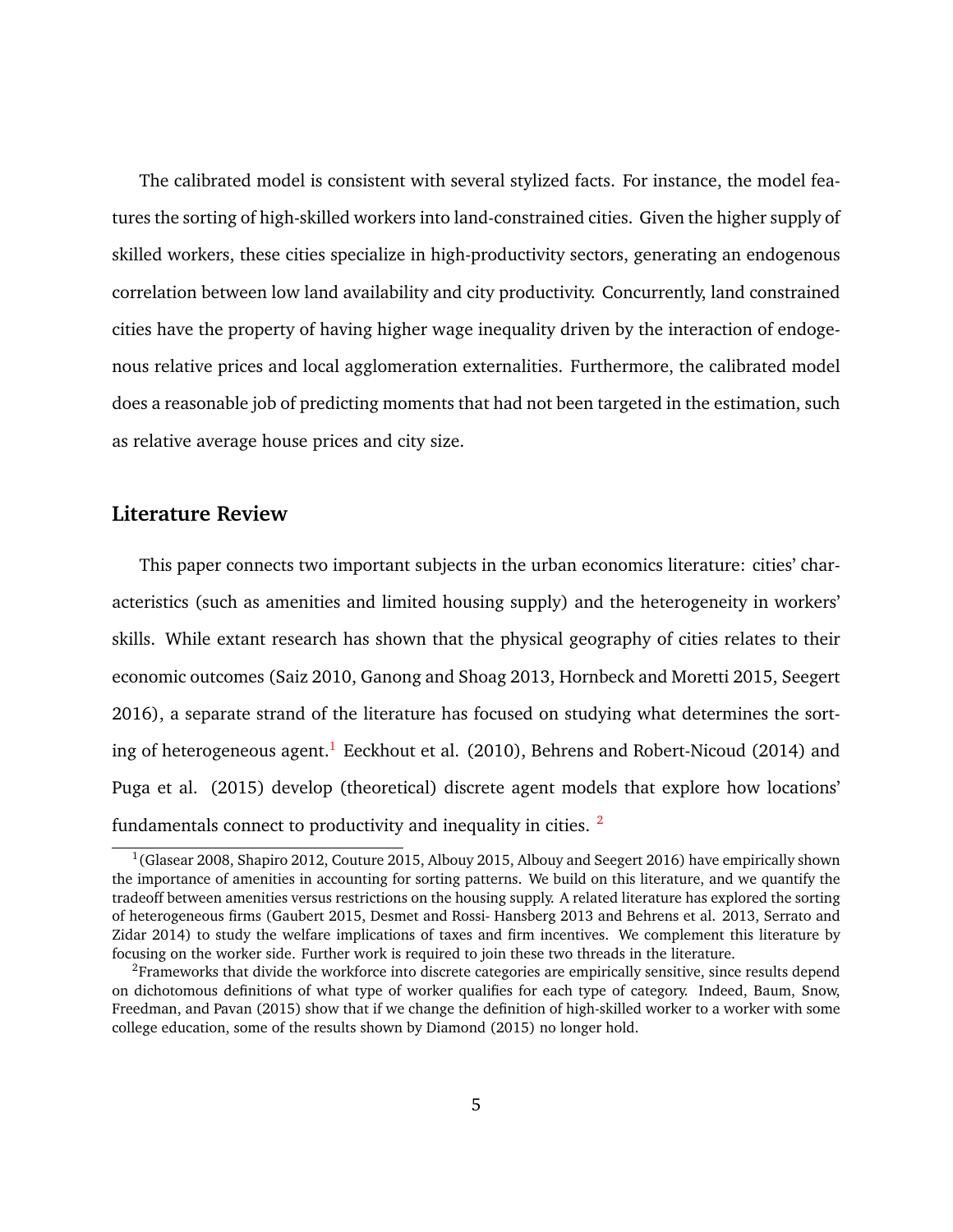Our paper closely relates to Davis and Dingel (2012) in using a continuum of skill types, but departs from this study by providing a micro-founded housing market in which a restricted housing supply implies that, in equilibrium, a city may feature excess demand for housing (as in the superstar cities framework)<sup>[3](#page-6-0)</sup>. As we can fully characterize and compute the unique equilibrium of the model using differential equations, we provide a tractable framework that is useful for quantitative policy evaluation. This analysis is exclusive to our setting.

This paper also relates to the literature that examines how city-level outcomes aggregate. Hsieh and Moretti (2015) use a Rosen–Roback framework to analyze the role of cities in aggregate growth. We contribute to this literature by providing a theory in which city productivity is endogenous to the interaction between sorting and local agglomeration externalities. A parallel literature has been studying wage inequality in cities (Baum-Snow and Pavan, 2012). Our model is also able to generate vibrant patterns in the distribution of wages both within and between cities. Furthermore, it predicts that the relationship between wage inequality and the level of local wages should follow a power function, which is consistent with the data.

Finally, this paper also speaks to a growing literature that seeks to evaluate the aggregate consequences of place-based policies. Despite many examples of local program evaluations, it is hard to assess the general equilibrium effects of these types of policies <sup>[4](#page-6-1)</sup>. We contribute to this literature by quantifying the aggregate potential consequences of local policy changes by means of the spatial sorting of heterogeneous workers.

This paper is organized as follows. Section [2](#page-7-0) presents the model and theoretical results. Section [3](#page-17-0) discusses the data, describes the empirical estimation, and presents the main empirical results. Section [4](#page-33-0) discusses policy implications and then concludes.

<span id="page-6-0"></span><sup>&</sup>lt;sup>3</sup> To do so, we follow recent literature that models the housing market with bidding wars. For a review see Han and Strange (2015).

<span id="page-6-1"></span><sup>&</sup>lt;sup>4</sup>A notable exception is Kline and Moretti (2014), who develop a methodology to estimate their aggregate effects.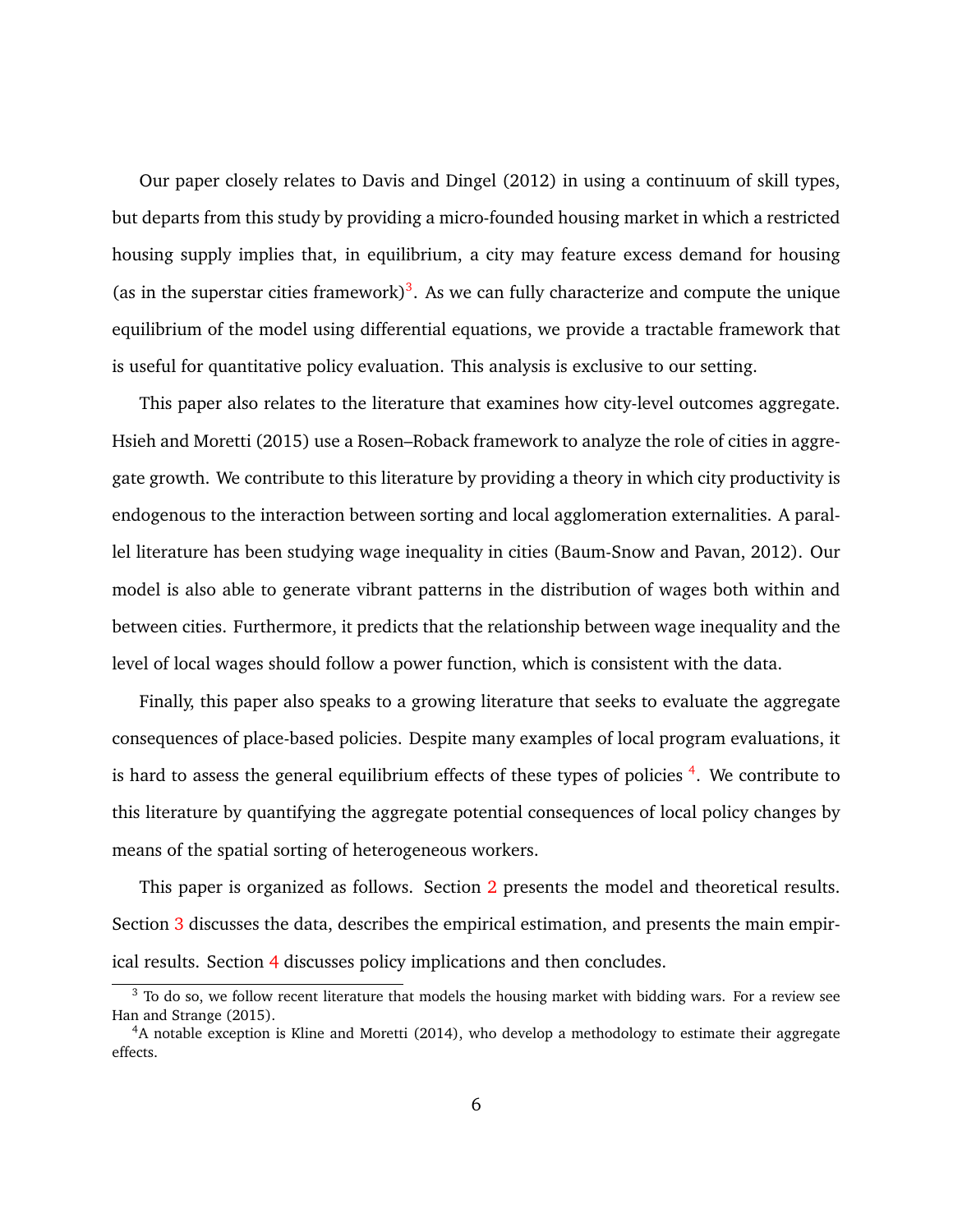# <span id="page-7-0"></span>**2. Model**

We consider an economy that contains  $N > 1$  cities. Cities have a heterogeneous endowment of housing supply  $S^i$  and amenities  $a^i$ . Non-tradable services are produced within each city.

### **2.1. Production within a City**

The economy is populated by a continuum of workers with skill  $s \in [s, \overline{s}]$  and these workers can move freely between cities. Denote  $v^i(s) \geq 0$  as the endogenous supply of workers with skill *s* in city  $i \in \{1,..N\}$ .

Cities produce one final good, and producing that final good requires the aggregation of intermediate tasks which will be indexed by their skill intensity  $\sigma \in \Sigma = [\sigma, \overline{\sigma}]$ .

Production tasks are performed only through human capital, and workers vary in their productivity in these tasks. In particular, let  $A(s, \sigma) > 0$  be the productivity of a worker of skill *s* in task  $\sigma$ <sup>[5](#page-7-1)</sup>.  $Y^i(\sigma) \ge 0$  is the endogenous output of task  $\sigma$  in city *i* and is given by,

$$
Y^{i}(\sigma) = \int_{s \in S} A(s, \sigma) L^{i}(s, \sigma) ds,
$$

where  $L^i(s, \sigma) \ge 0$  is the endogenous number of workers with skill *s* who work on task  $\sigma$  in city *i*.

The output of the final good is given by a Dixit-Stiglitz production function:

$$
Y^{i} = \kappa^{i} \left( \int_{\sigma \in \Sigma} [Y^{i}(\sigma)]^{\frac{\varepsilon - 1}{\varepsilon}} d\sigma \right)^{\frac{\varepsilon}{\varepsilon - 1}}
$$

<span id="page-7-1"></span> $5$ To capture the idea that high skill workers have a comparative advantage in more complex tasks, we follow Costinot and Vogel (2010) and assume that productivity is log supermodular.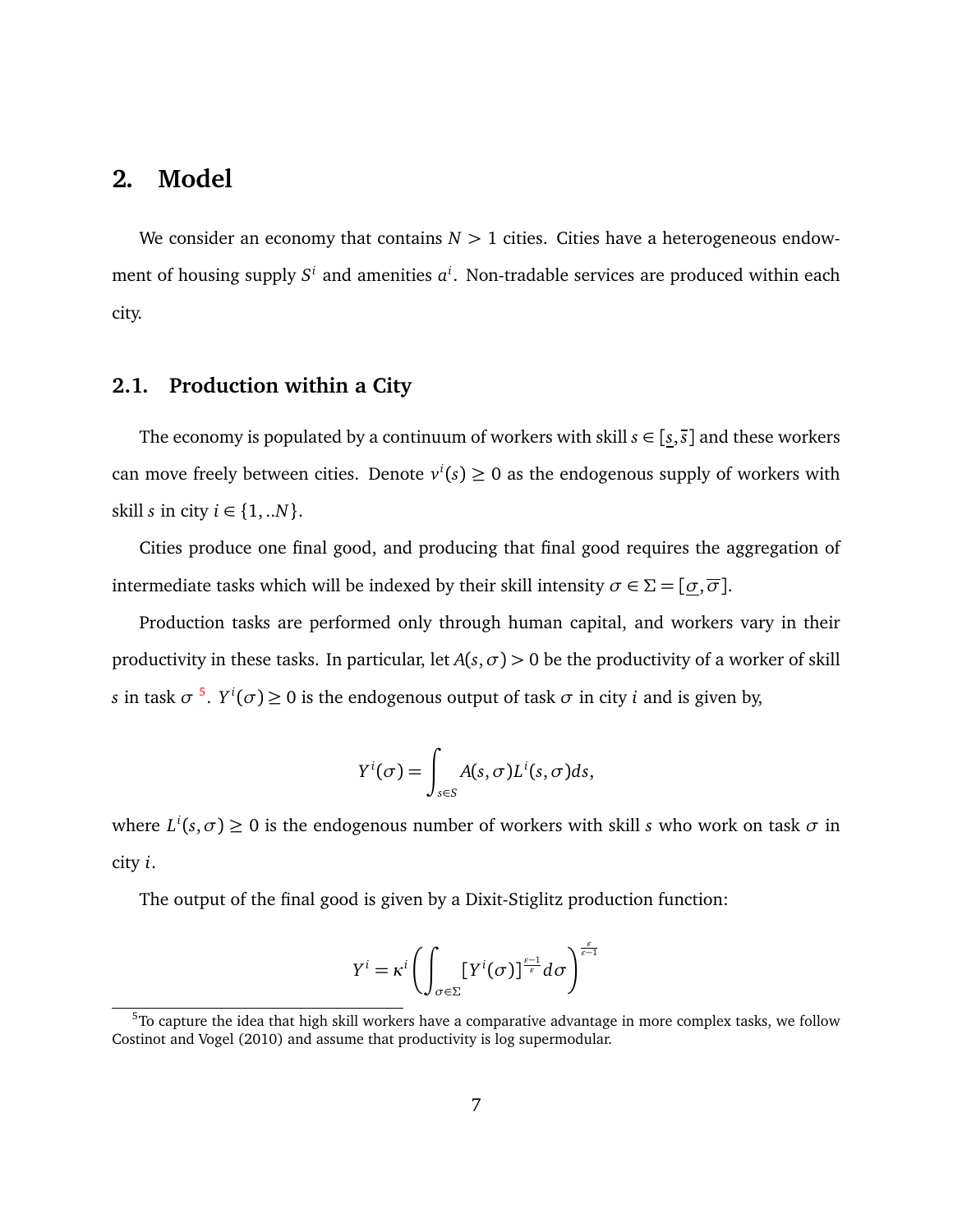where,  $\varepsilon > 1$  is the constant elasticity of substitution between tasks and  $\kappa^i$  is a city-level productivity shifter that captures the effect of agglomeration externalities.

Total profit for the final good is given by,

$$
\Pi^i = \kappa^i \int_{\sigma \in \Sigma} [Y^i(\sigma)]^{\frac{\varepsilon - 1}{\varepsilon}} d\sigma - \int_{\sigma \in \Sigma} p^i(\sigma) Y^i(\sigma) d\sigma
$$

where  $p^i(\sigma)$  is the endogenous price of task  $\sigma$  in city *i*.

Finally, total profits for intermediate tasks are given by,

$$
\Pi^{i}(\sigma) = \int_{s \in S} [p^{i}(\sigma)A(s, \sigma) - w^{i}(s)]L^{i}(s, \sigma)ds,
$$

where *w i* (*s*) is the endogenous wage for a worker with skill *s* in city *i*.

### <span id="page-8-0"></span>**2.2. Housing market**

We follow a directed-search model as in Albrecht, Gautier and Vroman (2013) (AGV, hereafter) to portray the housing market. Let  $\theta^i = B^i/S^i$  be the tightness of the housing market in city *i*, where  $B^i$  is the total number of workers that bid for houses in city *i*, and  $S^i$  is the total amount of houses for sale.

The game has several stages:

- 1. Buyers randomly arrive to compete for a house.
- 2. Each buyer has a private valuation *x*, which will be the buyer's wage in city *i*. Buyers do not observe the number of other visitors to the house.
- 3. As buyers arrive at a house they compete for it following a first-price auction (with an unknown number of competitors).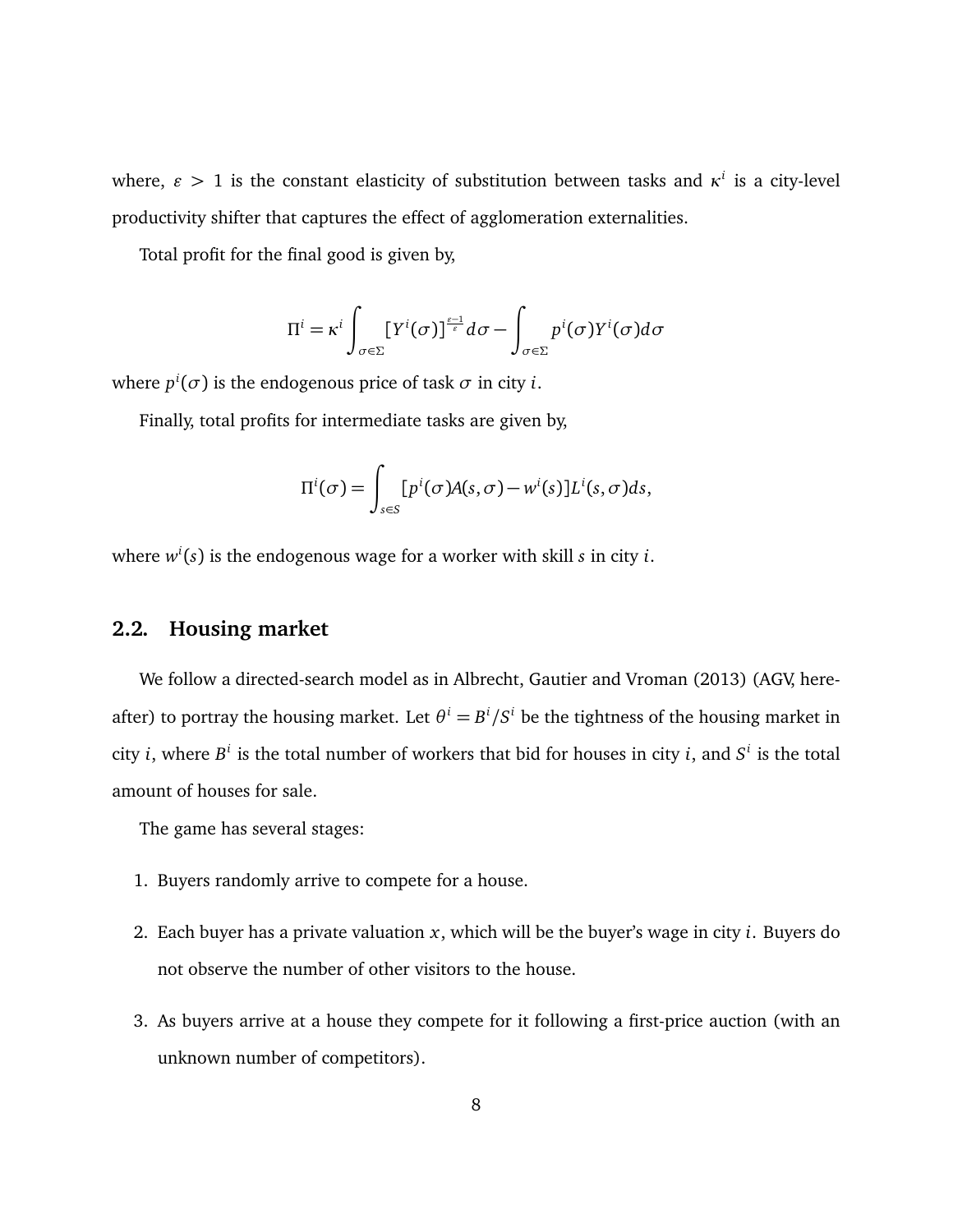With a random number of buyers, an individual buyer's optimal bid  $b(x)$  is the weighted average of the buyer's optimal bids conditional on competing with *n* other competitors, with  $n = \{0, 1, 2, 3, ...\}$ , and has expression given by

$$
b(x) = \frac{\sum p_n F(x; n) b(x; n)}{\sum p_n F(x; n)},
$$

where  $p_n$  is the probability of a buyer competing with  $n$  other buyers,  $b(x;n)$  is the optimal bid, and  $F(x; n)$  is the distribution of types in the market. We assume  $B^i$  and  $S^i$  are large enough so that, in the limit, the arrival rate of buyers visiting a particular seller follows a continuous Poisson process with parameter *θ i* . This characterization yields the endogenous housing prices shown in Appendix 1.

The tightness of the housing market also determines the probability of obtaining a house in the city. Since buyers' valuations for a house are sampled from a common distribution, we have a "Poisson race" among different players who arrive following the same arrival rate *θ i* . Thus, *e* −*θ i* (1−*F i* (*w i* (*s*))) is the probability that a buyer of skill *s* makes the highest bid, and thus wins the auction. Notice that *θ <sup>i</sup>* depends on the total number of workers who arrive in equilibrium to produce in city *i*. We assume that workers have rational expectations, thus they correctly anticipate the value of  $\theta^i$  in equilibrium before moving into a city.

### **2.3. Workers' Preferences**

Workers' have homothetic preferences over their disposable income  $x_i$  and the quality of local amenities  $a^i$ . Homothetic preferences can be represented as  $U = Ta^i \log(x_i)$ , where  $T$  is a deep preference parameter capturing the tradeoff between disposable income and the quality of local amenities. For convenience, we use the monotonic transformation  $U = \exp(U) = x_i e^{T a^i}$ ,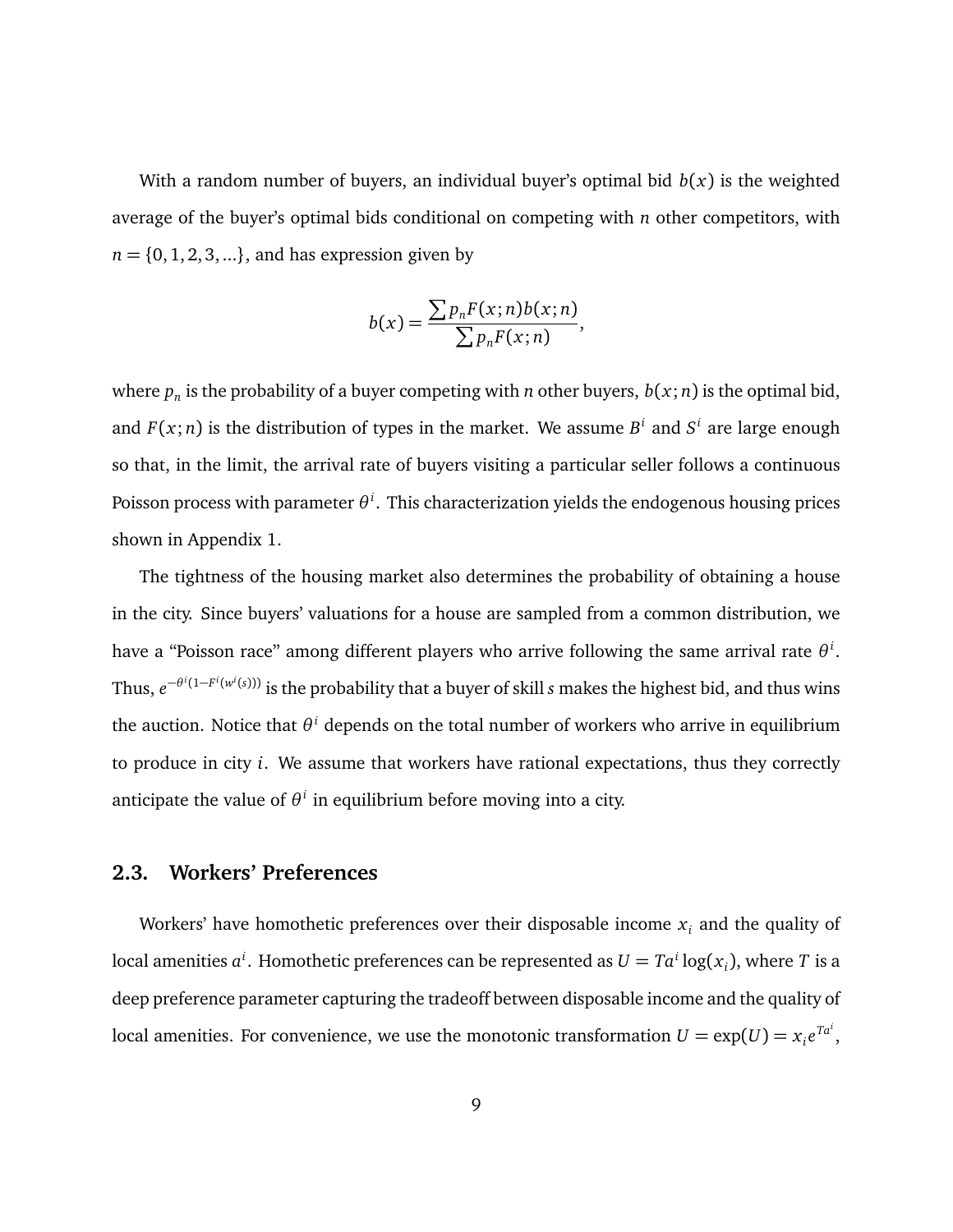as all the properties of this utility representation hold for monotonic transformations. In this case, the term  $e^{Ta_i}$  is interpreted as a utility shifter that depends on the amenities  $a^i$  and on the deep preference parameter *T*.

To enjoy the amenities of a particular city, workers need to own a house in that city. If they cannot afford a house, they receive a reservation utility *u*(*s*) from living in the suburbs. Workers are risk-neutral in whether they get to live in the suburbs or not.

The disposable income  $x_i$  is given by wages net of housing costs. Thus, by letting  $b^i(w^i(s))$ represent the optimal bid of a worker of skill *s* for a house in city *i*, the disposable income is written as

$$
x_i = w^i(s) - b^i(w^i(s)).
$$

Hence, the expected value that a buyer of skill *s* receives from producing in city *i* is

<span id="page-10-1"></span>
$$
U(w^{i}(s)) = (w^{i}(s) - b^{i}(w^{i}(s)))e^{Ta_{i}}e^{-\theta^{i}(1 - F^{i}(w^{i}(s)))} + \underline{u}(s)(1 - e^{-\theta^{i}(1 - F^{i}(w^{i}(s))))})
$$
(1)

In this context, using auctions to characterize the competition for limited housing can significantly simplify the problem. In particular, as the optimal bid for a house follows from a first price auction, then

$$
b^{i}(w^{i}(s)) = w^{i}(s) - \frac{F^{i}(w^{i}(s))}{f^{i}(w^{i}(s))},
$$

where  $f^i(\cdot)$  is the first derivative of  $F^i(\cdot)$ . This implies that the worker's disposable income can be written as

<span id="page-10-0"></span>
$$
x_i = w^i(s) - b^i(w^i(s)) = \frac{F^i(w^i(s))}{f^i(w^i(s))}.
$$
 (2)

Since an important fraction of labor rents accrue to land prices, the disposable income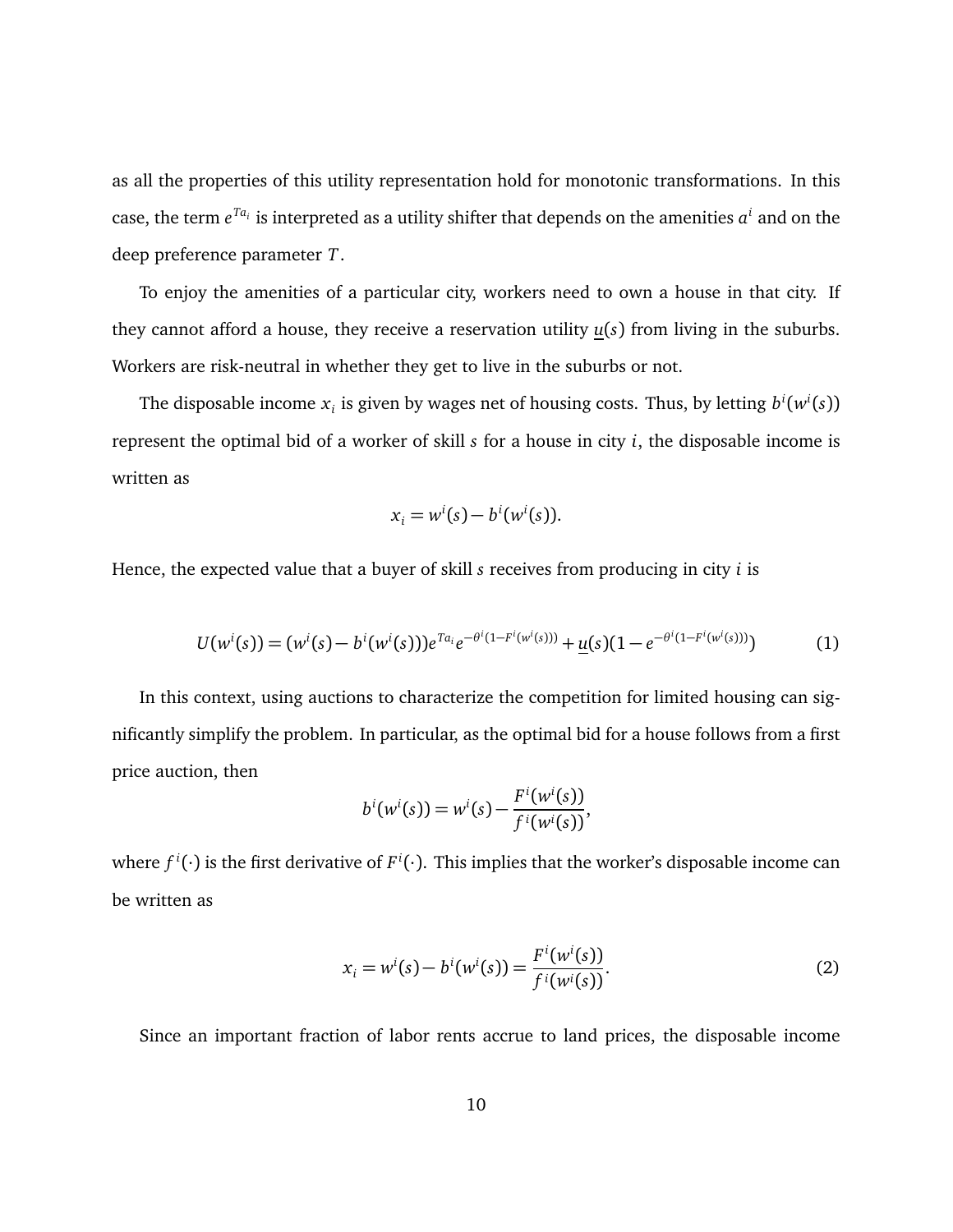of a worker in city *i* is equal to her virtual surplus (i.e., informational rents). This means that the level of wages disappears and her utility depends only on her relative wage in city *i*. Substituting  $(2)$  in  $(1)$ , we write the utility as

<span id="page-11-0"></span>
$$
U^{i}(w^{i}(s)) = \frac{F^{i}(w^{i}(s))}{f^{i}(w^{i}(s))}e^{-\theta^{i}(1-F^{i}(w^{i}(s)))}e^{Ta_{i}} + \underline{u}(s)(1-e^{-\theta^{i}(1-F^{i}(w^{i}(s)))}).
$$
\n(3)

This characterization allow us to further simplify the problem as shown next.

Since wages are a monotone function of talent, we perform a change of variables to work in the space of types and not on the space of wages. In other words, there has exist a function  $V^i$ , such that  $V^i(s) = F^i(w(s))$ . Consequently, we rewrite [\(3\)](#page-11-0) as

$$
U^{i}(s) = \frac{V^{i}(s)}{v^{i}(s)} e^{-\theta^{i}(1-V^{i}(s))} e^{Ta_{i}} + \underline{u}(s)(1 - e^{-\theta^{i}(1-V^{i}(s))}),
$$

where  $v^i(\cdot)$  is the first derivative of  $V^i(\cdot)$ .

Notice the relevance of this change of variables and how it simplifies the overall problem. Now, the utility of a worker of living in city *i* is only a function of fundamental city characteristics (i.e. amenities  $a_i$ ) and the endogenous distribution of skills  $s$  in that city (i.e.  $V^i(s)$ ).

This transformation allows us to solve for the equilibrium in two steps. First, we solve for the spatial equilibrium for each type of worker as a function of the city attributes. After solving for the spatial distribution of talent, we impose the clearing conditions to obtain wages and housing prices in each city. Those steps are described next in detail.

# **Spatial Equilibrium: Sorting**

Since there is free mobility, the utility of a worker of ability *s* must be equal across space.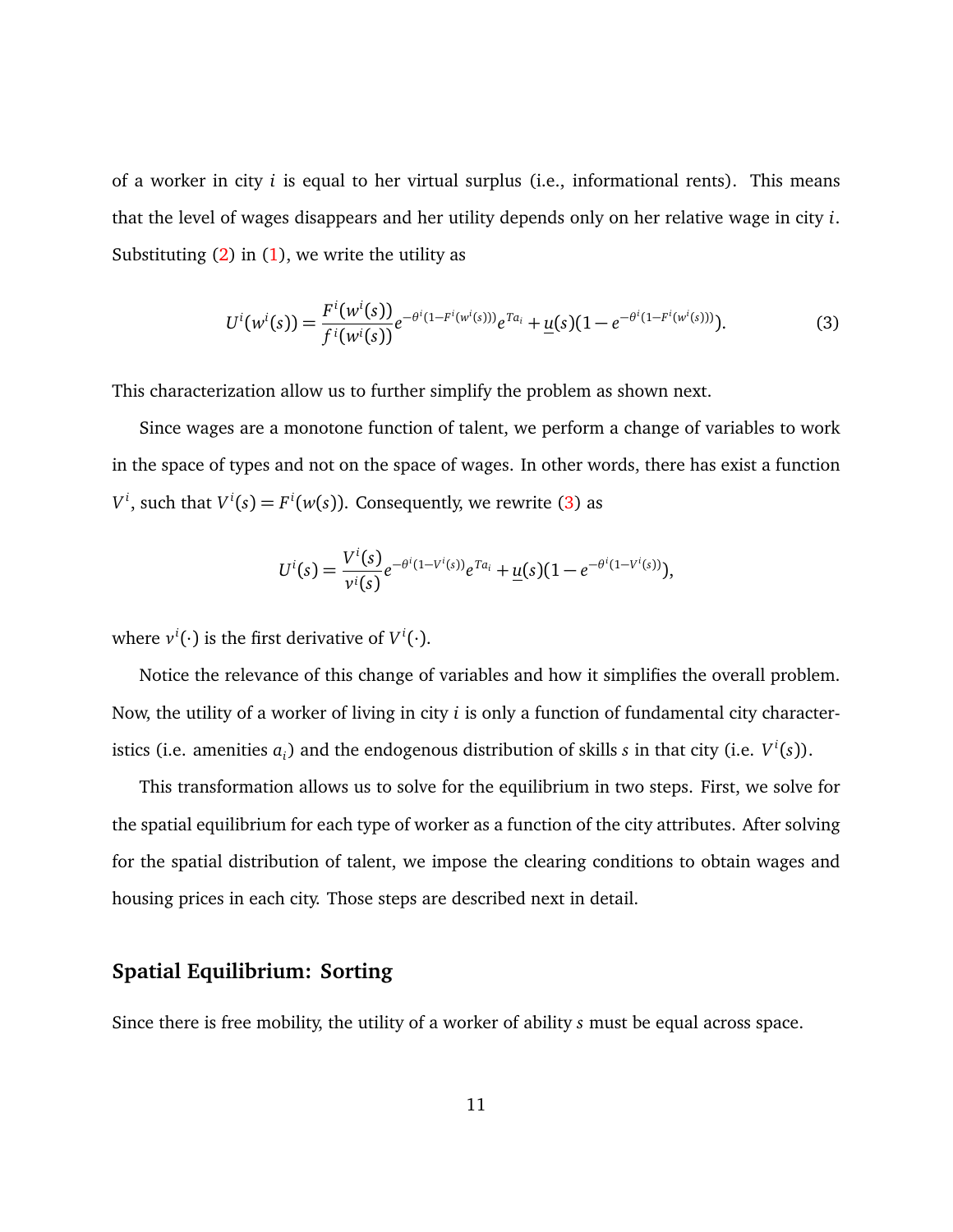**Assumption** We restrict attention to skills distributions on a close interval [*s*,*s*] in which all cities share the same support of skills.

This assumptions simply tells us that, in equilibrium, all workers must be indifferent between all cities. In fact, this is consistent with empirical distributions of talent. Although we see differences between cities in the fraction of high-skilled to low-skilled workers, we still observe a positive mass of workers at every level of talent. Moreover, if we restrict attention to two cities, it is straightforward to show that, for any pair of non-overlapping skill distributions, this configuration is never in equilibrium, since the lowest-skill worker in the high-skilled city will always have an incentive to move to the low-skilled city, where she is the most skilled worker.

**Assumption** Given the costs of commuting to the center of the city, individuals capture only a fraction  $\phi$  of the utility for living in city *i*.

This assumption is important to us because we can rewrite the worker's utility as

$$
U^{i}(s) = \frac{V^{i}(s)}{v^{i}(s)} e^{Ta_{i}} [e^{-\theta^{i}(1-V^{i}(s))}(1-\phi) + \phi],
$$

and use this expression to recover the reservation utility  $u(s)$  from the data. It is adopted purely for empirical purposes.

In essence, *φ* captures workers' sensitivity of not finding space in the city. If workers could commute at no cost, then  $\phi$  would equal 1 and therefore housing restrictions would not matter. Given this preference representation, changes in *T* and  $\phi$  are observationally equivalent for empirical purposes, since both speak to the tradeoff between disposable income and amenities. For this reason, we make the identifying assumption  $\phi = 0$ . Theoretical results do not change if 0 *< φ <* 1.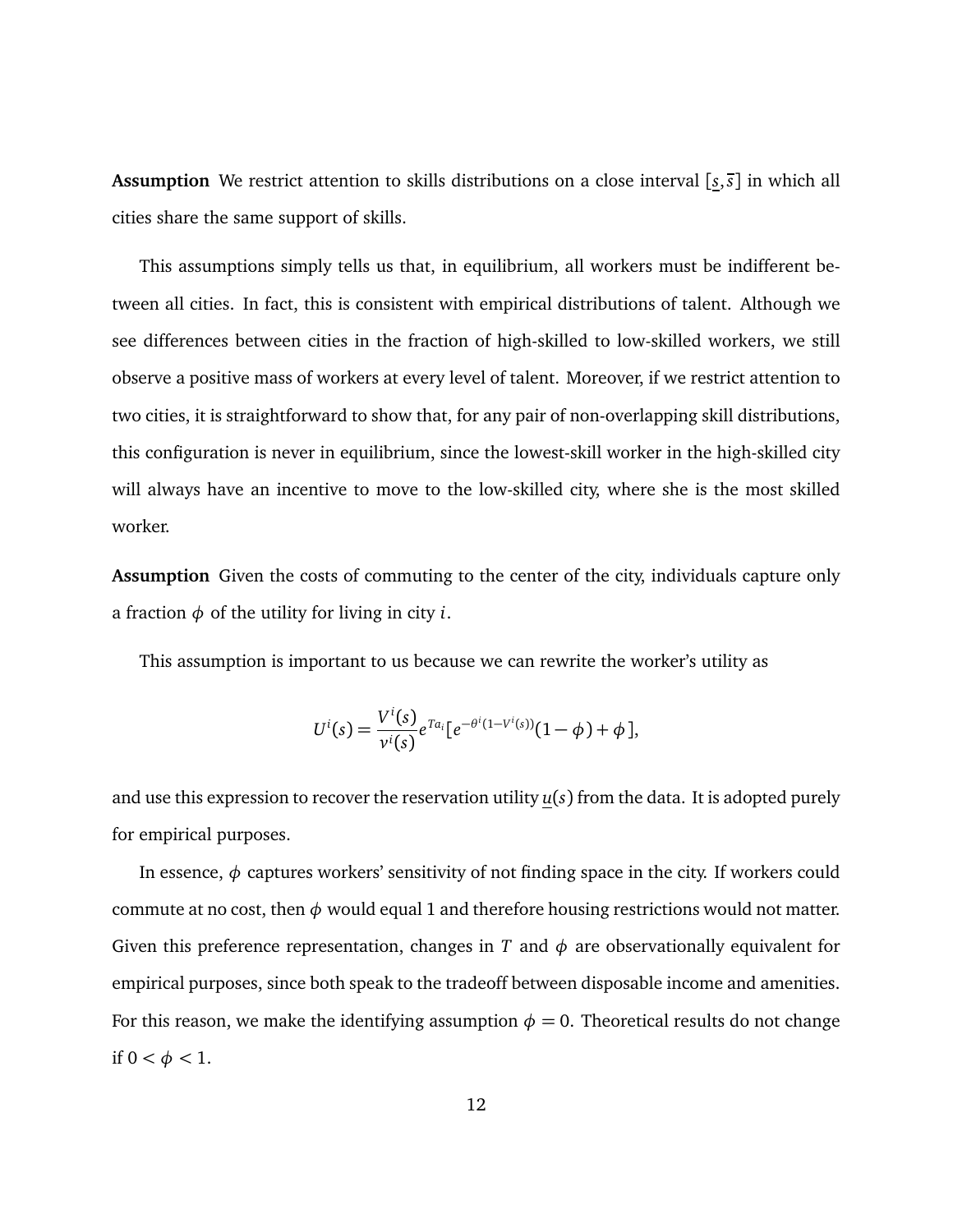For each worker of skill *s*, it must be the case that her expected utility across cities is the same, i.e.

<span id="page-13-0"></span>
$$
\mathbb{E}U^{1}(s) = \mathbb{E}U^{2}(s) = \dots = \mathbb{E}U^{N}(s), \quad \forall s \in [\underline{s}, \overline{s}]. \tag{4}
$$

Since these equalities are preserved under any monotonic transformation, we can express [\(4\)](#page-13-0) as the following linear combination of log functions:

$$
\ln[\mathbb{E}U^{i}(s)] = \frac{1}{N-1} \sum_{j \neq i} \ln[\mathbb{E}U^{j}(s)]
$$

$$
\ln[\frac{V^{i}(s)}{v^{i}(s)}e^{-\theta^{i}(1-V^{i}(s))}e^{Ta_{i}}] = \frac{1}{N-1} \sum_{j \neq i} \ln[\frac{V^{j}(s)}{v^{j}(s)}e^{-\theta^{j}(1-V^{j}(s))}e^{Ta_{j}}],
$$

for all type  $s \in [s, \overline{s}]$  and city  $i \in [1, ..., N]$ .

Rearranging the system above, we obtain

<span id="page-13-1"></span>
$$
\ln[\nu_i] = \ln[\prod_{j \neq i} \nu_j^{1/N-1}] \frac{V_i}{\prod_{j \neq i} V_j^{1/N-1}} e^{-\frac{1}{N-1} \sum_{j \neq i} \theta^j (1 - V^j(s)) + \theta^i (1 - V^i(s))} e^{T[a_i - \frac{1}{N-1} \sum_{j \neq i} a_j]}].
$$
 (5)

While the system in [\(5\)](#page-13-1) can neither be easily solved numerically nor characterized by a closed-form solution, a linear approximation of the *v<sup>j</sup>* terms yields to a tractable system which we can solve explicitly. The idea is to rearrange the system of differential equations such that all  $v_j$  terms are on the left hand side and all functions  $V_j$  and primitives of the model are on the right hand side as follows:

$$
v_j = H(\vec{V}, \gamma),
$$

where  $\vec{V}=(V_1,V_2,...,V_N),\ \gamma$  represent the primitive parameteres of the model, and  $H$  the expression in terms of the  $V_j$  terms and  $\gamma$  on the right hand side of the equality after the rearrangement.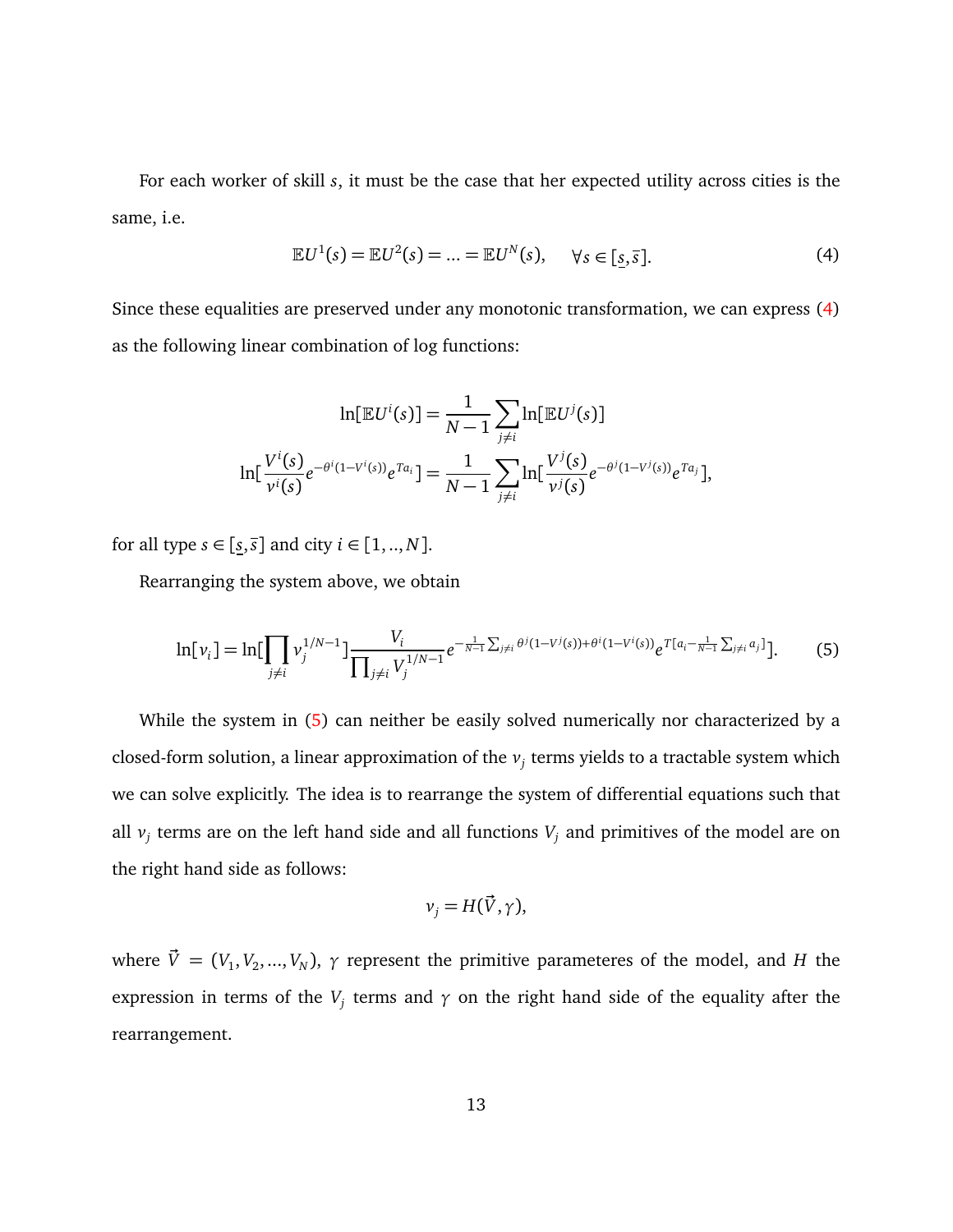To obtain this representation, we approximate the geometrical average of probability density functions (PDFs)  $v_j$ , where  $0 < v_j << 1$ , by its arithmetic average. Defining the geometric average of the probability density functions of different cities from *i* as

$$
G_i \equiv \prod_{j \neq i} v_j^{1/N-1},
$$

and taking a second-order Taylor expansion of *G<sup>i</sup>* , it follows that

$$
G_i \approx \Lambda_i - \sigma^2/2,
$$

where  $\Lambda_i = \frac{1}{N-1} \sum_{j \neq i} \nu_j$  and  $\sigma^2/2$  is the sample variance.<sup>[6](#page-14-0)</sup>

Since we have a closed economy, the sum of densities must be equal to the overall number of workers in this economy:

<span id="page-14-1"></span>
$$
\sum_{j\neq i} \nu_j(s) + \nu_i(s) = \nu(s), \ \forall s \in [\underline{s}, \overline{s}], \tag{6}
$$

where  $v(s)$  is the exogenous aggregate PDF.

Thus, using expression [\(6\)](#page-14-1) and the exogenous aggregate PDF  $v(s)$ , we rewrite the approximate geometric average as

<span id="page-14-2"></span>
$$
G_i = \frac{1}{N-1}(\nu - \nu_i) - \sigma^2/2.
$$
 (7)

By substituting the approximate geometric average shown in [\(7\)](#page-14-2) into [\(5\)](#page-13-1) and exponentiating

<span id="page-14-0"></span><sup>&</sup>lt;sup>6</sup>Note that we are dismissing the third-order terms, which are very close to zero in the case of probability densities.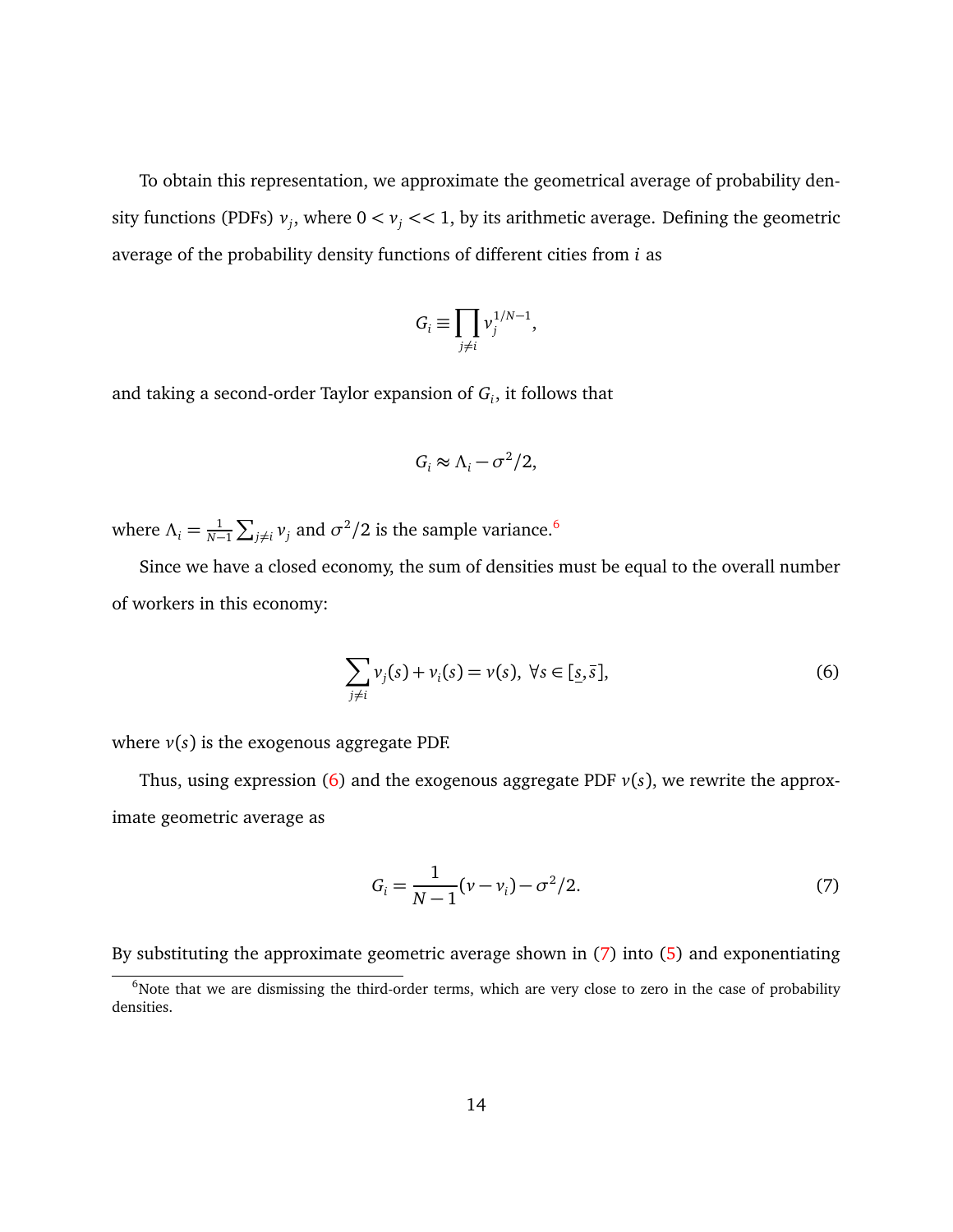both sides of the equation, we arrive at

$$
v_i = \left[\frac{1}{N-1}(v-v_i) - \frac{\sigma^2}{2}\right] \left[\frac{V_i}{\prod_{j \neq i} V_j^{1/N-1}} e^{-\frac{1}{N-1}\sum_{j \neq i} \theta^j (1-V^j(s)) + \theta^i (1-V^i(s))} e^{T[a_i - \frac{1}{N-1}\sum_{j \neq i} a_j]} \right].
$$
 (8)

Lastly, isolating *v<sup>i</sup>* on the left hand side, we obtain the following system of ordinary differential equations (ODEs)

$$
v_i = \frac{1}{(1 + \frac{1}{N-1} \frac{V_i}{\prod_{j \neq i} V_j^{1/N-1}} e^{-\frac{1}{N-1} \sum_{j \neq i} \theta^j (1-V^j(s)) + \theta^i (1-V^i(s)} e^{T[a_i - \frac{1}{N-1} \sum_{j \neq i} a_j]})}
$$

$$
\left[\frac{1}{N-1} \nu - \frac{\sigma^2}{2} \right] \left[\frac{V_i}{\prod_{j \neq i} V_j^{1/N-1}} e^{-\frac{1}{N-1} \sum_{j \neq i} \theta^j (1-V^i(s)) + \theta^i (1-V^i(s)} e^{T[a_i - \frac{1}{N-1} \sum_{j \neq i} a_j]}\right].
$$

[This next passage is unclear to me: Two observations are in order. First, from the above expression, we consider the problem of solving for the endogenous PDF as equivalent to the problem of solving for a mixing probability, since  $\beta_i(s) \equiv v_i(s)/v(s)^{-7}$  $\beta_i(s) \equiv v_i(s)/v(s)^{-7}$  $\beta_i(s) \equiv v_i(s)/v(s)^{-7}$ . Thus, if we are to determine the endogenous PDF in equilibrium, we could determine the mixing strategy that players should follow in equilibrium. Second, as stated above, the above expression can be represented as

$$
v_i = H(\vec{V}, \gamma)
$$

which means that each probability density is a function of the vector of all probability distributions and a set of parameters *γ*. ]

Since there is a continuum of skills and types, the multiplicative structure of  $H(\vec{V}, \gamma)$  and the continuous differentiability of the functions composing it, it can be shown that the model

<span id="page-15-0"></span> $<sup>7</sup>$  Workers must be indifferent between all cities, thus, in equilibrium, each worker must choose a mixing</sup> probability *b*(*s*) by which each worker of skill s randomizes between cities. If all workers follow the same mixing strategies, then, in equilibrium, we should expect to see the distributions predicted by such mixing probabilities.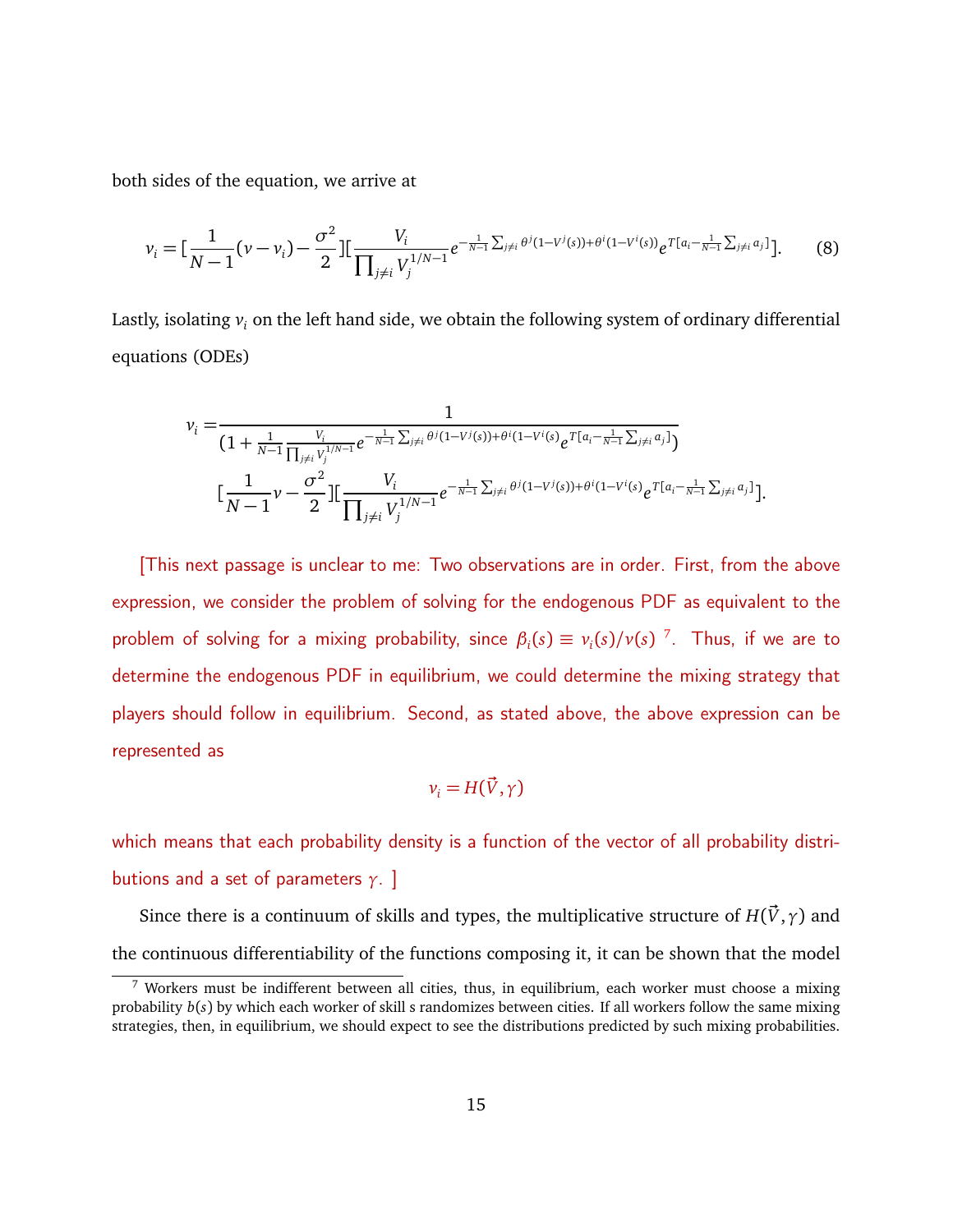has a unique spatial equilibrium. We provide the proof of the existence and uniqueness for the two-cities case in Appendix [A.](#page-40-0)

# **Competitive Equilibrium**

Once we have solved the spatial equilibrium, we can compute the competitive equilibrium for each independent city. We present next a definition and characterization of a competitive equilibrium in this economy.

#### <span id="page-16-0"></span>Proposition 2.1. (Competitive Equilibrium)

*In a competitive equilibrium, all firms maximize their profits and markets clear. This equilibrium is characterized by a continuous and strictly increasing matching function M<sup>i</sup>* : *S* → *Σ such that*

*(i)*  $L^{i}(s, \sigma) > 0$  *if and only if*  $M^{i}(s) = \sigma$ *, and* 

(ii) 
$$
M^i(\bar{s}) = \overline{\sigma}
$$
 and  $M^i(\underline{s}) = \underline{\sigma}$ .

*The matching function and wage schedule in each city is characterized by the following pair of differential equations*

$$
\frac{dM^i}{ds}=\frac{A(s,M^i(s))V^i(s)}{\left[p^i(M^i(s))/E^i(M^i(s))\right]^{-\varepsilon}\int_{s\in S}w^i(s)v^i(s)ds},
$$

$$
\frac{d \ln w^i(s)}{ds} = \frac{\partial \ln A[s, M^i(s)]}{\partial s},
$$

*where v<sup>i</sup>* (*s*) *is the endogenous probability density function of salaries and V <sup>i</sup>* (*s*) *the cumulative density function for city i that solves the spatial equilibrium.*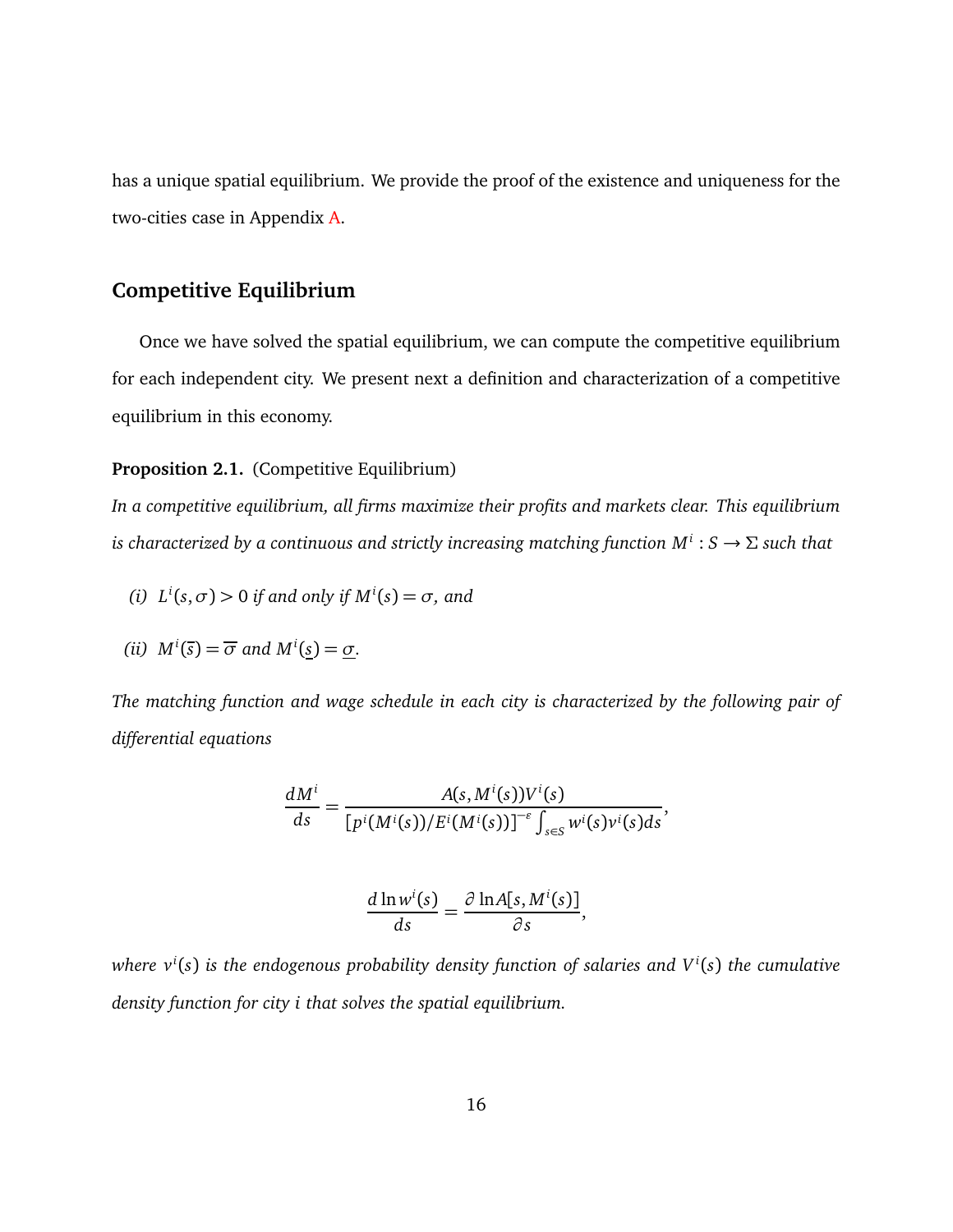The competitive equilibrium of the economy implicitly assumes that workers act as representative consumers and, regardless of where they live, consume all their income in the city. Analogously, our absentee landlords also behave as representative consumers.

# <span id="page-17-0"></span>**3. Empirical Analysis**

### **Data**

We use the Current Population Survey (CPS) for March 2011. The CPS provides the wages for each MSA as well as the number of years of completed education, which we use as a proxy for talent.[8](#page-17-1) The relative value of amenities in each MSA *a i* is proxy by the hedonic parameters computed by Albouy (2015).[9](#page-17-2) The measure comprises two parts: an *endogenous productivity* component (dependent on the workforce skill composition) and a *quality of life* component. We use the second component of this amenity index, since it is exogenous to the sorting of talent.

The last exogenous measure required by our model is a proxy for the  $[new?]$  housing stock in each MSA. Using the housing supply elasticities estimated by Saiz (2010), we assume that the supply of new houses in each MSA is proportional to the product of the housing elasticity and the [existing/current?] housing stock [is the data on housing stock also coming from Said 2010?]. [10](#page-17-3)

<span id="page-17-1"></span><sup>&</sup>lt;sup>8</sup>Bacolod et al 2009 point out some limitations of using education as a proxy for talent. To check the robustness of our result, we use alternative talent data, as described in Appendix 4[COULDN"T FIND THIS APPENDIX]. Our findings are robust with respect to this alternative talent data as well.

<span id="page-17-2"></span><sup>&</sup>lt;sup>9</sup>The author develop a methodology that derive hedonic measures of local productivity and local amenities from data, such as local wages, housing prices, and taxes. The quality of life measure positively correlates to measures of natural amenities relating to climate and geography.

<span id="page-17-3"></span> $10$ This measure stems from satellite-generated data on terrain elevation and the presence of water bodies to estimate the amount of developable land in each MSA. We focus on the part of the elasticity that is determined by geographical restrictions.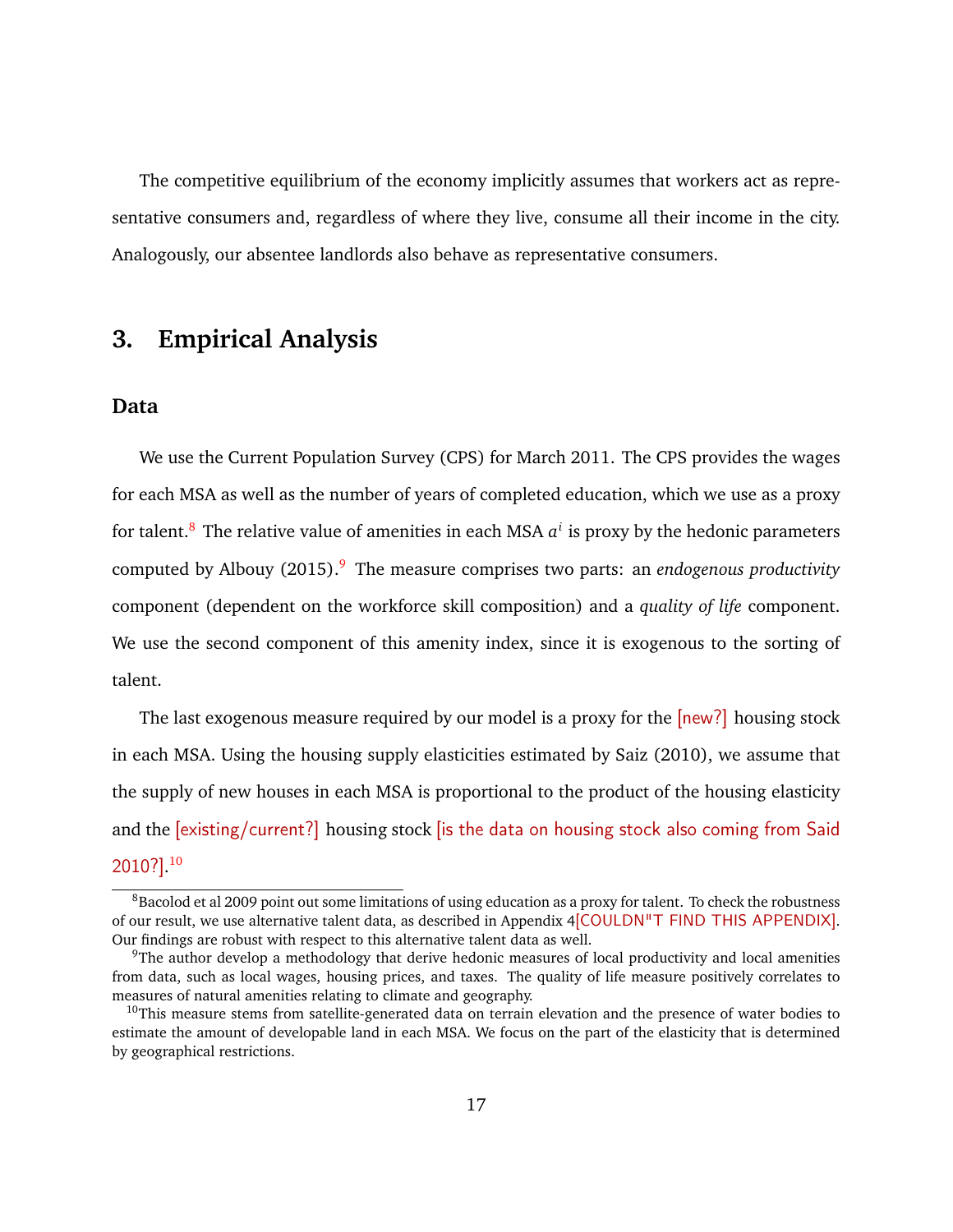The last two datasets used in our calibration are the Zillow price index for the year of 2011 and the population size per MSA from the 2010 Census. While the calibration of the model does not target the moments of these metrics, they are used to assess the quality of fit for non-targeted variables, ultimately checking if the model can generate realist values for these endogenous quantities.

### **Calibration**

There are two main sets of parameters in our model: (*i*) general parameters that have already been estimated in literature, such as the elasticity of substitution between services or skills  $\varepsilon$ , and the local agglomeration externalities  $\eta$ , and (*ii*) new parameters that are exclusive to our theoretical specification, such as the relative taste for amenities *T* and the complementarity between workers' skills and job complexity *A*.

To calibrate the parameters in the first group, we simply follow the literature. First, we fix the elasticity of substitution between services at  $\varepsilon = 2$ . Several authors, such as Katz and Murphy (1992) and Ciccone and Peri (2005), have estimated the elasticity of substitution between skilled and unskilled workers in the range of [1, 2]. More recently, Hsieh and Klenow (2009) use an elasticity of substitution between manufacturing goods equal to 3. Our results are robust to the specification of this elasticity for values in the interval [1, 3].

For the agglomeration externalities parameter *η*, we follow Moretti and Klein (2014), who show that the elasticity of agglomeration externalities with respect to density is constant, and fix it at  $\eta = 0.08$ . In our framework, agglomeration externalities are modeled as a city-level productivity shifter  $\kappa^i = g_i(B^i)$ , where  $g_i(\cdot)$  is a function of the endogenous number of workers *B i* coming to produce in city *i*. The productivity shifter follows a power function and satisfies  $g_i(B^i) = (B^i)^{\eta}$ .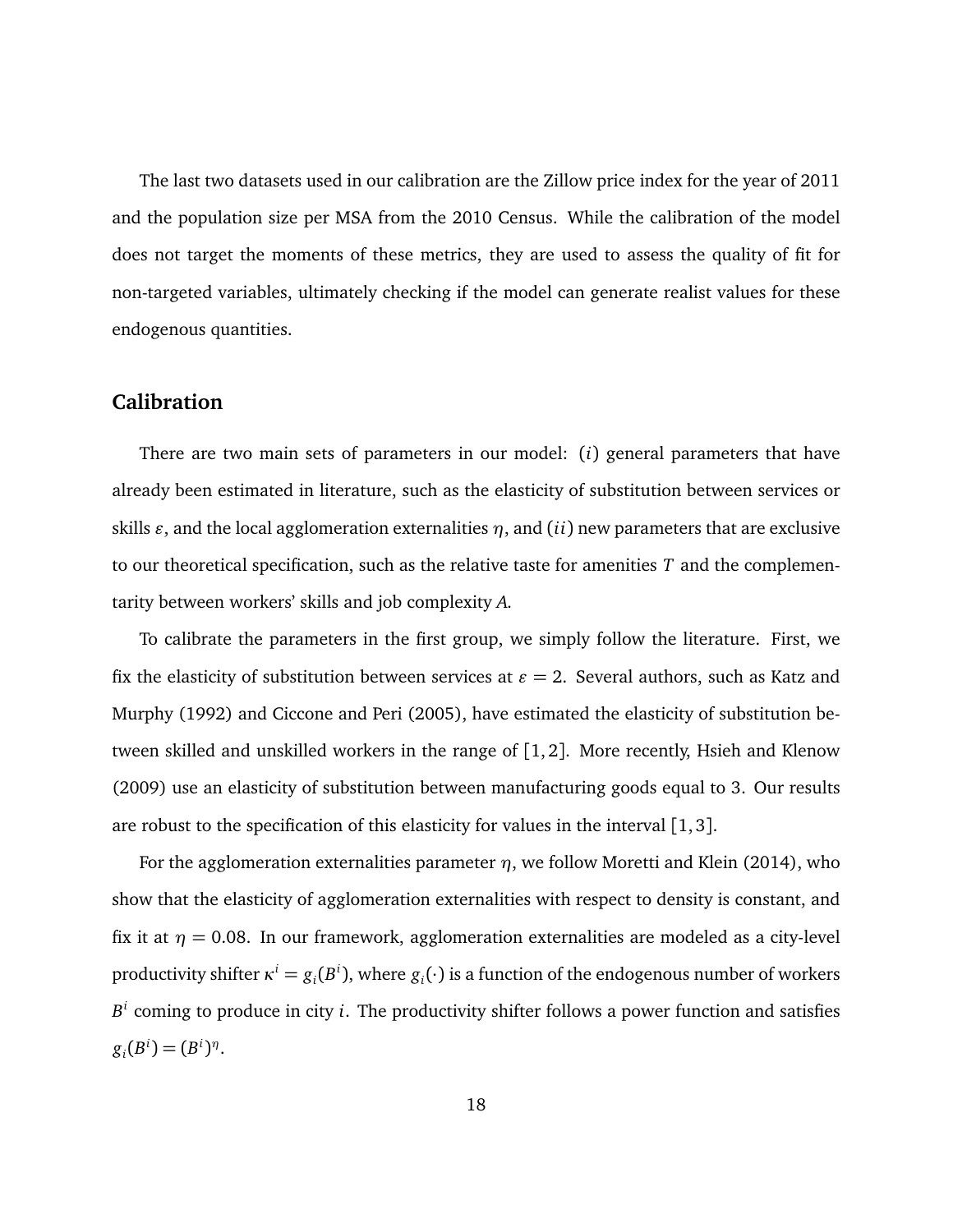There are two main implications of adopting this functional form for representing agglomeration externalities. First, it implies that a city's density makes workers more productive, because the productivity shifter is a monotonic increasing function of the city size. Second, it affects workers differently due to the curvature of the power function. High-skilled workers experience higher productivity gains from these local shifters relative to low-skilled workers.

To calibrate the parameters in the second group, we perform an indirect inference estimation. We exploit the fact that our model can be solved in two separate parts (i.e., the spatial sorting of workers and the competitive equilibrium in each city) and split the estimation procedure into two parts as well. In the first part, we solve the spatial sorting problem and recover only the parameter capturing the taste for amenities. Once we achieve an endogenous distribution of skills for each MSA, we solve for the distribution of wages in each city afterward, because the cities produce non-tradable services. From these wage distributions, we recover the second parameter representing the skill–technology complementarity. Our indirect inference estimation produces a taste of amenities  $T = 7$  and a job complexity  $A = 1.36$ . Appendix [C](#page-48-0) contains a detailed description of the estimation procedure.

### **Results**

The calibrated model allows us to investigate not only the relationship between the endogenous quantities, such as the distribution of wages, housing prices, and the distribution of talent by MSA, but also how these variables respond to the city fundamental characteristics, such as the tightness of the housing market. As discussed in Section [2.2,](#page-8-0) we measure the housing market tightness of city *i* with the equilibrium ratio between buyers and sellers *θ i* . It is worth noticing that  $θ$ <sup>*i*</sup> reflects both dimensions of the city characteristics (i.e. amenities and limited housing supply), since high-theta cities are the result of high amenities and a restrictive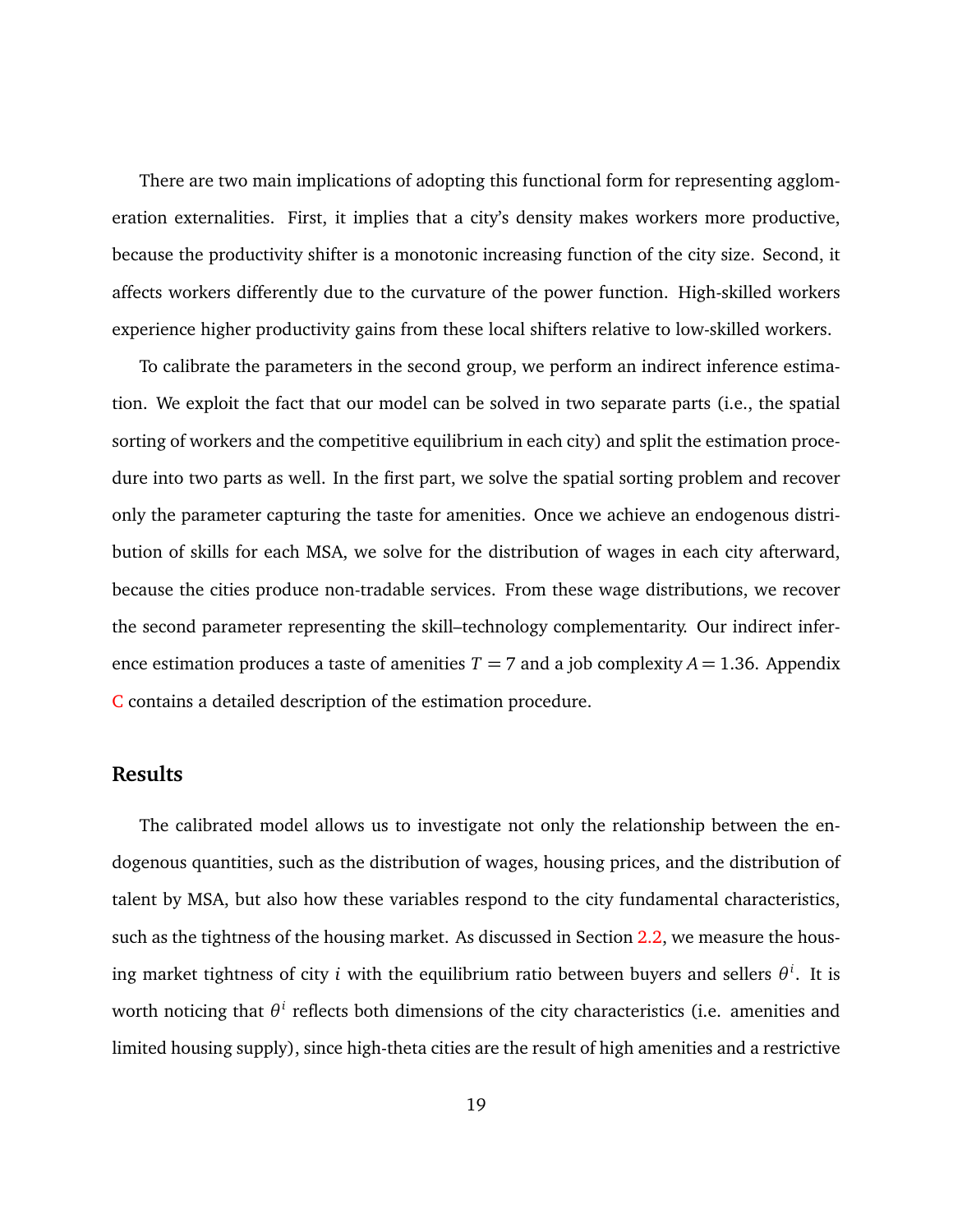#### housing supply.

<span id="page-20-0"></span>

<span id="page-20-1"></span>Figure 1: *Sorting and Specialization.*

Figure  $1(a)$  shows that, in equilibrium, more talented workers tend to concentrate in hightheta cities (i.e. superstar citites). The average talent of workers increases as we move to cities featuring a tighter housing markets. Although all cities produce all goods in equilibrium, the fraction of these goods [each good relative to the aggregate output?] depends on the endogenous supply of talent available in each local economy. As a result, cities in our model are able to specialize.

Figure  $1(b)$  plots the degree of specialization for each city, [measured by what? What is the representation of High Tech here? Is it HighTechOutput / AggregateOutput?]. The model predicts that superstar cities tend to specialize in tasks that require more talent and are more technology intensive.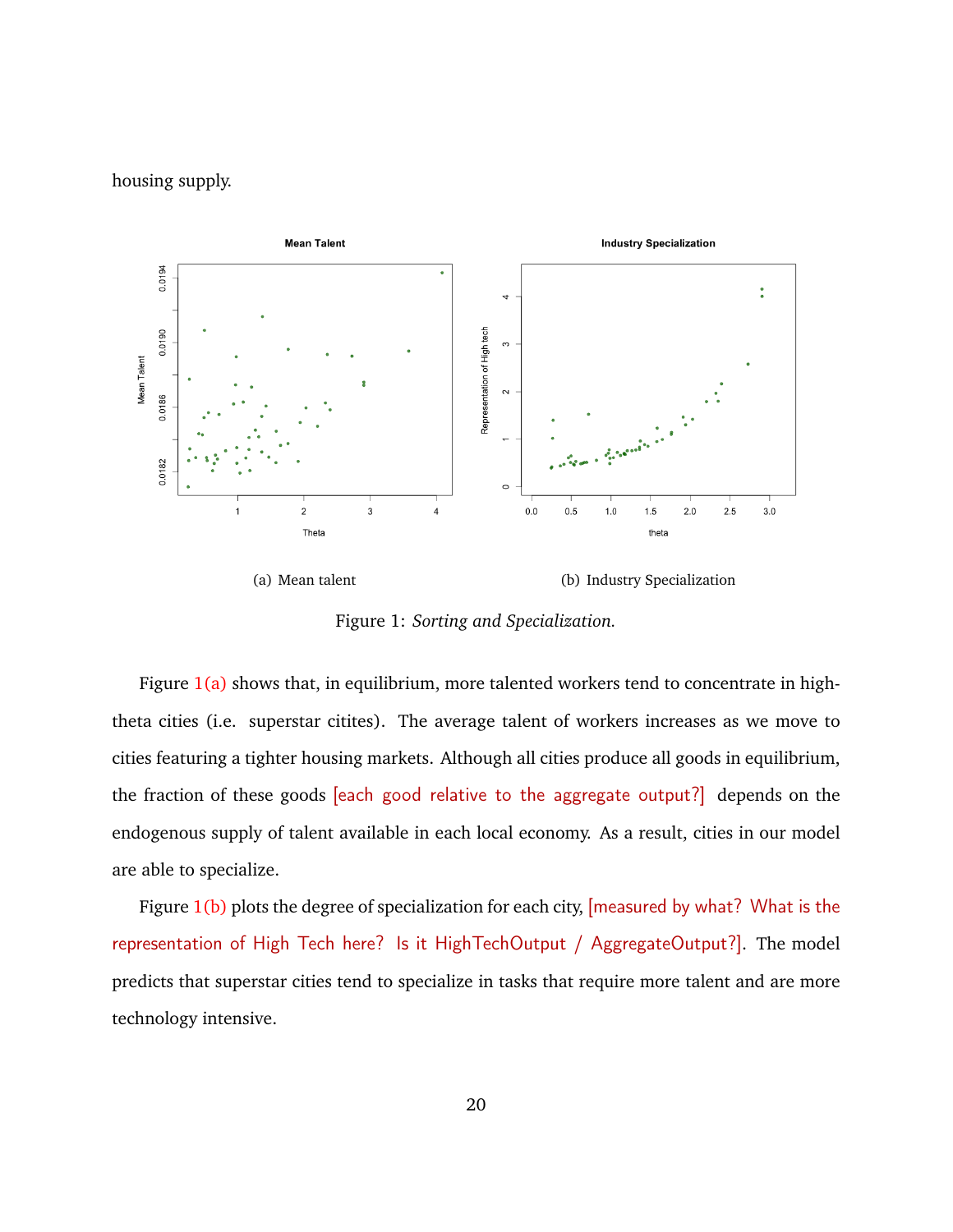<span id="page-21-0"></span>

<span id="page-21-1"></span>

<span id="page-21-2"></span>(a) Superstar cities (b) Non-superstar cities

Figure 2: *Talent Distribution.* The figure shows the talent distribution for high- and low-theta cities. Panel [2\(a\)](#page-21-0) presents the probability density function for four high-theta cities, with *θ* ∈ {?, ?, ?, ?}. Panel [2\(b\)](#page-21-1) presents the probability density function for four low-theta cities, with  $\theta \in \{?,?,?,?\}$ . The support of the talent distribution is the interval [0, 1].[Put legend with the colors]

Figure [2](#page-21-2) shows the skill distributions predicted by the model for a subset of high-theta cities in Panel  $2(a)$  and low-theta cities in Panel  $2(b)$ . Panel  $2(a)$  reveals that superstar cities feature talent polarization, with U-shaped skill distributions. Thus, the skill distribution of high-theta cities displays "fat tails" for both high- and low-skilled workers. In fact, the density of the hightheta cities is the highest for highly skilled workers (i.e. with  $s \in [0.75, 1]$ ). On the other hand, the skill distribution of low-theta cities presented in Panel [2\(b\)](#page-21-1) has an inverted U-shape. The plot indicates that non-superstar cities tend to have a large density of average skilled workers, while lacking very high (and low) skilled workers. [Can we show the EMPIRICAL distribution of talents for 2 superstar and 2 nonsuperstar to show that the model generates the correct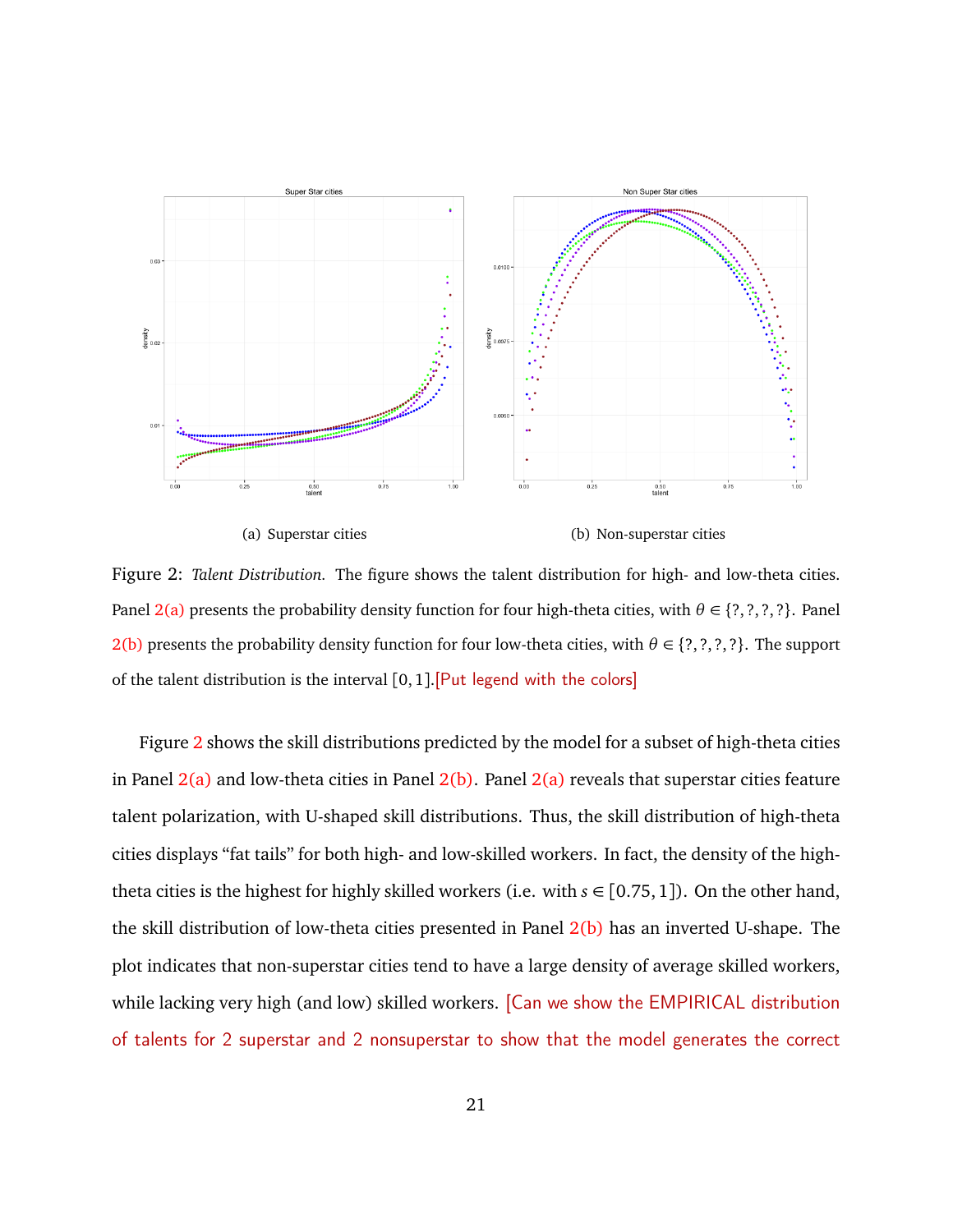### shape?]

<span id="page-22-0"></span>

(a) Average wage (b) Housing price

<span id="page-22-2"></span><span id="page-22-1"></span>Figure 3: Wage and Housing Prices in Superstar Cities

The heterogeneity among skill distributions in superstar and non-superstar cities has profound consequences for two key economic variables: wage and housing price. Figure  $3(a)$ shows the impact of  $\theta$  in the mean wage for each of the 54 MSAs investigated. As illustrated, virtually all cities with low amenities and high housing supply (i.e., *θ <* 2) have an average salary in the interval [2.2, 3]. However, in cities with high amenities and low housing supply (i.e.  $\theta \ge 2$ ), the mean wage varies in [3,3.6]. [dollars? in which units are the wages represented?] In essence, the graph indicates that these differences in talent distribution render significant differences in local productivity, measured by workers' salaries.

A similar pattern is observed in the average housing price, displayed in Figure  $3(b)$ . With the exception of 5 MSAs in the top left corner of the graph, housing prices display almost a monotonically increasing relationship with *θ*. While the MSA with the highest *θ* has the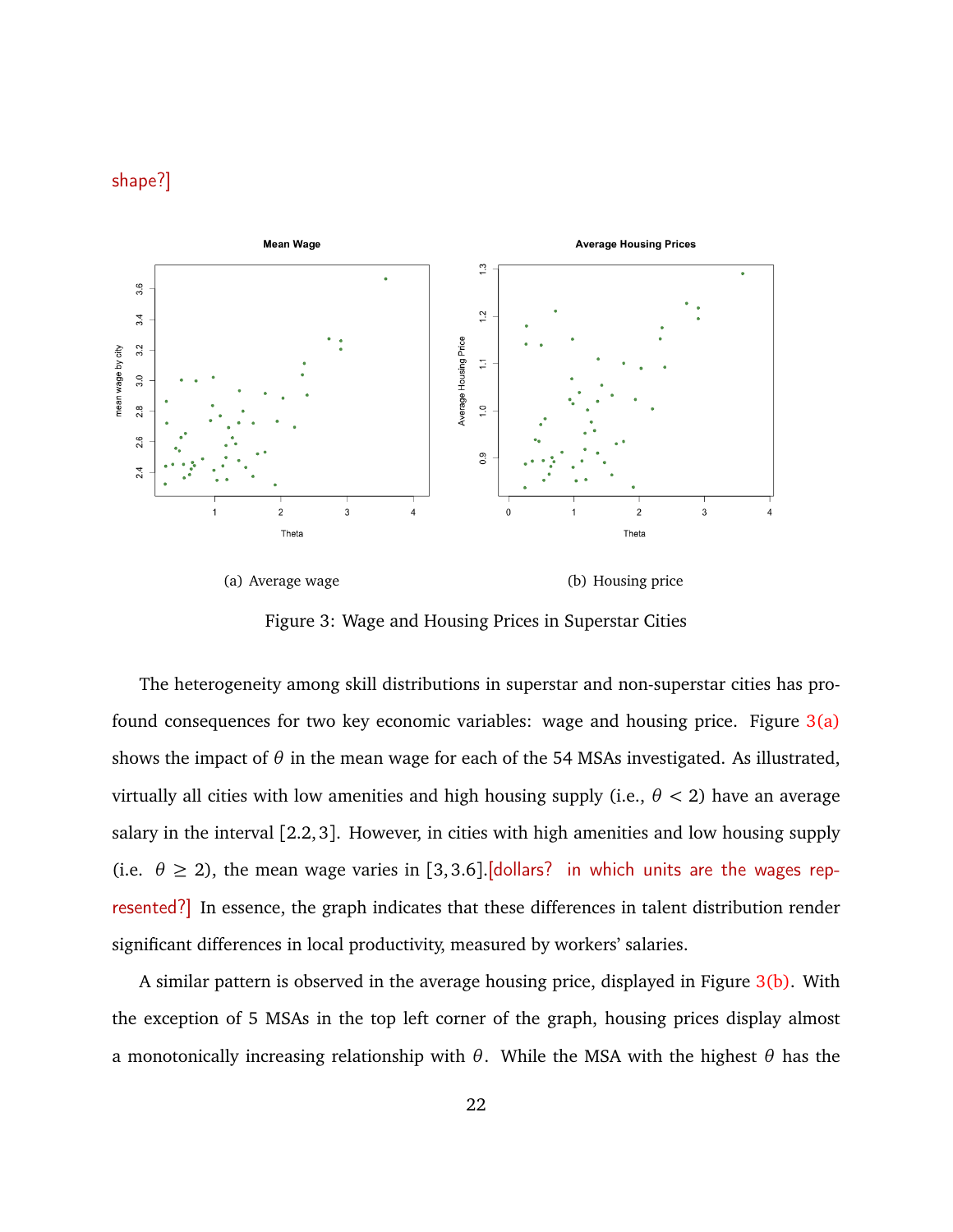highest average housing price, the city with the lowest *θ* has the lowest average housing price. Overall, the graphs show that sorting not only generates between-city differences, but also cause important variation within cities.

<span id="page-23-0"></span>

<span id="page-23-1"></span>Figure 4: *Wage and Housing Price Dispersion.* [Do we have the empirical graph?]

Figure [3](#page-22-2) illustrates that city characteristics affect not only the level but also higher moments of wage and housing prices. Panel  $4(a)$  shows how wage dispersion varies with  $\theta$ . As illustrated, superstar cities (i.e. high-theta cities) have the largest wage dispersion and, consequently, are more unequal places. Panel  $4(b)$  shows that the dispersion of house prices is also higher in supercities and the relationship between the house price and  $\theta$  is practically monotonic. Together, the graphs indicate that, although workers are indifferent between cities in equilibrium, their disposable income varies considerably in the cross section.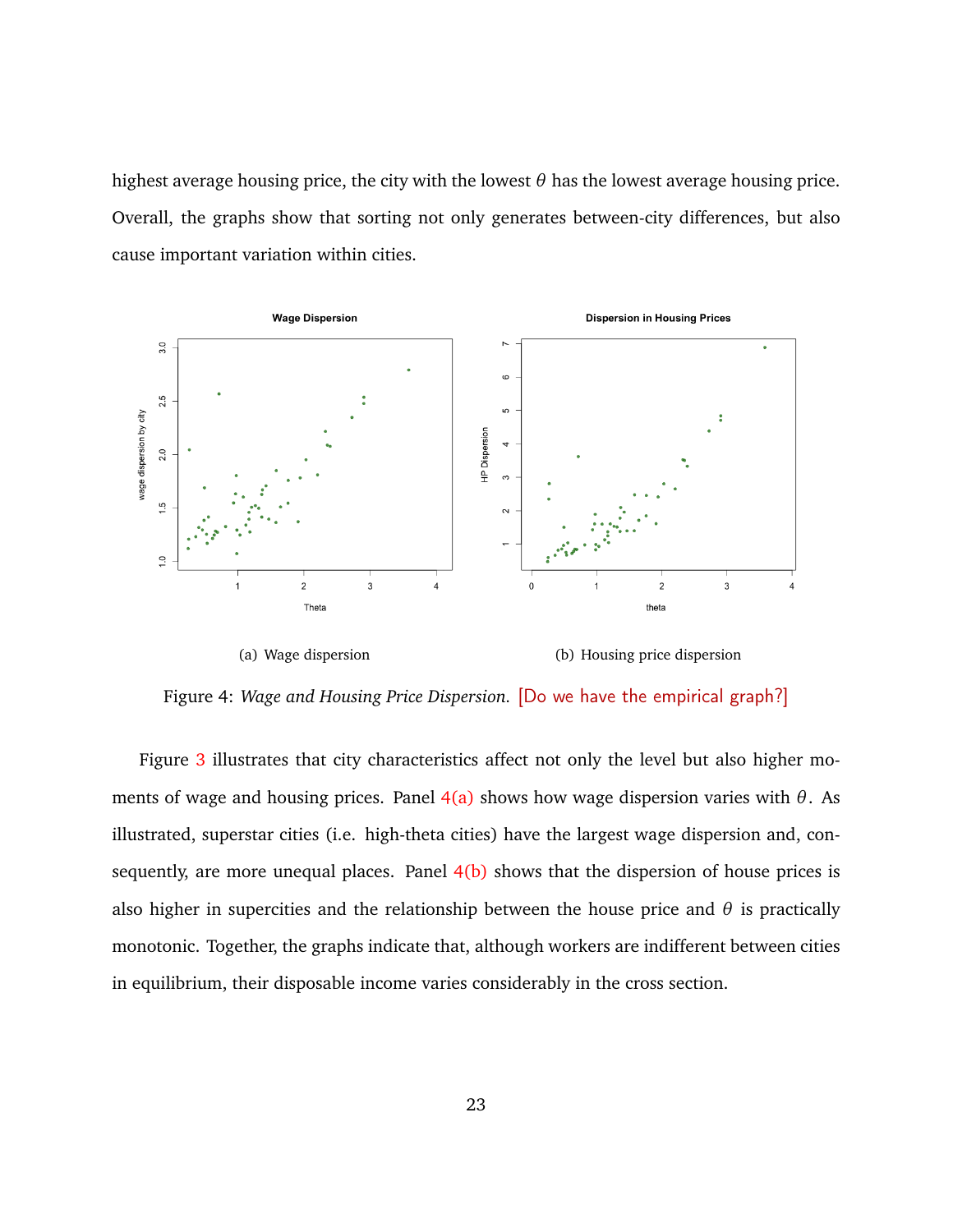<span id="page-24-1"></span>

(a) Disposable income 20th percentile (b) Disposable income 80th percentile worker by city type. worker by city type.

<span id="page-24-2"></span>

<span id="page-24-3"></span>(c) Disposable income ratio between 80th percentile and 20th percentile worker by city type.

<span id="page-24-0"></span>Figure 5: Disposable income by city type

Another critical question that our framework allows us to answer is how amenities and limited housing supply (i.e. θ<sup>i</sup>) affect the distribution of workers' disposable income across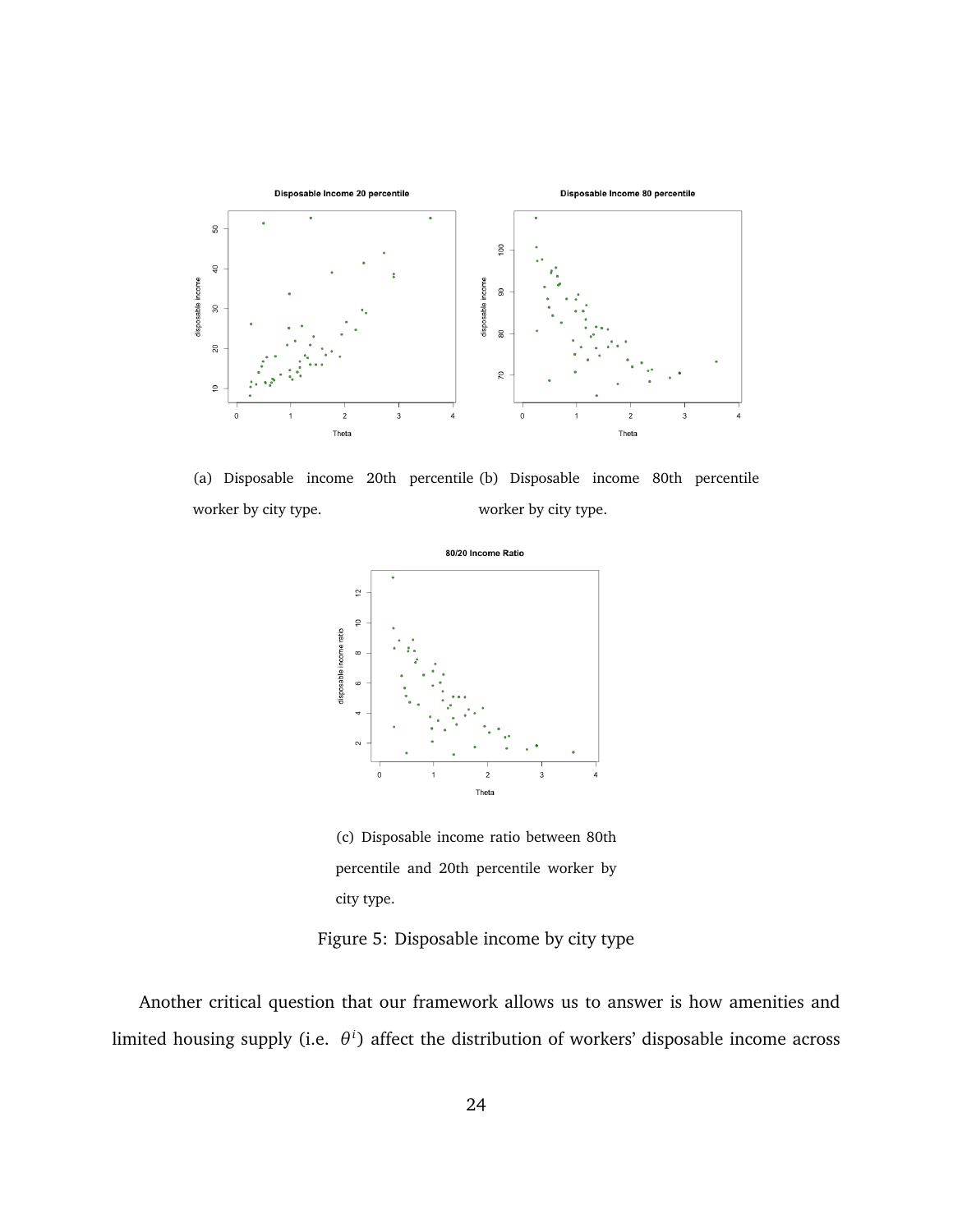cities. To put it differently, we investigate if the 20% poorest (richest) workers in a low-theta city earn more or less than the 20% poorest (richest) workers in high-theta cities. Figure [5](#page-24-0) presents the answer to this question.

[Unclear passage: Figure [5\(a\)](#page-24-1) shows that the disposable income of workers in the 20th percentile of the talent distribution in low-theta cities is significantly lower than its counterpart in high-theta cities. The economic rationale for this result goes as follows. Low-skilled workers must be compensated for living in superstar cities, since they have very low chances of finding a house within the MSA. If they are pushed to the suburbs, they are not able to enjoy the city's amenities. Thus, the low supply of low-skilled workers makes their relative talent very valuable in high-theta cities, which reflects in high relative prices and wages. ]

Figure  $5(b)$  shows that the effect of  $\theta^i$  on the disposable income of the 20% richest workers in each city is the opposite. Workers in the 80th percentile of the talent distribution have lower disposable income in supercities (i.e. high-theta cities). The reason is that they tend to pay a higher fraction of their wages for living in the city center. As a result, they become very sensitive to amenities and are willing to sacrifice some income to enjoy the urban living.

To understand which of these two groups of workers are affected the most by variations in  $\theta^i$ , we plot in Figure [5\(c\)](#page-24-3) the ratio between the disposable income of workers in the 80th and 20th percentile. As the graph shows, this ratio is a decreasing function of  $\theta^i$ , which indicates that the effects *θ <sup>i</sup>* on the wages of low-skilled workers outweigh the changes caused in the disposable income of high-skilled workers. [Unclear passage: This shows that despite the fact that superstar cities are more unequal places because of their bimodal talent distributions, they tend to diminish differences in disposable income between high-and low-skilled workers. ]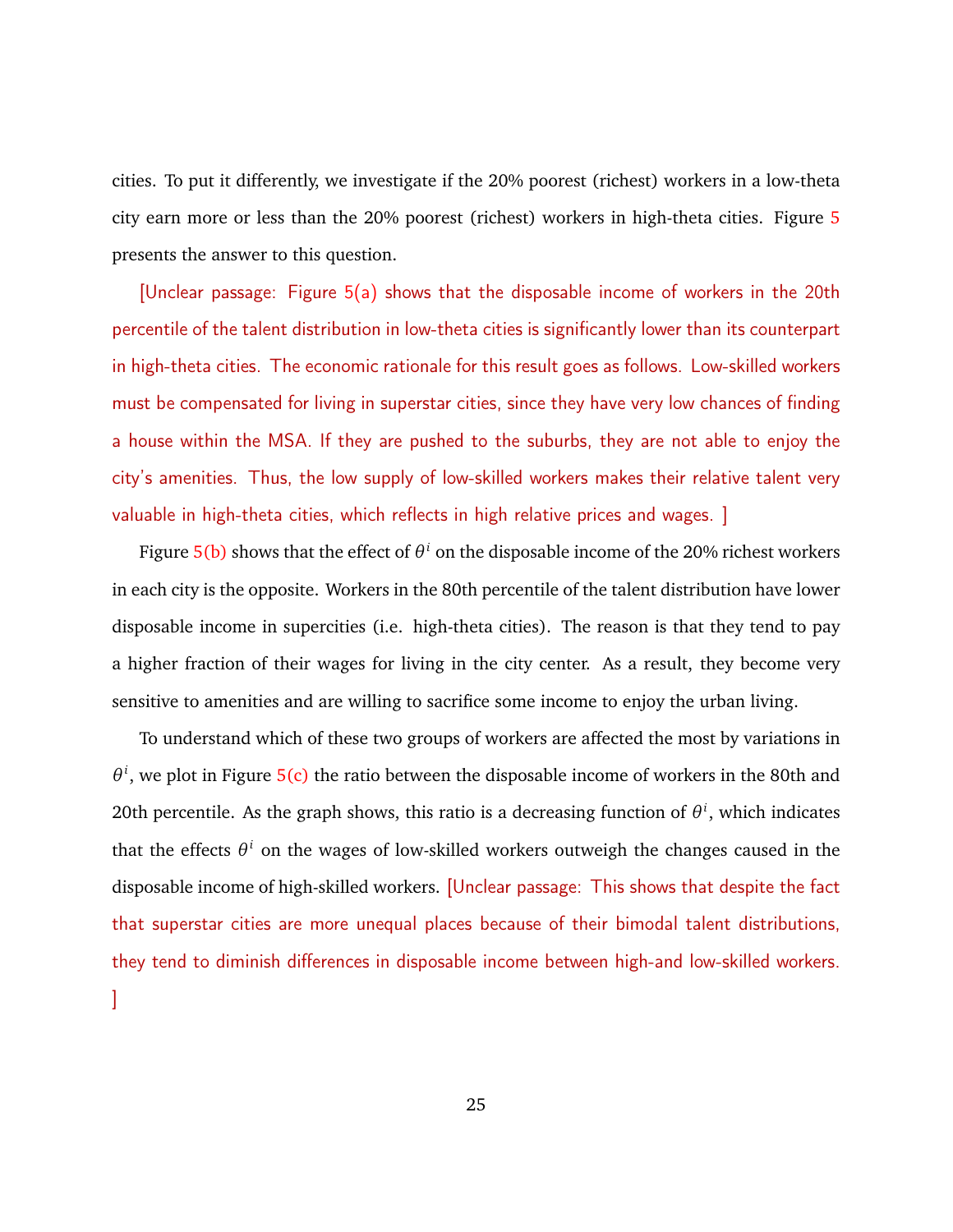#### **External Validity**

We investigate the ability of the calibrated model of reproducing patterns that are not targeted in the original exercise. In particular, we evaluate if the model's prediction for two key variables: the relative size of cities and their relative housing prices. [why the quantities here are "relative"? Are they relative to what?]

<span id="page-26-1"></span>

(a) Observed (Census 2010) versus predicted city (b) Observed (Zillow index) versus predicted aversizes. age housing prices.

#### <span id="page-26-2"></span><span id="page-26-0"></span>Figure 6: Non-targeted Variables

Figure  $6$  shows the plots the predicted-versus-real for the city size and average housing prices. If the model perfectly matches the data, all the observations should align along the 45 degree line. Figure  $6(a)$  compares the city sizes implied by the model and the empirical data from the 2010 Census. It shows that the model does a decent job predicting the real size of cities, tending to slightly overestimate them. On the other hand, Figure  $6(b)$  compares the house prices implied by the model and the 2011 Zillow price index. The graph shows that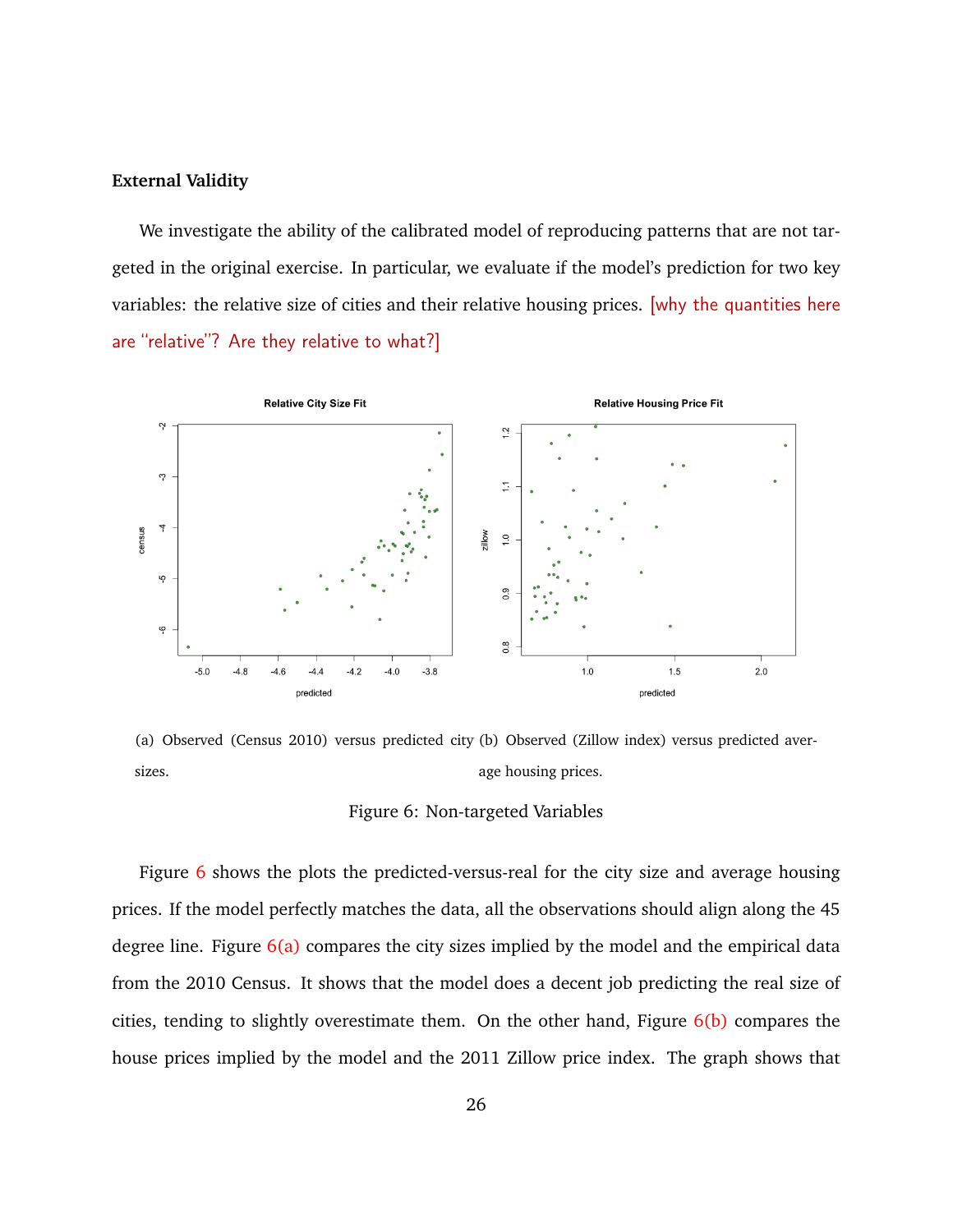model tend to underestimate the housing prices across cities and display an inferior performance relative to the previous variable.

<span id="page-27-0"></span>

<span id="page-27-1"></span>

(a) Empirical Correlation (b) Theoretical Correlation

Figure 7: *Correlation.* This figure shows the correlation structure between wage level and wage dispersion predicted by the model versus the correlation observed in the data. Graphs are in logarithmic scale. Panel (a) plots the relation between average wages and wage dispersion for the March 2011 CPS. Panel (b) plots the relation between average wages and wage dispersion as predicted by the model.

Another critical pattern reproduced by the model is the correlation structure between the wage level and its dispersion. Using the 2011 CPS data, we document in Panel  $7(a)$  that there is a high correlation between wage level and wage dispersion. To put it differently, the data indicates that places with higher wage inequality tend to have higher average salaries. Panel [7\(b\)](#page-27-1) shows that our model replicates this pattern quite well. It is worth noticing that, as the previous variables (city size and housing prices), the correlation between average wage level and its dispersion is not a targeted variable in our calibration exercise. Both quantities—wage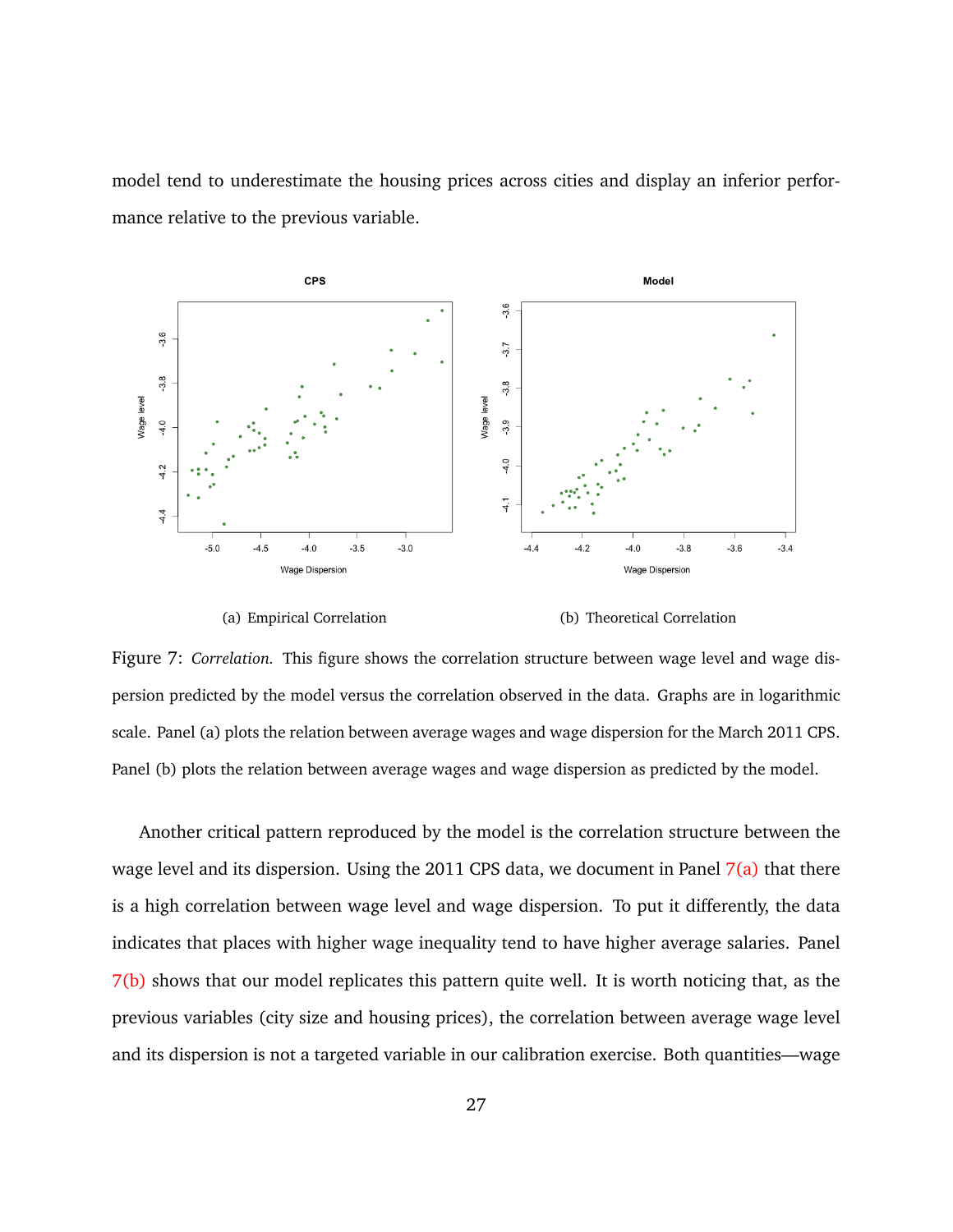level and dispersion—are calibrated independently, as described in Appendix [C.](#page-48-0)

#### **Unpacking Sorting Effects**

Since the location decisions of workers are not driven by local productivity differences, but rather by city characteristics (i.e. amenities and limited housing supply), our framework allows us to separate what fraction of the wage dispersion is due to the sorting of heterogeneous agents between cities and what fraction of the wage dispersion is due to local agglomeration externalities. To obtain the first fraction of the wage dispersion, we fix the size of each city and impose the same skill distribution everywhere. We the model now lacking sorting effects, we recalculate the dispersion in wages and housing prices both between and within cities. Our numerical results shows that in the absence of sorting effects the total wage dispersion drops by 7.5% and housing price dispersion drops by 5.7%. While wage inequality and dispersion in housing prices decline, the overall economy experiences a fall in aggregate productivity, with the total GDP dropping 1.9%. The reason for this striking difference is that when we allow for the sorting of heterogenous agents, most productive workers tend to cluster in larger cities. In those large metropolitan areas, the agglomeration externalities boosts the workers' marginal productivity, which results in a higher aggregate output.

To better visualize the effects of talent sorting on the average wage, wage dispersion, and housing prices across the 54 MSAs, we plot in Figure [8](#page-29-0) the changes in these variables in an economy where talent sorting is present relative to an economy where sorting is absent.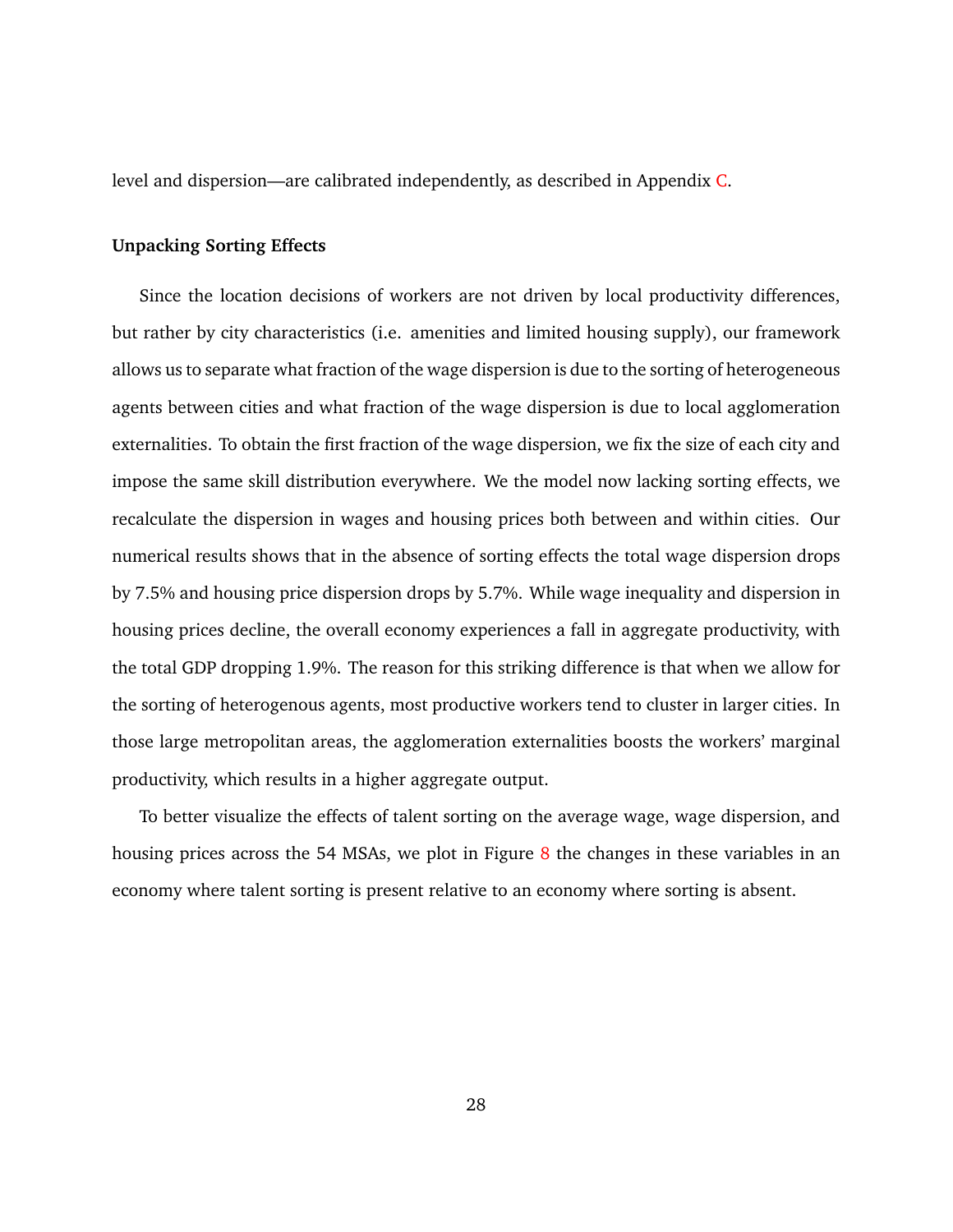<span id="page-29-1"></span>

(a) Predicted change in the average wage. (b) Predicted change in wage dispersion.

<span id="page-29-2"></span>

<span id="page-29-3"></span>(c) Predicted change in average housing price.

<span id="page-29-0"></span>Figure 8: *Sorting effect by city type*

Figure  $8(a)$  shows the changes in the average wage per city. The graph shows that superstar cities experience an average wage increase of around 20–40% with sorting, whereas non-superstar cities oscillate between −10% and 10%. This result indicates that sorting effects can generate significant wage variations across cities.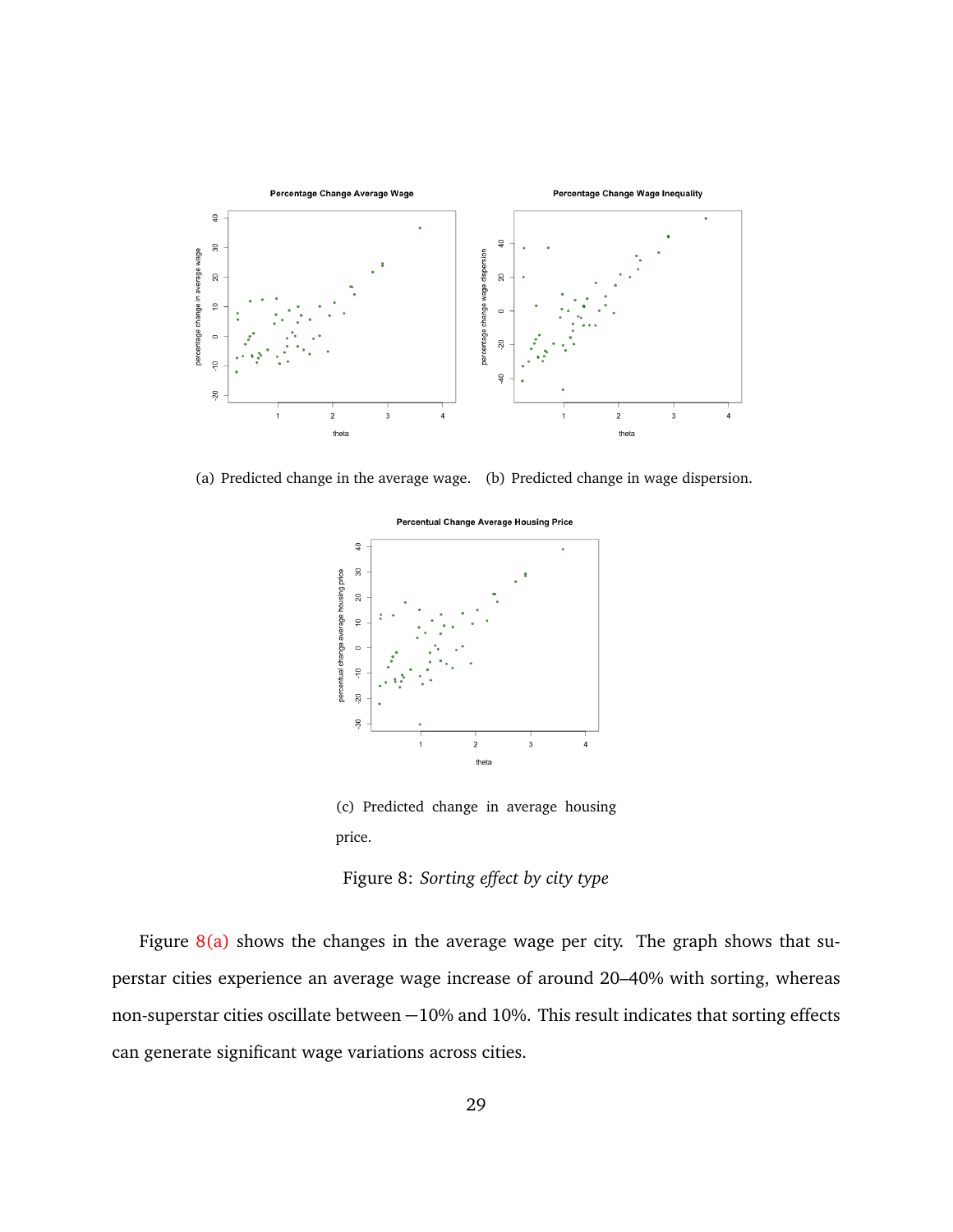Figure  $8(b)$  plots the changes in wage dispersion within cities as a function of city characteristics (i.e. *θ i* ). As illustrated, sorting have a different impact on low- and high-theta cities. For cities with  $\theta^i >$  3 (i.e. high amenities and low housing supply), the wage inequality within cities is between 20% and 40% higher due to talent sorting. On the other hand, cities with  $\theta^i$  < 2, talent sorting induces a predominantly negative effect on wage dispersion, indicating that wage inequality is reduced in those metropolitan areas due to the accumulation of low-skilled workers. Thus, while the sorting of heterogenous agents contributes to the wage inequality within superstar cities, it promotes wage equality in non-superstar cities.

Lastly, Figure  $8(c)$  shows the effects of talent sorting for the changes in housing prices. For cities with  $\theta^i < 2$ , the effects of talent sorting on housing prices are unclear, since house prices varying from −30% to 20% in our experiment. However, the effects of talent sorting for superstar cities are immediately understood. As the graph indicates, for cities with  $\theta^i > 2$  (i.e. high amenities and restricted housing supply), talent sorting increases average housing prices by 20–40%.

We finish this section presenting the effects of agglomeration externalities on wage level and dispersion. To assess that, we set the agglomeration externality parameter to zero and reevaluate the equilibrium in an economy that features sorting in the absence of agglomeration externalities. We then compute the change in average wages and wage dispersion relative to the benchmark economy that features talent sorting and agglomeration externalities. Our numerical experiment shows that changes in average wages between cities is, on average, 17% higher in the presence of agglomeration externalities, while changes within cities wage dispersion is, on average, 7% higher. Overall, these two forces seem to complement each other.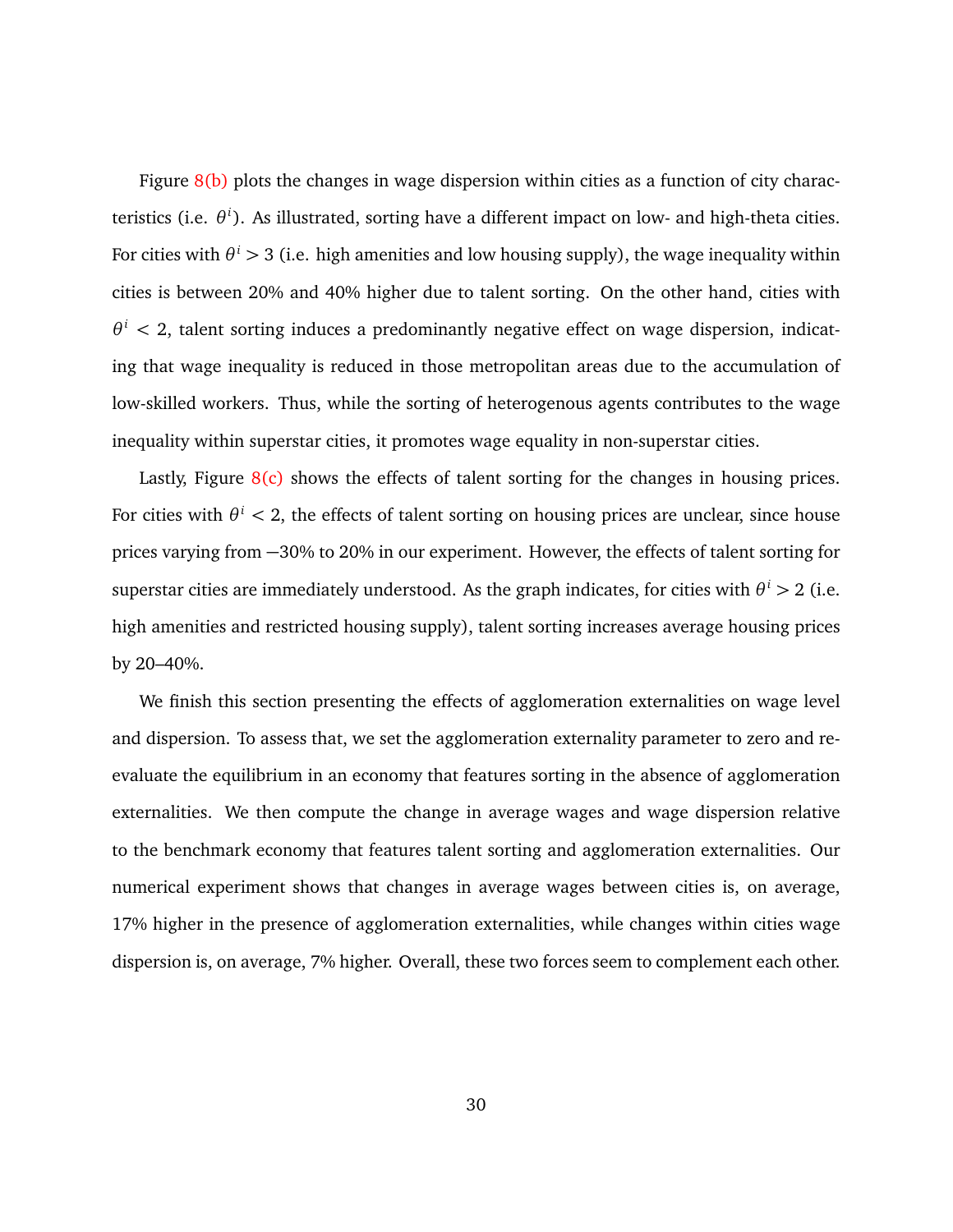#### **Place-Based Policies: National Housing**

In this section, we evaluate the consequences of changes in the local housing supply to aggregate variables, such as productivity and wage inequality. In particular, we independently "shock" each city with an increase in housing supply equivalent to 1% of the national housing stock and evaluate the response to the aggregate output and wage dispersion. Figure [9](#page-31-0) presents the results of this experiment.

<span id="page-31-1"></span>



<span id="page-31-2"></span><span id="page-31-0"></span>

Figure  $9(a)$  shows the effects of the increase of 1% in the housing supply of a particular city on the aggregate output (i.e. GDP). As illustrated, for the majority of the cities where the housing constraints are not binding (i.e. *θ <sup>i</sup> <* 1), the housing shock does not generates significant effects on the GDP. In these cities, aggregate effects are very close to zero. Interestingly, for cities where the housing constraints are binding but the shortage of housing is not as severe (i.e.  $1 < \theta^i < 1.5$ ), aggregate output decreases by approximately 0.4%. It is worth noticing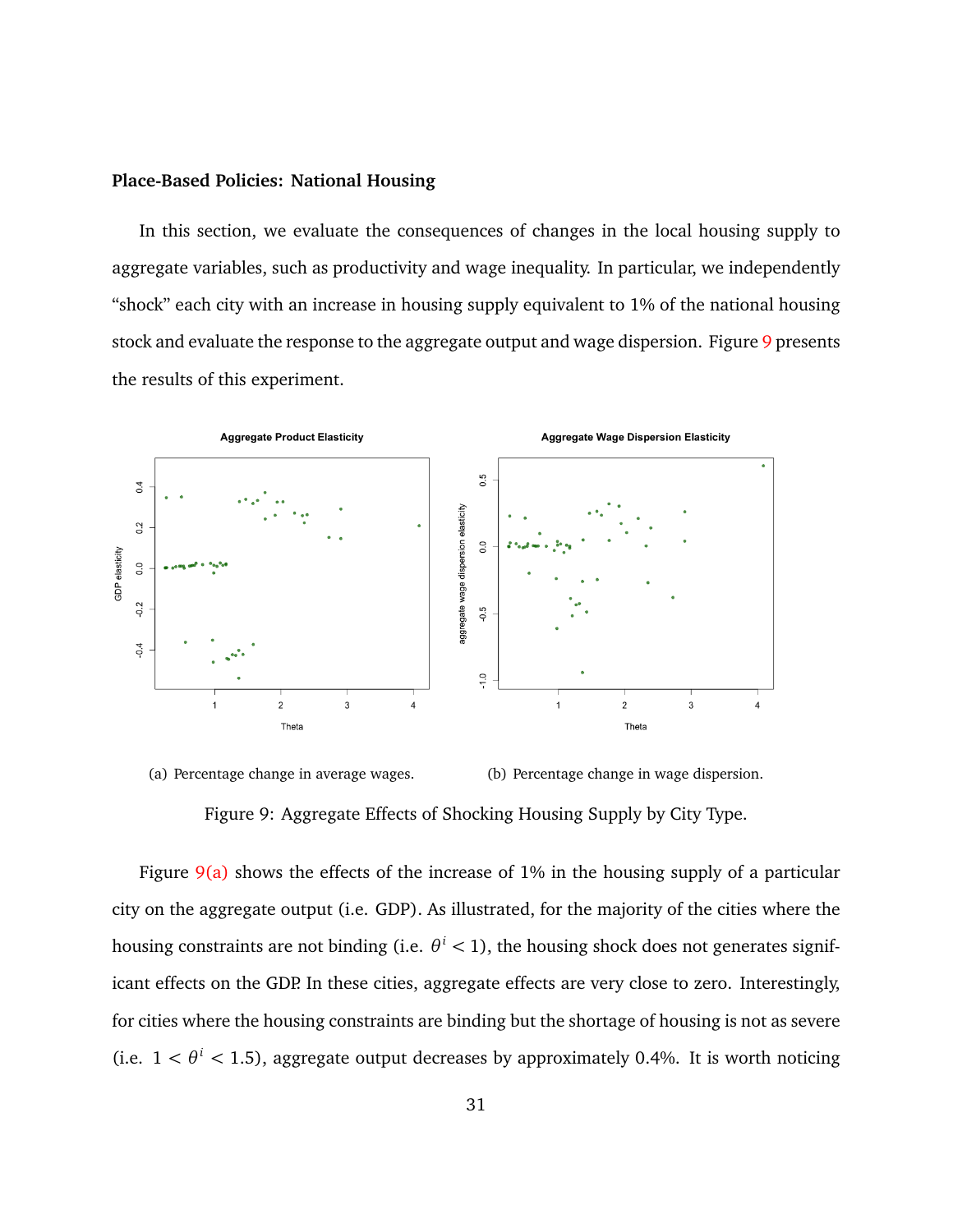that expanding the housing supply does not change the number of workers in the economy, but rather the characteristics of the local housing markets. The reallocation of workers induced by those changes in city characteristics can generate higher or lower productivity as the result of the interaction between skill sorting and endogenous local agglomeration externalities. By relaxing housing constraints in these cities, we make them more attractive to skilled workers. As a result, some skilled workers stay away from larger urban centers and the productivity gains to the overall economy coming from agglomeration externalities is partially lost, resulting in a decline of the GDP.

Finally, the graph shows that expanding the supply of houses in high-theta cities (i.e.  $\theta^i$   $>$ 2), the economy grows between 0.2–0.4% more. By increasing the housing supply in superstar cities, we expand the accessibility of these productive environments to more workers. As these cities grow, they also become more productive. Yet, the sorting of skilled workers moderates these effects.

Although it is the case that expanding superstar cities generates gains in aggregate productivity, this expansion comes at the cost of higher wage inequality. Figure  $9(b)$  shows the change in ex-post aggregate wage dispersion after a housing shock. As before, a housing supply shock in places where the housing constraints are not binding has no effect on aggregate wage inequality. As we move to high-theta cities, we find that inequality is higher for cities featuring tighter housing constraints. In particular, these cities experience an influx of low-skilled workers, creating a negative congestion in the city they move to. As the relative supply of highskilled workers decreases in large cities, their salaries increase. At an equal rate, low-skilled workers have their salaries depressed by the expansion of their relative talent supply.

Overall, while relaxing housing constraints in superstar cities generates important gains in aggregate production, these policy changes also entail adjustments in the composition of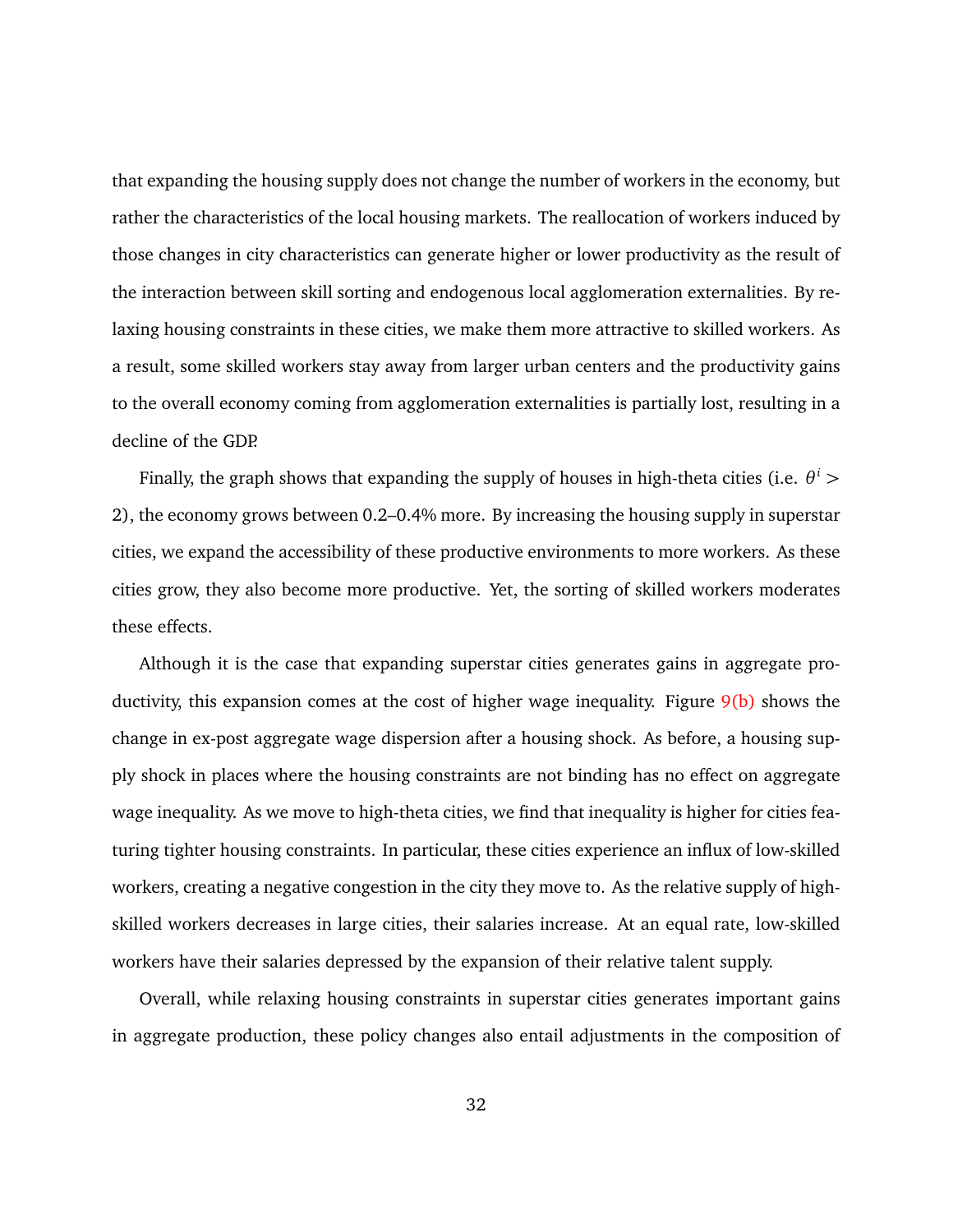the local labor force that ultimately generates the unintended consequence of increasing wage inequality.

# <span id="page-33-0"></span>**4. Conclusion**

In this paper, we examine how city characteristics, such as housing supply and local amenities, affect the sorting of heterogeneous agents between cities. We developed an urban macro model in which cities have a restricted supply of houses, and workers with a continuum of skills compete for limited space through bidding wars. In this context, the pecuniary congestion costs that heterogeneous workers impose on each other operate as an endogenous driver for gentrification. The model has a unique equilibrium that can be calibrated to match different moments of the talent and wage distribution for a cross-section of US cities.

Overall, our numerical simulations stress that the sorting of heterogeneously skilled workers can generate sizable aggregate effects on productivity and inequality, mostly driven by the interaction between sorting and local agglomeration externalities. In particular, we find that the sorting of heterogeneous workers accounts for 7.5% of the total variation and generates considerable differences between cities. Sorting mostly affects cities that feature tighter housing markets, making them between 20% and 40% more productive. In the absence of sorting, aggregate production falls by 1.9% due to the loss in agglomeration externalities resulting from the reallocation of high-skilled workers from large urban areas to small cities.

Finally, we use the calibrated model to evaluate place-based policies. We find that policies designed to improve labor mobility, such as the expansion of housing in constrained urban centers, can have unintended consequences to wage inequality, given the sorting of heterogeneously skilled workers in the presence of local agglomeration externalities. In particular, we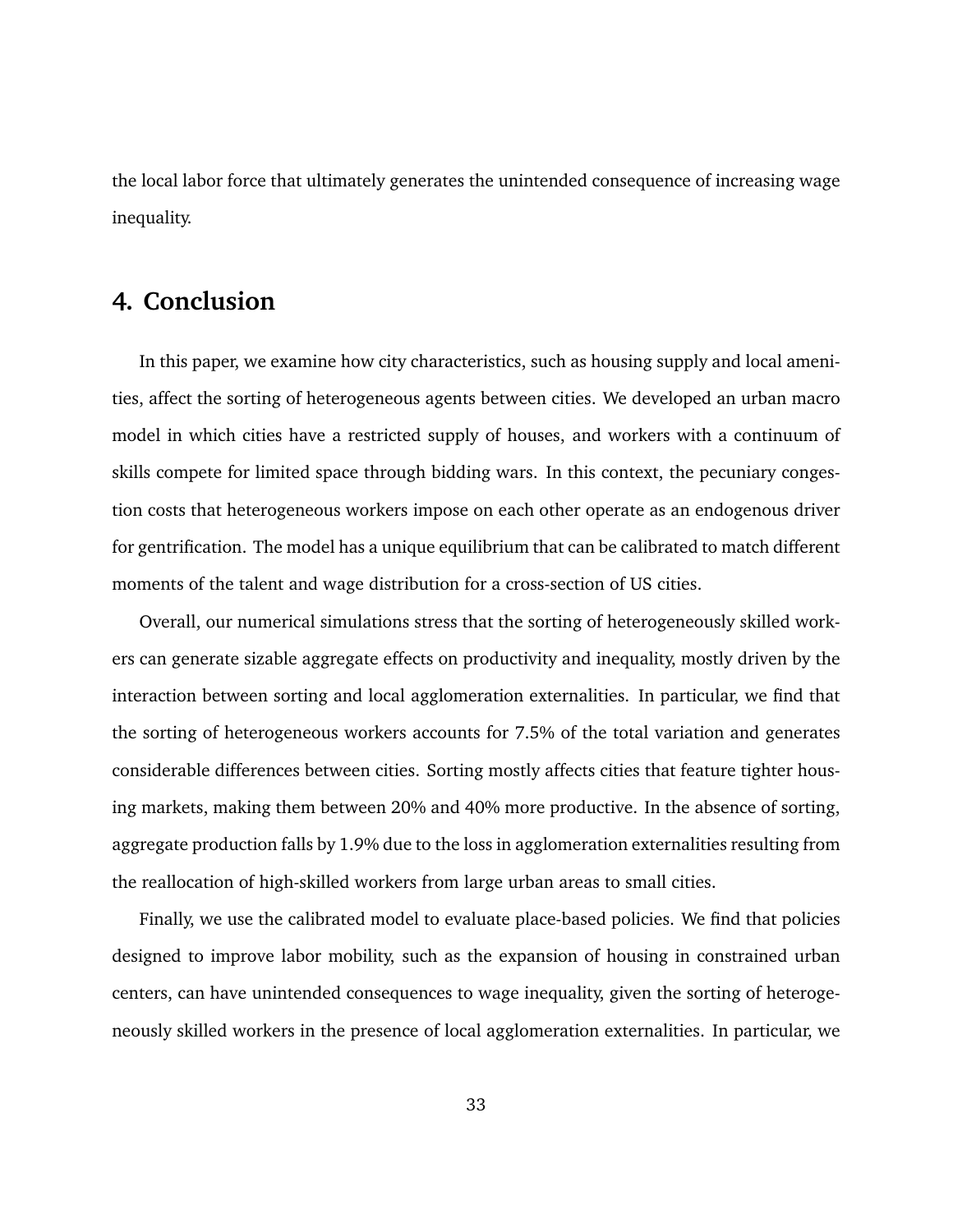estimate that the expanding housing supply in cities with tighter housing markets increases productivity between 0.2% and 0.4%. This increase is mitigated by sorting as high-skilled workers tend to relocate to cities where they are less productive. Although these policies aim to reduce inequality by facilitating the spatial mobility of workers, they can produce an unexpected increase in aggregate wage inequality by the same magnitude.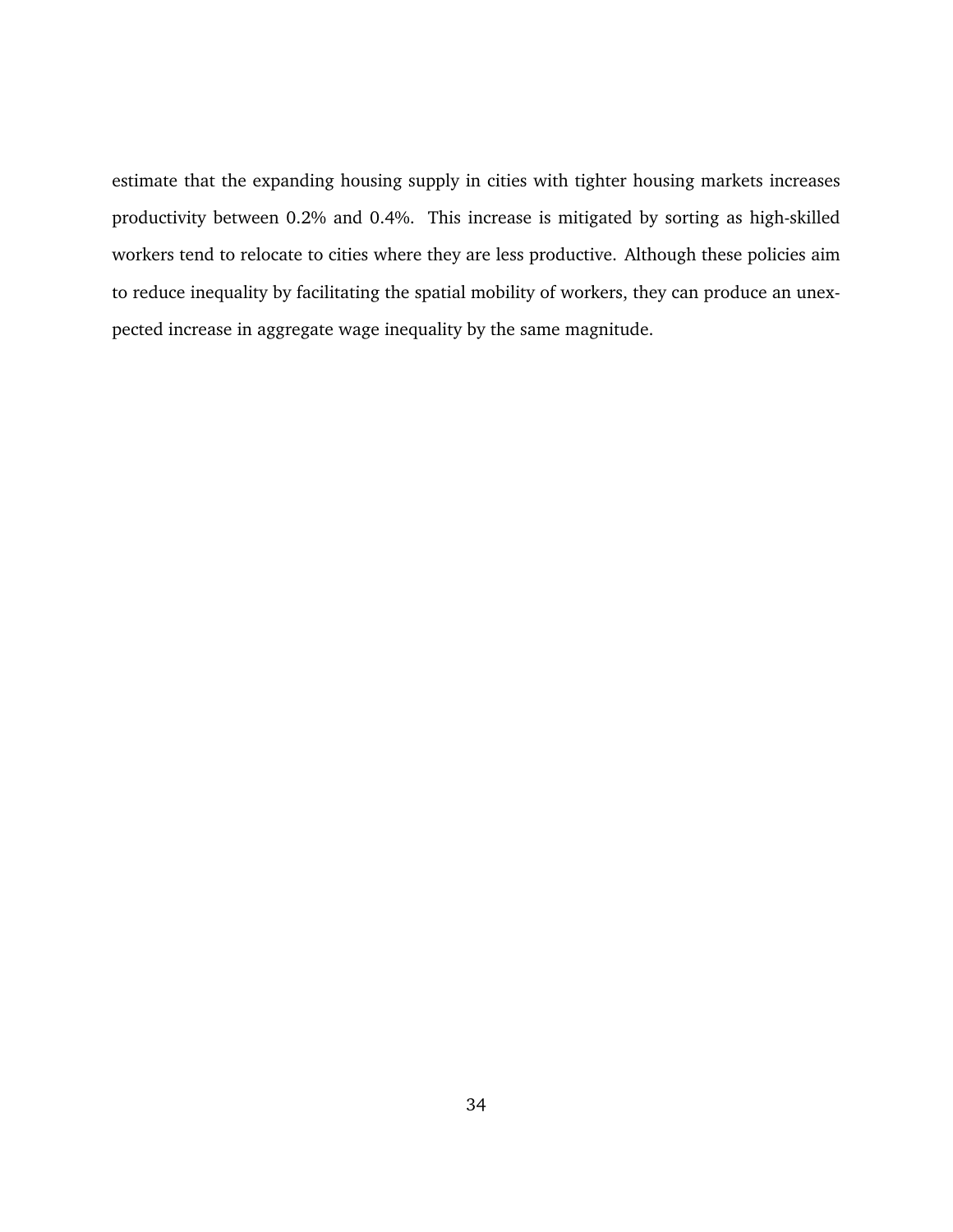# **Bibliography**

1. Acemoglu, Daron and Autor, David "Skills, Tasks and Technologies: Implications for Employment and Earnings" 2011, Handbook of Labor Economics Volume 4

2. Acemoglu, Daron and Dell, Melissa, "Productivity Differences Between and Within Countries" 2010, American Economic Journal: Macroeconomics

3. Albrecht, James, Gautier, Pieter and Vroman, Susan,. "Directed Search in the Housing Market" 2016, Review of Economic Dynamics

4. Albouy, David , "What are Cities Worth? Land Rents, Local Productivity, and the Total Value of Amenities" 2016, Review of Economics and Statistics

5. Albouy, David and Seegert, Nathan, "The Optimal Population Distribution Across Cities and The Private-Social Wedge" 2016, Working Paper

6. Baum-Snow, Nathaniel , Freedman, Matthew , Pavan, Ronni "Why has urban inequality increased" 2014, Processed, Providence, Brown University

7. Baum-Snow, Nathaniel , Pavan, Ronni "Inequality and City Size" 2013, The Review of Economics and Statistics, vol. 95, issue 5, pages 1535-1548

8. Bacolod,Marigee ,Blum, Bernardo and Strange, William "Skills in the city" 2009, Journal of Urban Economics

9. Behrens, Kristian, Gilles Duranton, and Frederic Robert-Nicoud "Productive cities: Agglomeration, selection, and sorting" 2014, Journal of Political Economy, Vol. 122, No. 3, p. 507-533

10. Kristian Behrens and Frederic Robert-Nicoud "Agglomeration theory with heterogeneous agents" 2015, Handbook of Regional and Urban Economics, vol. V, pp. 171-245

11. Busso, Matias, Jesse Gregory and Patrick Kline, "Assessing the Incidence and Efficiency of a Prominent Place Based Policy" 2013, American Economic Review,103(2): 897-947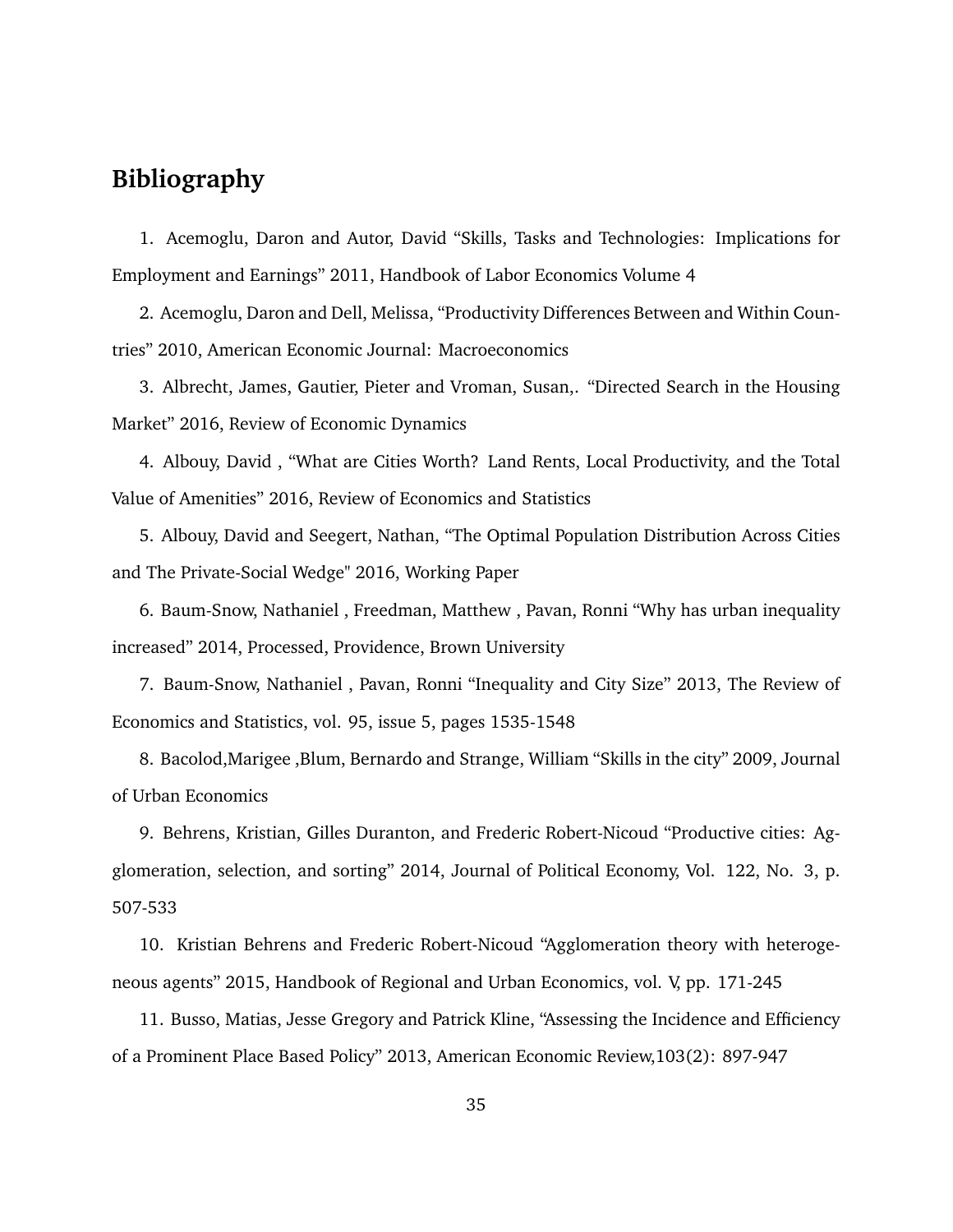12. Ciccone, Antonio and Peri, Giovanni "Identifying human-capital externalities: Theory with applications", 2005, The Review of Economic Studies, vol 73, pp. 381-412

13. Combes, Pierre-Philippe & Gobillon, Laurent, "The Empirics of Agglomeration Economies," 2014, IZA Discussion Papers 8508, Institute for the Study of Labor (IZA).

14. Combes, Pierre-Philippe, Gilles Duranton, and Laurent Gobillon, Pierre-Philippe, Gilles Duranton, and Laurent Gobillon, "Spatial wage disparities: Sorting matters!" 2008, Journal of Urban Economics 63 (2), 723–742

15. Combes, Pierre-Philippe, Gilles Duranton, Laurent Gobillon, Diego Puga, and Sebastien Roux, "The Productivity Advantages of Large Cities: Distinguishing Agglomeration From Firm Selection," 2012, Econometrica, 80 (6), 2543–2594

16. Costinot, Arnaud and Vogel, Jonathan "Matching and Inequality in the World Economy", 2010, Journal of Political Economy, vol. 118, issue 4, pp. 747-786

17. Couture, Victor "Valuing the Consumption Benefits of Urban Density", 2015, Working paper

18. Davidoff, Thomas "Supply Constraints are Not Valid Instrumental Variables for Home Prices Because They are Correlated with Many Demand Factors" 2016, forthcoming, Critical Finance Review

19. Davis, Donald R., and Jonathan I. Dingle "A spatial knowledge economy", 2013, NBER Working Paper

20. Davis, Donald R., and Jonathan I. Dingle "The Comparative Advantage of Cities" 2015, NBER Working Paper

21. Diamond Rebecca "The Determinants and Welfare Implications of US Workers' Diverging Location Choices by Skill: 1980-2000", 2015, Working paper

22. Duranton, Gilles and Puga, Diego, "Micro-foundations of urban agglomeration economies,"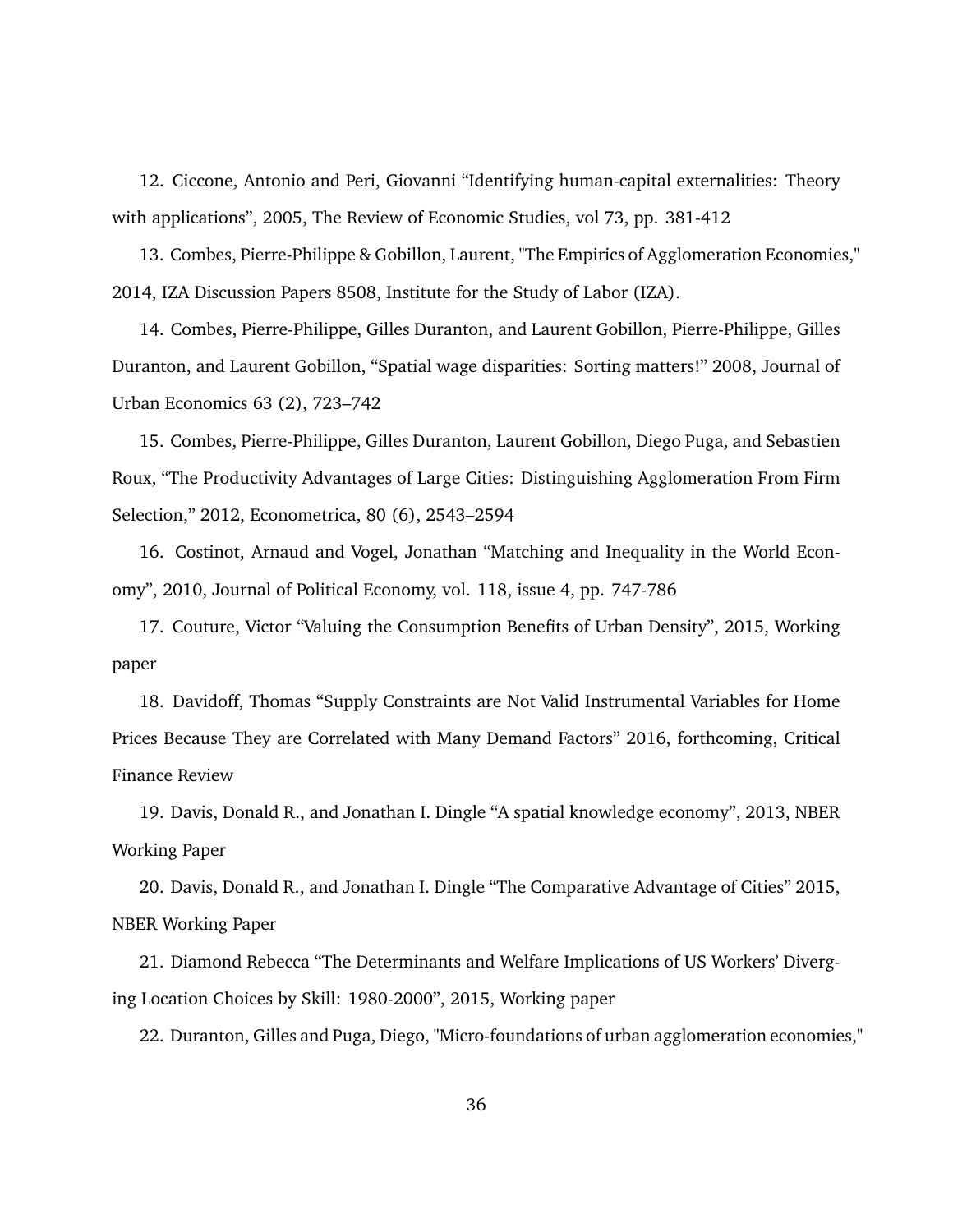2004, Handbook of Regional and Urban Economics, in: J. V. Henderson & J. F. Thisse (ed.), Handbook of Regional and Urban Economics, edition 1, volume 4, chapter 48, pages 2063- 2117 Elsevier

23. Eeckhout, Jan, and Philipp Kircher, "Assortative matching with large firms: Span of control over more versus better workers," 2012, Working Paper

24. Eeckhout, Jan, Pinheiro, Roberto and Schmidheiny, Kurt "Spatial sorting: Why New York, Los Angeles and Detroit attract the greatest minds as well as the unskilled," 2010, Working Paper

25. Gaubert, Cecile "Firm Sorting and Agglomeration", 2015, Working Paper

26. Ganong, Peter and Shoag, Daniel "Why Has Regional Income Convergence in the U.S. Declined?" 2013, HKS Working Paper No. RWP12-028

27. Gennaioli, Nicola, Rafael LaPorta, Florencio Lopez-de-Silanes, and Andrei Shleifer "Human Capital and Regional Development." 2013, Quarterly Journal of Economics 128 (1): 105- 164

28. Guerrieri, Veronica, Hartley, Daniel, Hurst, Erik, "Endogenous Gentrification and Housing Price Dynamics" 2013, Journal of Public Economics, 100, 45-60

29. Glaeser, Edward, Kolko, Jed and Saiz, Albert "Consumer city", 2001, Journal of Economic Geography 27-50

30. Glaeser, Edward L. and Mare, David C "Cities and skills" 2001, Journal of Labor Economics, 316-342

31. Glaeser, Edward and Joshua Gottlieb, "The economics of place-making policies," 2008, Brookings Papers on Economic Activity, 155–239

32. Gyourko, Joseph, Mayer, Christopher and Sinai,Todd "Superstar Cities" 2013, American Economic Journal: Economic Policy, American Economic Association, vol. 5(4), pages 167-99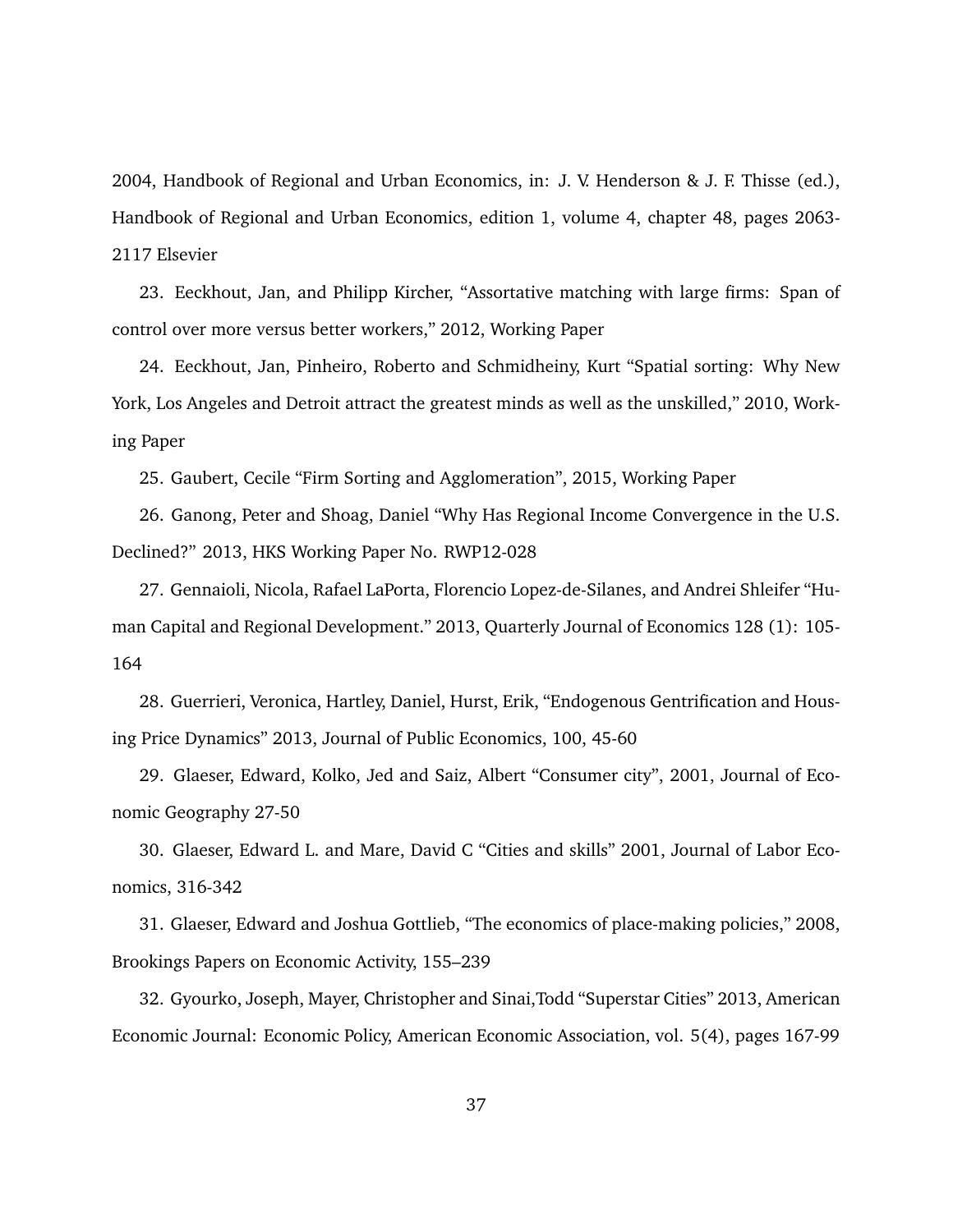33. Han, Lu and Strange, William "Bidding Wars for Houses" , 2014, Real Estate Economics; Issue: 41(3)

34. Hsieh, Chang-tai, Klenow, Peter "Misallocation and Manufacturing TFP in China and India" 2009, The Quarterly Journal of Economics 124 (4): 1403-1448

35. Hsieh, Chang-tai and Moretti, Enrico "Why Do Cities Matter? Local Growth and Aggregate Growth" 2015, NBER Working Paper

36. Hornbeck, Richard and Moretti, Enrico "Who Benefits From Productivity Growth? The Local and Aggregate Impacts of Local TFP Shocks on Wages, Rents, and Inequality" 2015, NBER Working Paper

37. Katz, Lawrence and Murphy, Kevin "Changes in Relative Wages, 1963–1987: Supply and Demand Factors" 1992, The Quarterly Journal of Economics, vol. 107, issue 1, pages 35-78

38. Kline, Patrick and Moretti, Enrico "Place Based Policies with Unemployment" 2013, American Economic Review, Papers and Proceedings, 103 (3)

39. Kline, Patrick and Moretti, Enrico "Local Economic Development, Agglomeration Economies and the Big Push: 100 Years of Evidence from the Tennessee Valley Authority" 2014, Quarterly Journal of Economics

40. Melo, Patricia, Graham, Daniel and Noland, Robert , " A meta-analysis of estimates of urban agglomeration economies" 2009, Regional Science and Urban Economics, vol. 39, issue 3, pages 332-342

41. Moretti, Enrico "Human Capital Externalities in Cities" 2004, Handbook of Regional and Urban Economics, North Holland-Elsevier, 4: 2243.2291

42. Moretti, Enrico "The New Geography of Jobs" 2012, Houghton Mifflin Harcourt

43. Moretti, Enrico "Local Labor Markets" 2011, In Vol. 4 of Handbook of Labor Economics, Chapter 14, 1237.1313. Elsevier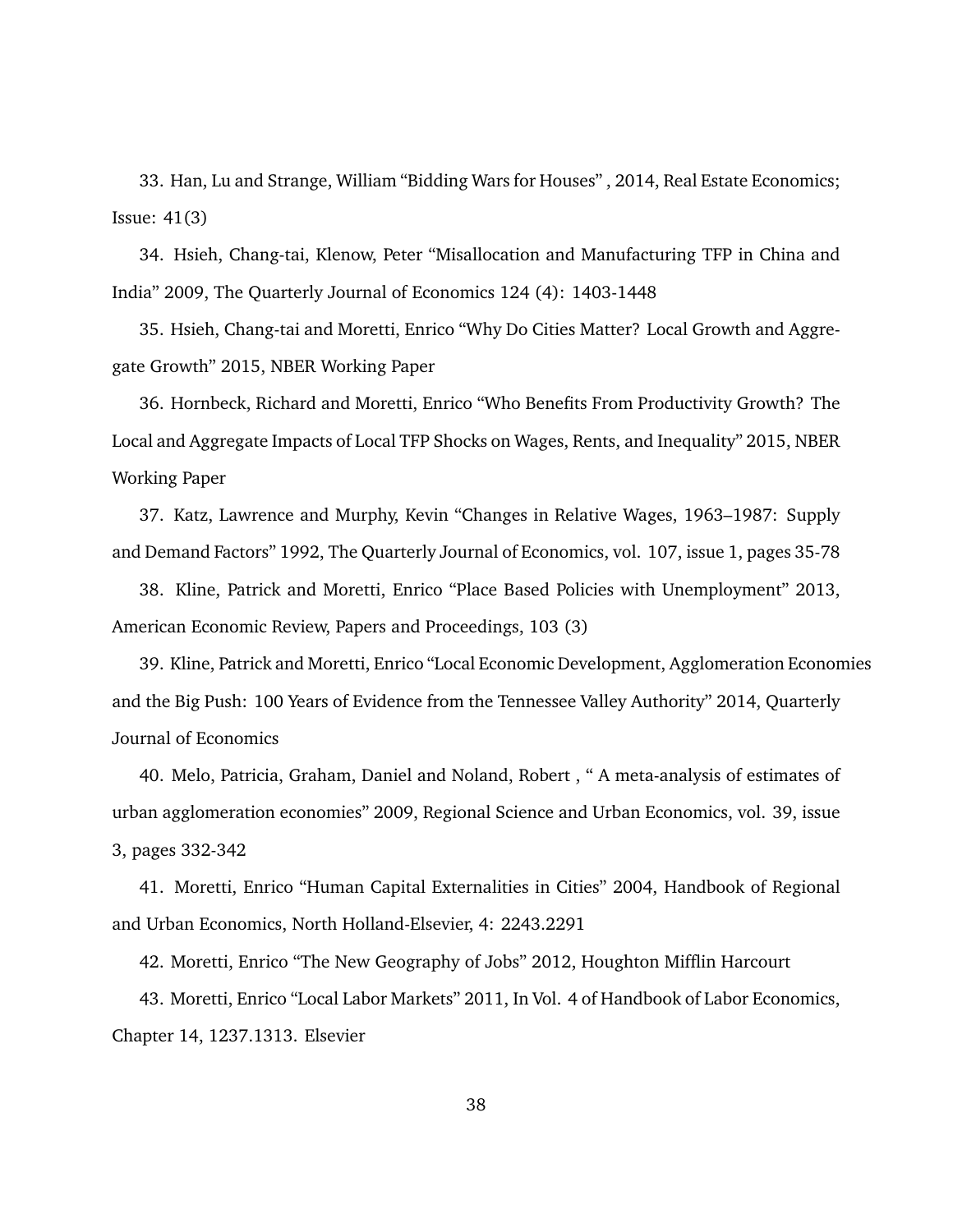44. Puga, Diego, De la Roca, Jorge and Ottaviano, Gianmarco "City of dreams", 2015, Working Paper

45. Roback, Jennifer "Wages, Rents, and the Quality of Life" 1982, Journal of Political Economy, 90(6): pp. 1257.1278

46. Rossi-Hansberg, Esteban and Wright, Mark "Establishment size dynamics in the aggregate economy" 2007, American Economic Review, 97 (5), 1639

47. Rosen, Sherwin "Wages-based Indexes of Urban Quality of Life" 1982, In Current Issues in Urban Economics

48. Saiz, Albert, "The geographic determinants of housing supply" 2010, Quarterly Journal of Economics, 125 (3), 1253–1296

49. Seegert, Nathan, "Land Regulation and the Optimal Distribution of Cities " 2016, Working paper

50. Serrato, Juan Carlos and Owen Zidar, "Who benefits from state corporate tax cuts? A local labor markets approach with heterogeneous firms" 2014, Technical Report, Manuscript

51. Shapiro, J.M. "Smart Cities: Quality of Life, Productivity, and the Growth Effects of Human Capital" 2006, The Review of Economics and Statistics, 88(2): 324.335

52. Van Nieuwerburgh, Stijn and Weill, Pierre-Olivier "Why Has House Price Dispersion Gone Up?" 2010, Review of Economic Studies, Oxford University Press, vol. 77(4), pages 1567-1606

53. Zubizarreta, J. R., "Stable Weights that Balance Covariates for Estimation with Incomplete Outcome Data," 2015, Journal of the American Statistical Association, 110, 910–922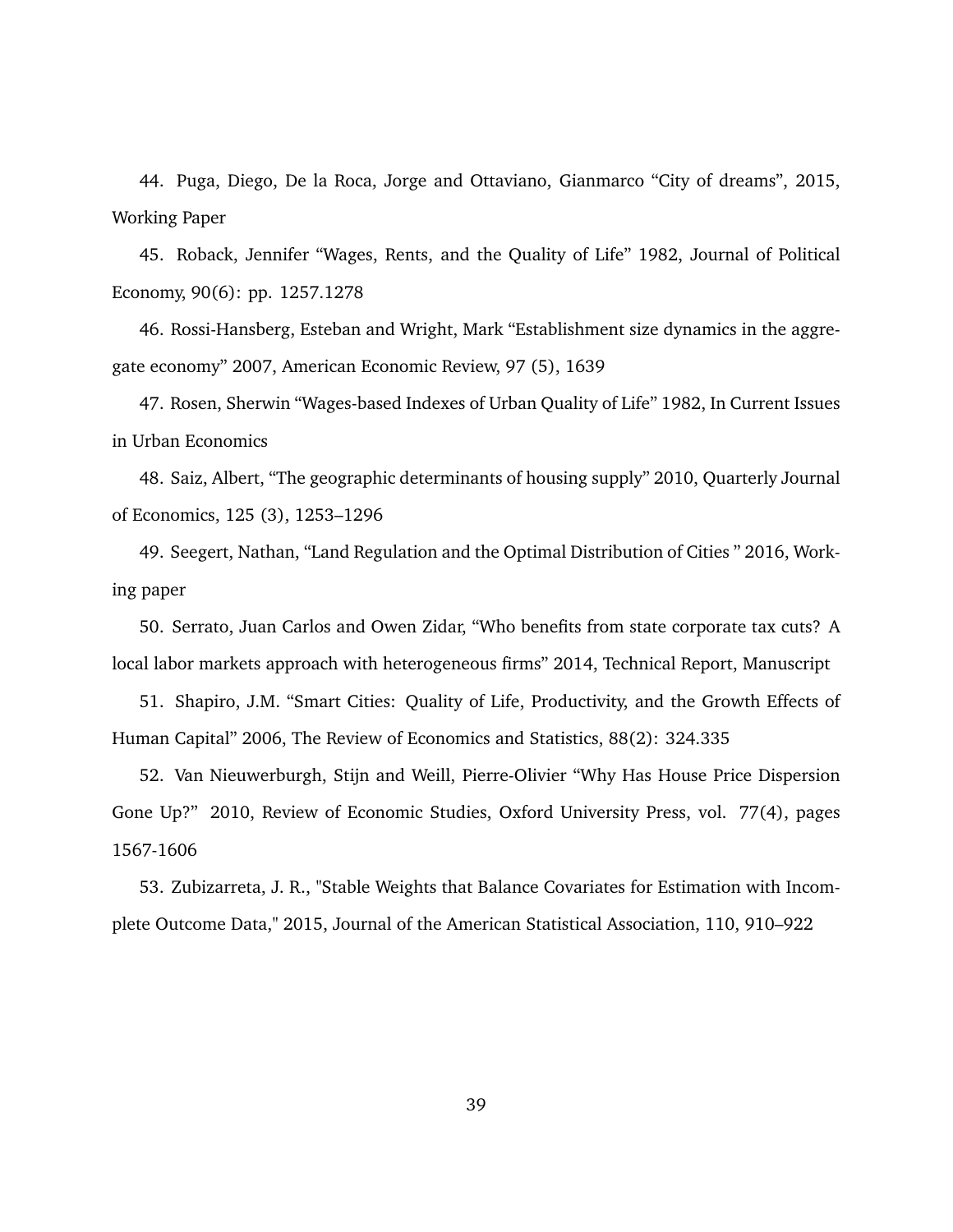Appendix: For Online Publication

# <span id="page-40-0"></span>**A Two-Cities model**

Given that for the general system of cities we can only characterize an approximation, we will study the case with two cities, in which the approximation coincides with the exact solution of the model. As we are able to provide analytical results for this specific case, these will be informative of the general properties of the model. In particular, we want to understand the role of housing restrictions in the model, and how these translate into different allocations of talent and consequent wage differentials between cities.

**Proposition A.1.** *There exist a unique equilibrium for each competitive equilibrium in a city.*

*Proof.* Since there is free mobility, the utility of a worker of ability *s* must be equal across space. Workers must be indifferent between the two cities. Then, for every worker *s*, it must be the case that

$$
\mathbb{E}U^1(s) = \mathbb{E}U^2(s) \quad \forall s \in [\underline{s}, \overline{s}] .
$$

The second condition is that we have a fixed amount of talent within the country (closed economy), which means that

$$
V(s) = V^1(s) + V^2(s) \quad \forall s \in [\underline{s}, \overline{s}] \; .
$$

Thus we can re-write the above condition as: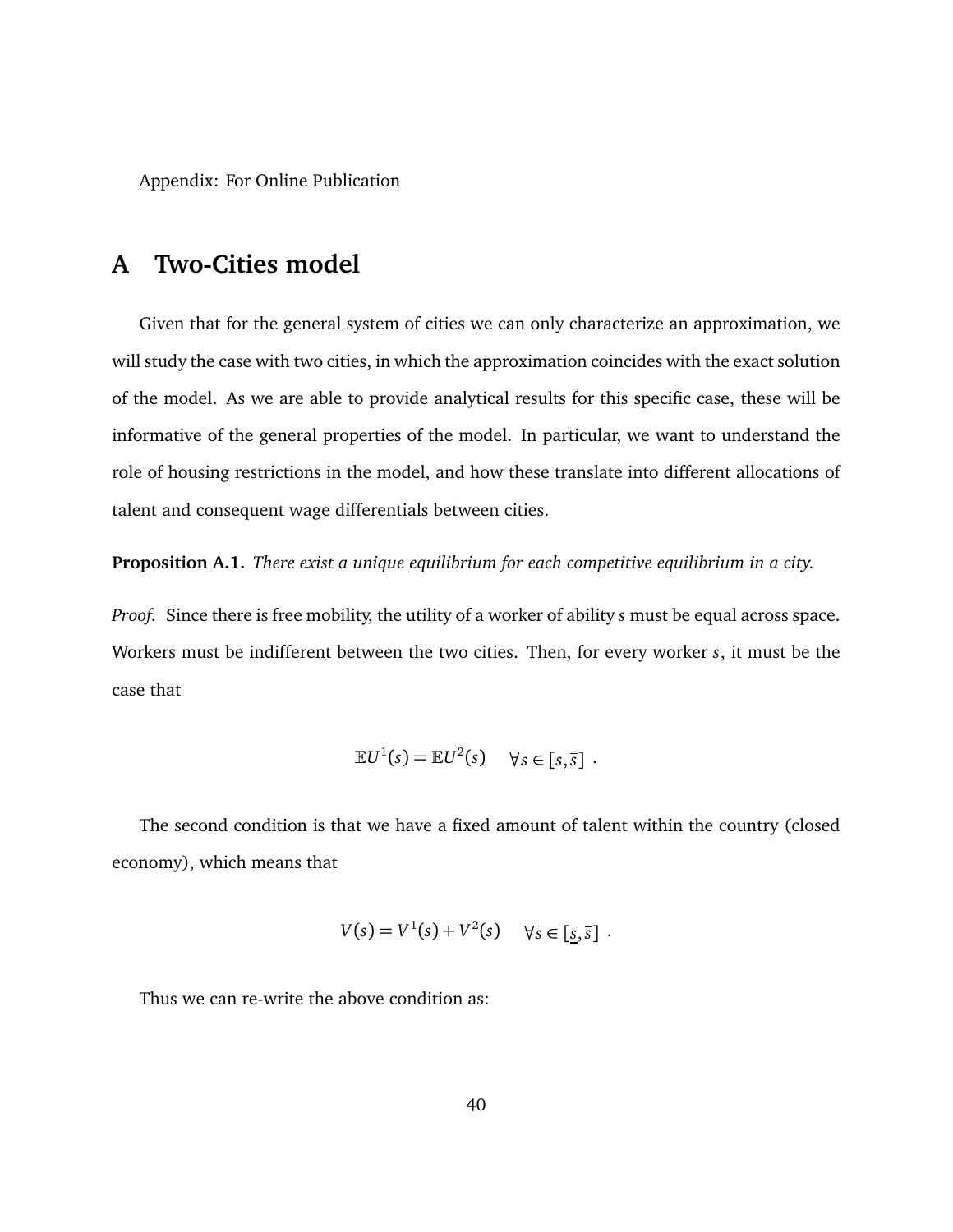$$
\frac{1-V^1(s)}{\nu^1(s)}e^{-\theta^1(1-V^1(s))}=\frac{1-V(s)+V^1(s)}{\nu(s)-\nu^1(s)}e^{-\theta^2(1-V(s)+V^1(s))}\ \ \forall s\in[\underline{s},\overline{s}]\ .
$$

There are two important observations to make here: This is a difficult problem, since we must search for a function *V* 1 () that can hold this condition for every *s*. Now, it is crucial to note that, since this must hold for every point and that  $v^1 = \frac{\partial V^1}{\partial s}$  $\frac{V}{\partial s}$ , this is equivalent to solving an ordinary differential equation (ODE) for every point *s*. Also notice that  $\langle V(s), v(s), \theta^1, \theta^2 \rangle$ are exogenous parameters.

Thus by rearranging the terms, we arrive at the following expression for the equilibrium ODE:

$$
\frac{\partial V^1(s)}{\partial s} = v(s) \frac{[1 - V^1(s)]e^{-\theta^1(1 - V^1(s))}}{[[1 - V^1(s)]e^{-\theta^1(1 - V^1(s))} + [1 - V(s) + V^1(s)]e^{-\theta^2(1 - V(s) + V^1(s))}]}
$$
  $\forall s \in [\underline{s}, \overline{s}]$ 

Given that we have a first-order differential equation with an initial condition, we must show that $f(s, V1(s))$  is Lipschitz–continuous in  $V^1$  and continuous in *s*. Lipschitz continuity (i.e., bounded variation) is easy to observe. Notice that  $f(s, V1(s))$  is bounded by one (since it is a weighted average), thus it is Lipschitz. Second, since *V* is continuous by definition, the composition of continuous functions is also continuous, thus  $f(s, V1(s))$  is continuous in *s*. Note that  $\langle j^1, j^2 \rangle$  are endogenous parameters, since they depend on the number of workers that come to produce to the city. So, it is necessary to find a fixed point. We fix *j i* , solve the system of differential equations, and compute a new tightness parameter. We do this until *j i* converges to a stable parameter. We can now recall the Picard–Lindeloff Theorem, which states that there exists a unique solution to this contraction.  $\Box$ 

The next property captures the idea that City 1 (i.e., the city with a more inelastic housing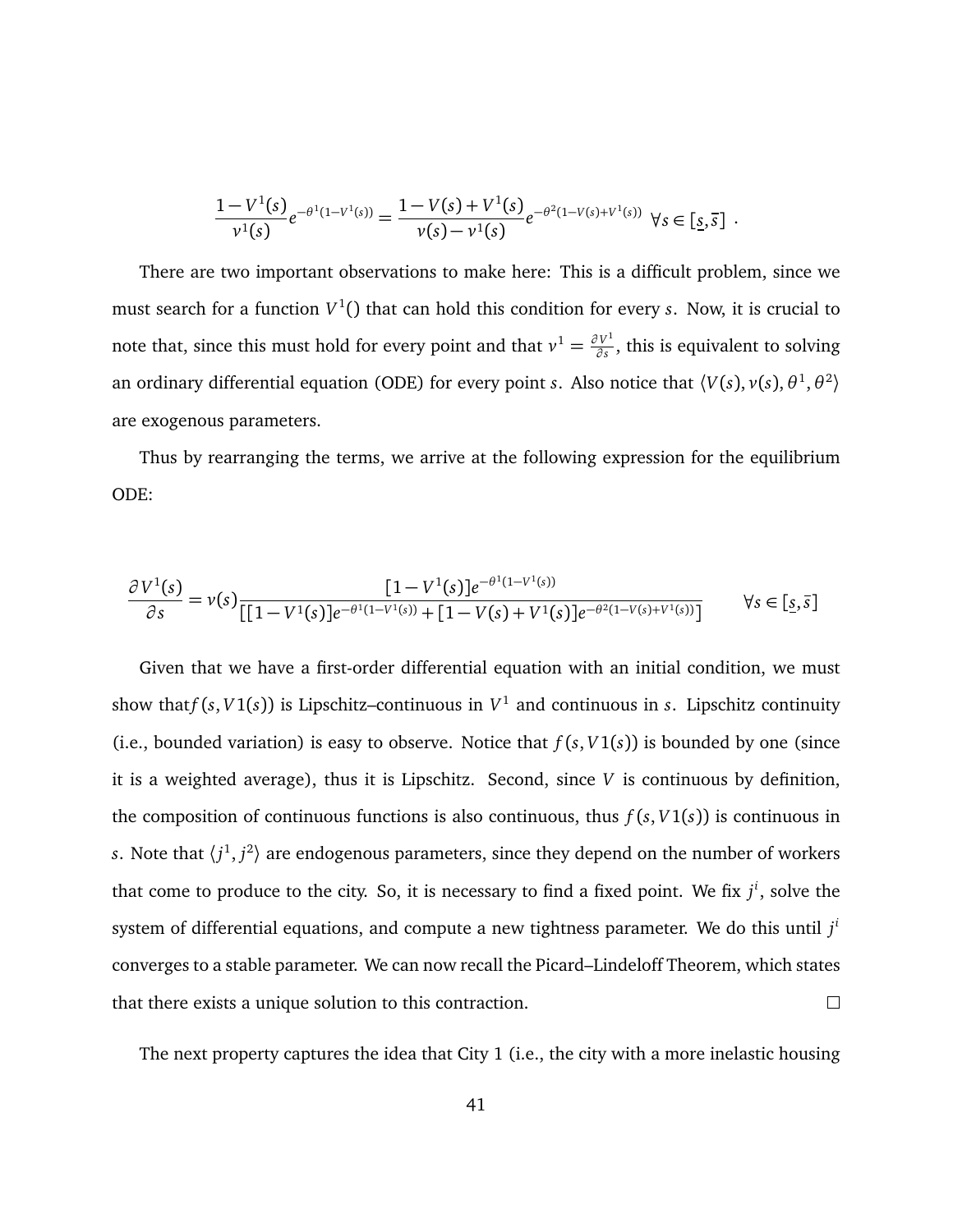supply) have relatively more high-skill workers than City 2. We formalize this result in the next proposition.

**Proposition A.2.** (Monotone likelihood ratio property) *For two cities that have the same level* of amenities, whenever  $\theta^1 > \theta^2$ , the monotone likelihood property for the distribution of talents *in City 1 versus City 2 holds:*

$$
v^1(s')v^2(s) \ge v^2(s')v^1(s), \qquad \forall s' > s.
$$

*Proof.* Given that our analytical results are comparisons of different levels of housing tightness, as this is an endogenous parameter, we would first like to know whether there is a monotonic relation between supply and tightness (since we will be observing supply and comparing different housing supplies). We must show that the elasticity of new buyers to new houses is smaller than one. The condition we must look for is

$$
\frac{B_1+\triangle B}{S_1+\triangle S}<\frac{B_2-\triangle B}{S_2}.
$$

This always holds as long as  $\frac{\Delta B}{\Delta S} < 1/2$ .

To prove that this is true, notice that

$$
B_1 = \int \left( v(s) \frac{[1 - V^1(s)]e^{-\frac{B_1}{S_1}(1 - V^1(s))}}{[1 - V^1(s)]e^{-\frac{B_1}{S_1}(1 - V^1(s))} + [1 - V(s) + V^1(s)]e^{-\frac{(1 - B_1)}{S_2}(1 - V(s) + V^1(s))}}\right) ds
$$

After some algebraic manipulation, we can show that

$$
\partial B_1/\partial S_1 < 1.
$$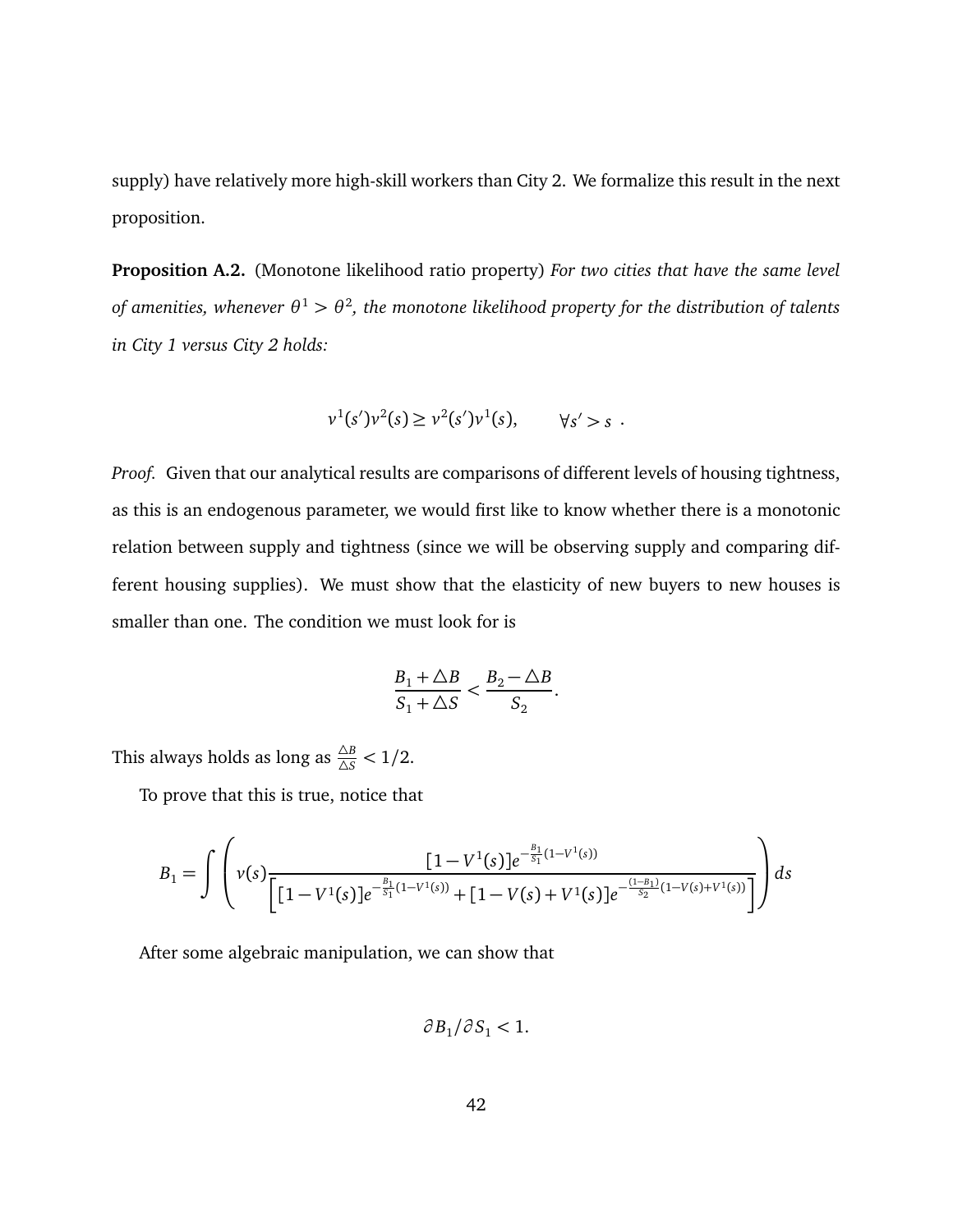This is always lower than 1, Thus, tightness is monotonic in housing supply. What about relative tightness? Given that extra (or less) supply has an effect on the tightness of both cities, the last thing we must check is whether the change in tightness in City 1 is larger than the change in tightness in City 2:

$$
\frac{B_1}{S_1} - \frac{B_1 + \Delta B}{S_1 + \Delta S} > \frac{B_2}{S_2} - \frac{B_2 - \Delta B}{S_2} \Longleftrightarrow \frac{B_1 \Delta S - S_1 \Delta B}{S_1 (S_1 + \Delta S)} > \frac{\Delta B}{S_2}.
$$

This condition depends on the level of the original elasticities. For example, if City 2 originally had a extremely restricted housing supply, then the number of people that leave the city creates a very strong change in its local housing market. In general, the following condition must hold:

$$
\frac{\triangle B}{\triangle S}<\frac{1}{2}.
$$

Given this expression, this elasticity becomes (except for extreme values of  $S_2$ )

$$
\vartheta \equiv \theta_1/\theta_2 = \frac{S_2}{S_1} \frac{B_1}{B_2} = \frac{S_2}{S_1} \int \left( \frac{[1 - V^1(s)]e^{-\frac{B_1}{S_1}(1 - V^1(s))}}{[1 - V(s) + V^1(s)]e^{-\frac{(1 - B_1)}{S_2}(1 - V(s) + V^1(s))}} \right) ds
$$

$$
= \frac{S_2}{S_1} \int \left( \frac{[1 - V^1(s)]e^{\frac{1}{\vartheta} \frac{(1 - V^1(s))}{[1 - V(s) + V^1(s)]}}}{[[1 - V(s) + V^1(s)]]} \right) ds.
$$

We now analyze how this relative tightness measure would change if, for example, the supply of housing in City 2 change. This have a mechanical effect in terms of relaxing the tightness of the housing market in City 2, but as people move from City 1 to city two, this have the same effect in City 1. The system of cities receives a "positive" shock; the question now is: In which city will the tightness condition relax more? If the monotonicity condition holds, we should expect that a higher supply of houses in City 2 makes the City 2 housing market less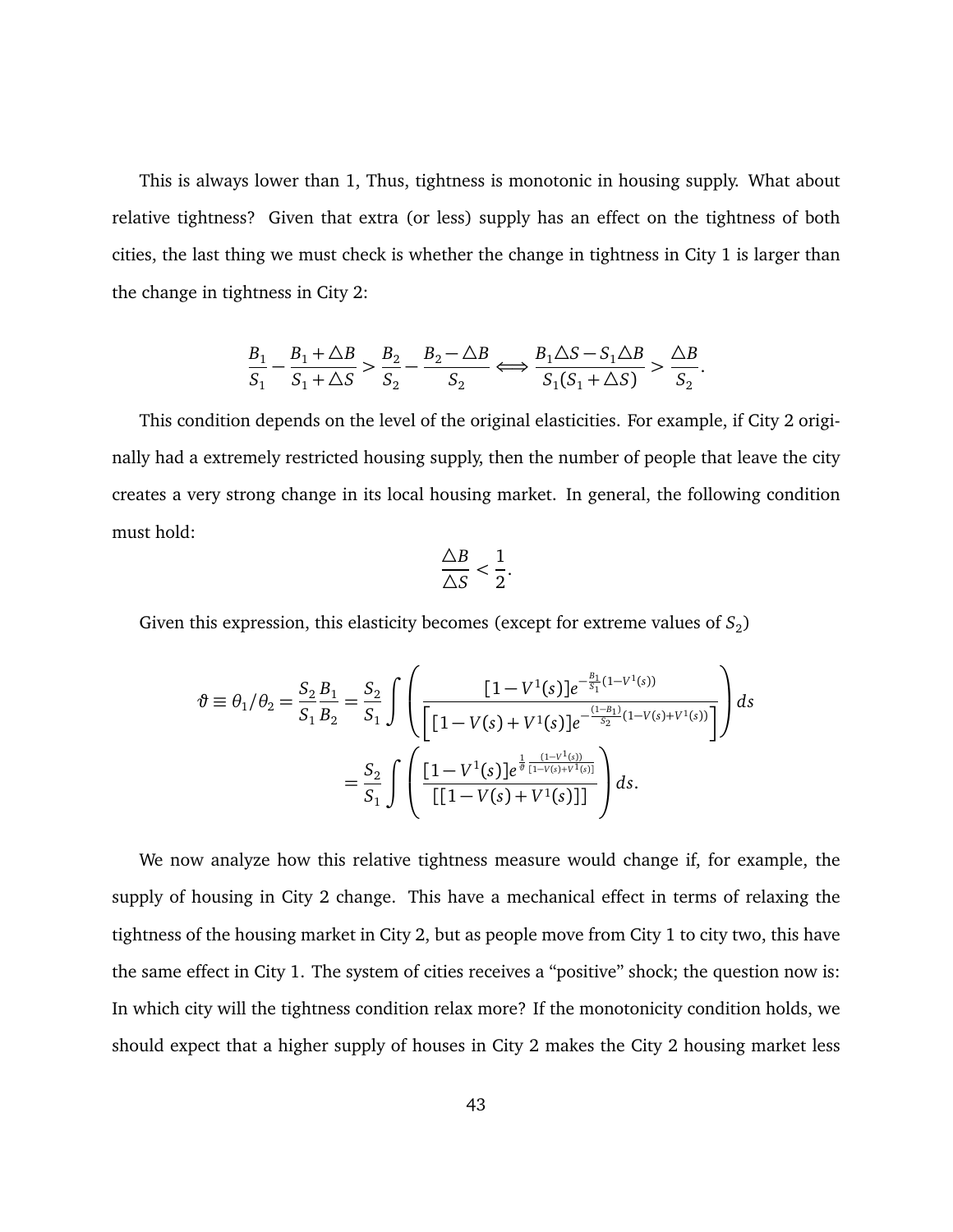tight relative to City 1, thus relative tightness should increase:

$$
\frac{\partial \vartheta}{\partial S_2} = \frac{1}{S_1} \int \left( \frac{[1 - V^1(s)] e^{\frac{1}{\vartheta} \frac{(1 - V^1(s))}{[1 - V(s) + V^1(s)]}}}{\left[ [1 - V(s) + V^1(s)] \right]} \right) ds - \frac{S_2}{S_1} \frac{[1 - V(s) + V^1(s)]}{[1 - V^1(s)]} \frac{1}{\vartheta^2} \int \left( \frac{[1 - V^1(s)] e^{\frac{1}{\vartheta} \frac{(1 - V^1(s))}{[1 - V(s) + V^1(s)]}}}{\left[ [1 - V(s) + V^1(s)] \right]} \right) ds \frac{\partial \vartheta}{\partial S_2}
$$

$$
\Longleftrightarrow \frac{\partial \vartheta}{\partial S_2} = \frac{\vartheta}{S_2} \frac{1}{\left(1 + \frac{S_2}{S_1} \frac{[1 - V(s) + V^1(s)]}{[1 - V^1(s)]} \frac{1}{\vartheta}\right)} > 0
$$

Finally, we must show that  $v^1(s)/v^2(s)$  is an increasing function. Writting

$$
\frac{v^1(s)}{v^2(s)} = \frac{(1 - V^1(s))e^{-\theta^1(1 - V^1(s))}}{(1 - V^2(s))e^{-\theta^2(1 - V^2(s))}} = \frac{1 - V^1(s)}{1 - V^2(s)} \exp\left(\frac{\theta^2}{\theta^1} \frac{(1 - V^2(s))}{(1 - V^1(s))}\right),
$$

and defining  $g(s) = \frac{1 - V^1(s)}{1 - V^2(s)}$ , we obtain

$$
v^1/v^2(s) = g(s) \exp\left(\frac{\theta^2}{\theta^1} \frac{1}{g(s)}\right).
$$

Thus,

$$
\frac{\partial (v^1/v^2)(s)}{\partial s} = g'(s) \exp\left(\frac{\theta^2}{\theta^1} \frac{1}{g(s)}\right) \left(1 - \frac{\theta^2}{\theta^1} \frac{1}{g(s)}\right).
$$

It remains to show that  $[1 - \frac{\theta^2}{\theta^1}]$ *θ*<sup>1</sup> 1  $\frac{1}{g(s)}$ ] > 0  $\Leftrightarrow \frac{\theta^2}{\theta^1}$ *θ*<sup>1</sup>  $\frac{1}{g(s)} < 1 \Longleftrightarrow \frac{\theta^2}{\theta^1} < g(s).$ 

Since  $\theta^1 > \theta^2$ , then  $\frac{\theta^2}{\theta^1} < 1$ . Finally, we must show that  $g(s)$  is an increasing function (since  $g(0) = 1$ ), if  $g(s)$  in an increasing function then  $\frac{\theta^2}{\theta^1} < 1 \le g(s)$  will hold for every  $1 > s > 0$ 

Notice that

$$
g'(s) = \frac{-v^1(s)(1 - V^2(s)) + v^2(s)(1 - V^1(s))}{(1 - V^2(s))^2}
$$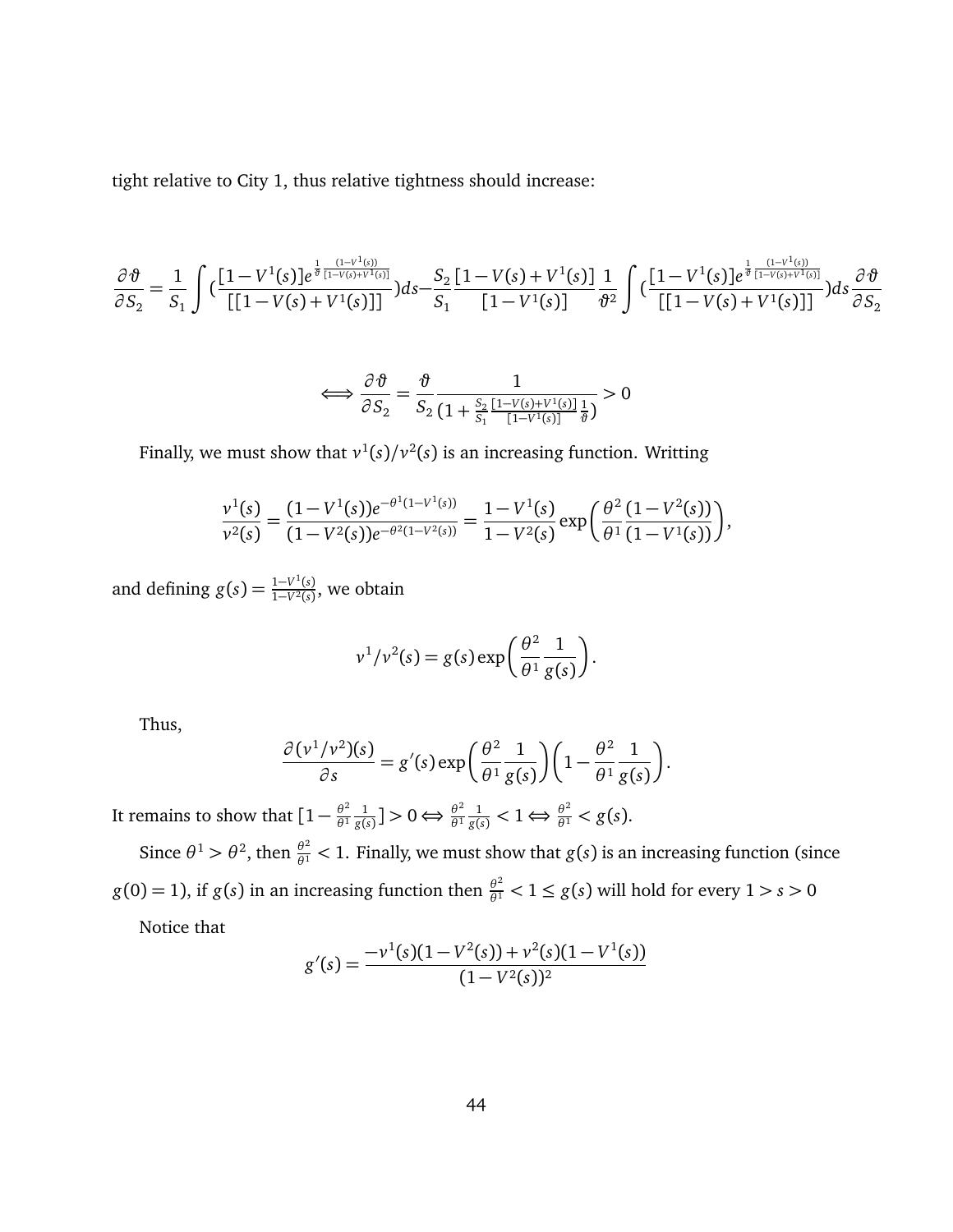$$
= \frac{v(s)g(s)}{[1-V^1(s)]e^{-\theta^1(1-V^1(s))}+[1-V^2(s)]e^{-\theta^2(1-V^2(s))}}[e^{-\theta^2(1-V^2(s))}-e^{-\theta^1(1-V^1(s))}]
$$

Therefore, we must show again that

$$
e^{-\theta^2(1-V^1(s))} - e^{-\theta^1(1-V^1(s))} > 0 \Leftrightarrow \frac{\theta^2}{\theta^1} < 1 < \frac{(1-V^1(s))}{(1-V^2(s))}
$$

This is equivalent to showing that

$$
V^1(s) < V^2(s) \quad \forall s
$$

If we can show that

$$
v^1(s) < v^2(s) \quad \forall s
$$

then the above will also hold.

Now, let us show that  $v^1(0) < v^2(0) \Leftrightarrow v^1(0) - v^2(0) < 0 \Leftrightarrow e^{-\theta^1} < e^{-\theta^2}$  and since  $\theta^1 > \theta^2$ this will be true.

Second, we must also show that

$$
\partial v^1/\partial v^2 \le 1
$$

(The intuition is that if  $v^1$  does not grow faster than  $v^2$ , then it will always be the case that  $v^1(s) < v^2(s) \quad \forall s$ )

Now, after some algebraic manipulation, we can show that *∂ v* 1 */∂ v* <sup>2</sup> = 1 Thus the result holds.  $\Box$ 

*Proof of Proposition [2.1.](#page-16-0)* The proof follows immediately from lemma 3 of Costinot and Vogel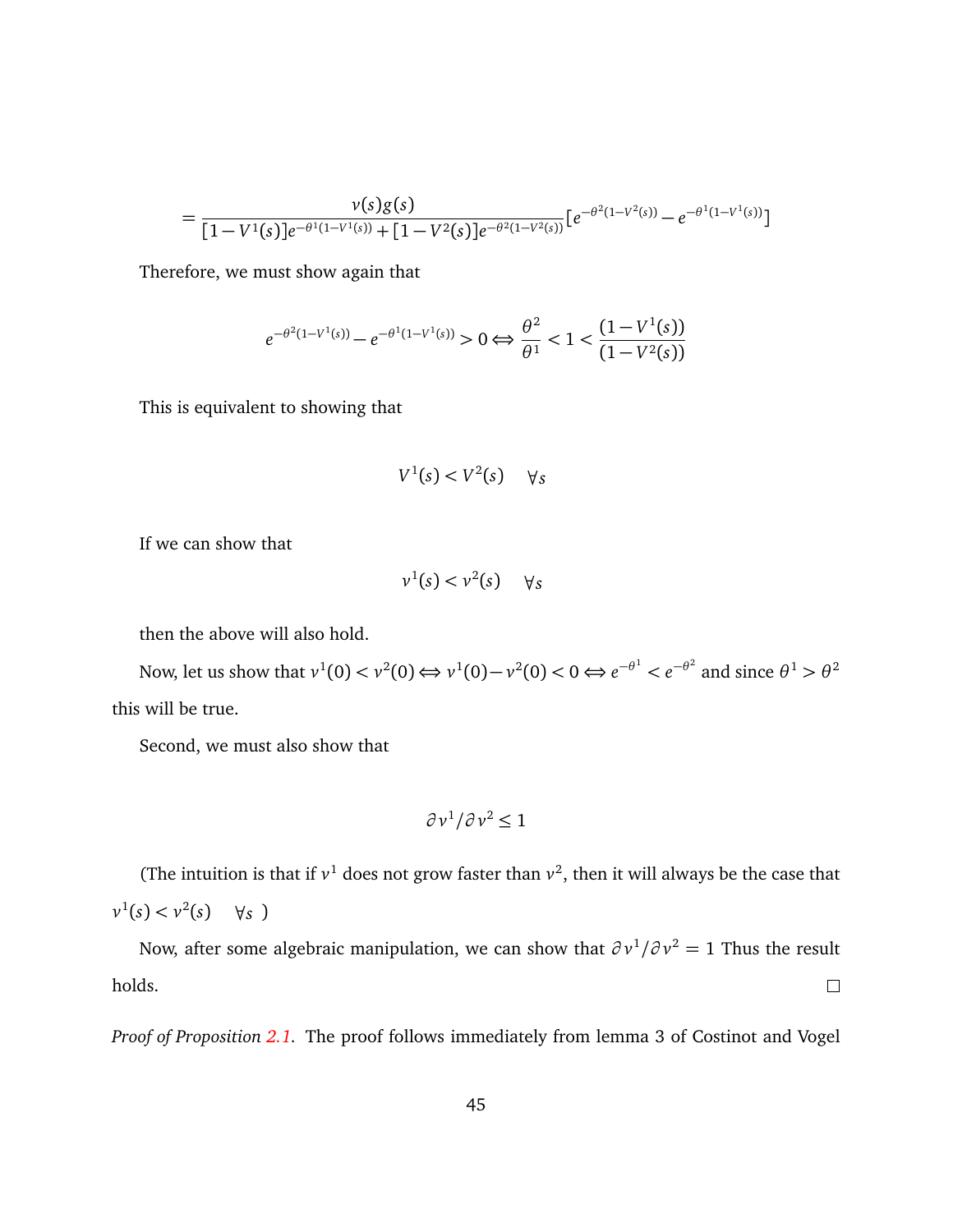(2010). The argument is that, given that we have a system of ODE, for any pair of functions *A*( $\cdot$ ) and *B*( $\cdot$ ) that are continuous and of bounded variation, we can write  $dM = F^M(M, w, \gamma)$ and  $dw = F^w(M, w, \gamma)$ . Given that  $F^M$  and  $F^w$  are continuous and of bounded variation, there exists a unique equilibrium for the system of ordinary differential equations.  $\Box$ 

# **B Housing Prices**

We obtain the equilibrium bids which are representative of the equilibrium housing prices. We follow [Albrecht, Gautier and Vroman 2013] closely.

First, we write the expected bid as

$$
\mathbb{E}[b(w(s)] = \frac{\int_r^{w(s)} b(w(s))h(w(s))dw(s)}{\int_r^{w(s)} h(w(s))dw(s)},
$$

where  $b(w(s))$  is the optimal bid in a first price auction and  $h(w(s))$  is the density of the highest valuation drawn by the buyers visiting a particular seller, conditional on the seller having at least one visitor.

Assume that the reservation value will be the lowest wage available *w*(*s*). Thus, we write

$$
\mathbb{E}[b(w(s)]=\frac{\int_{w(s)}^{w(s)}b(w(s))h(w(s))dw(s)}{\int_{w(s)}^{w(s)}h(w(s))dw(s)}=\frac{\int_{s}^{s}b(w(s))h(s)ds}{\int_{s}^{s}h(s)ds}.
$$

In addition, Bayes theorem implies that

$$
h(s) = f(s|H) = \frac{P(H|s)v^{i}(s)}{P(H)}.
$$

Given the properties of Poisson distributions, the probability that a buyer who has *w*(*s*) has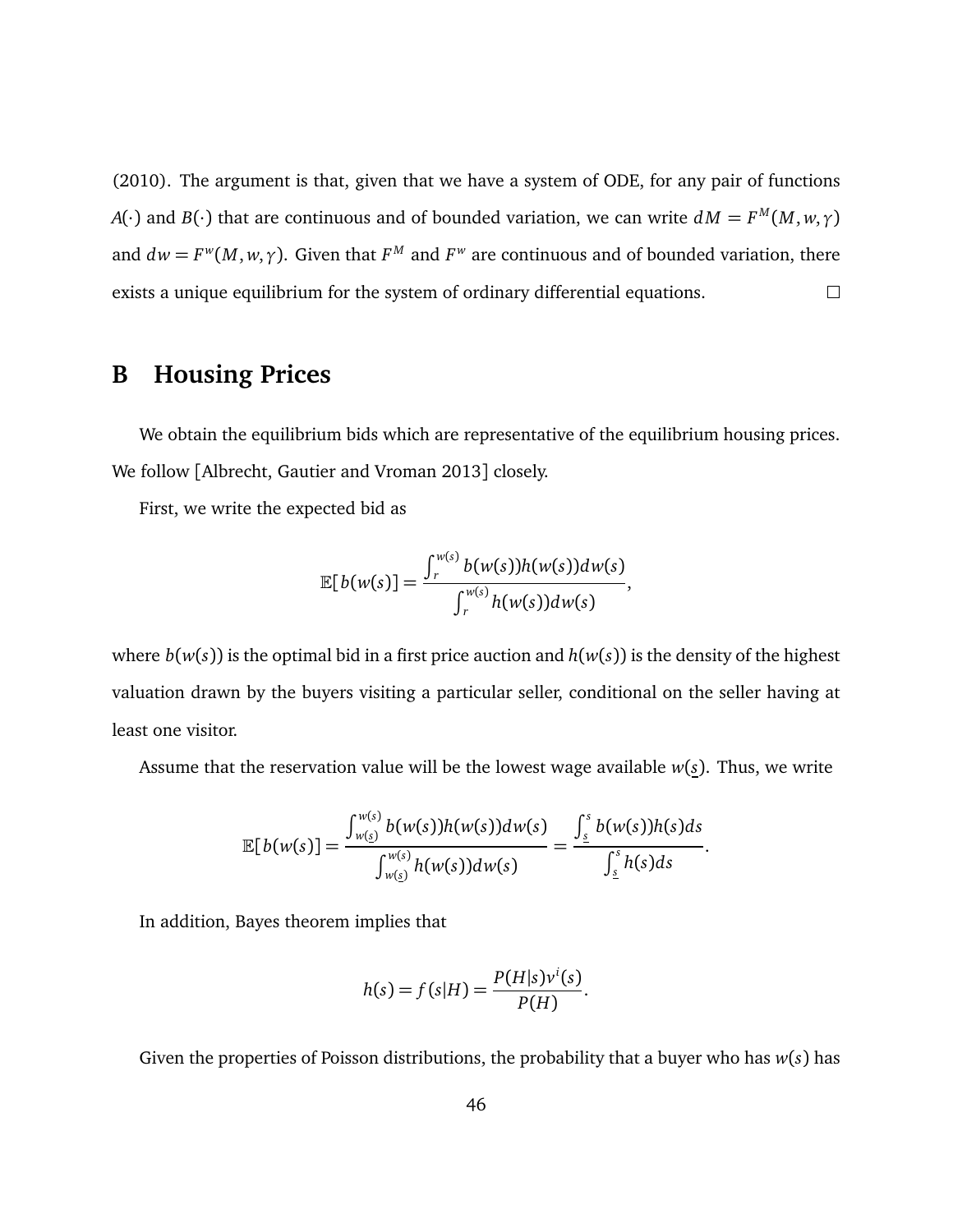the highest valuation is

$$
P(H|s) = e^{-\theta(1-V^i(s))},
$$

and the unconditional probability that any buyer has the highest valuation becomes

$$
P(H) = \int e^{-\theta(1-V^{i}(s)}v^{i}(s)ds = \frac{1-e^{-\theta}}{\theta}.
$$

Thus,

$$
h(s) = \frac{\theta e^{-\theta(1-V^i(s))}v^i(s)}{1-e^{-\theta}}.
$$

Given the optimal bidding in a first price auction, it follows that

$$
b(w(s))=w(s)-\frac{V(s)}{v(s)}.
$$

Basically, each bidder, who faces an uncertain number of buyers, offers her expected value minus its virtual surplus. Evaluating the expected bid, we have

$$
\mathbb{E}[b(w(s)]=\frac{\int_{\underline{s}}^{s}b(w(s))h(s)ds}{\int_{\underline{s}}^{s}h(s)ds}=w(s)-\frac{\int_{\underline{s}}^{s}\frac{(V(s))}{v(s)}h(s)ds}{\int_{\underline{s}}^{s}h(s)ds},
$$

which concludes the proof.

Finally, from Proposition 2, we have shown that the skill distribution in City 1 is more skillabundant than in City 2 (i.e., the monotone likelihood ratio property holds). The rest of the proof for Proposition 3 directly follows from Costinot Voguel 2009 Lemma 3.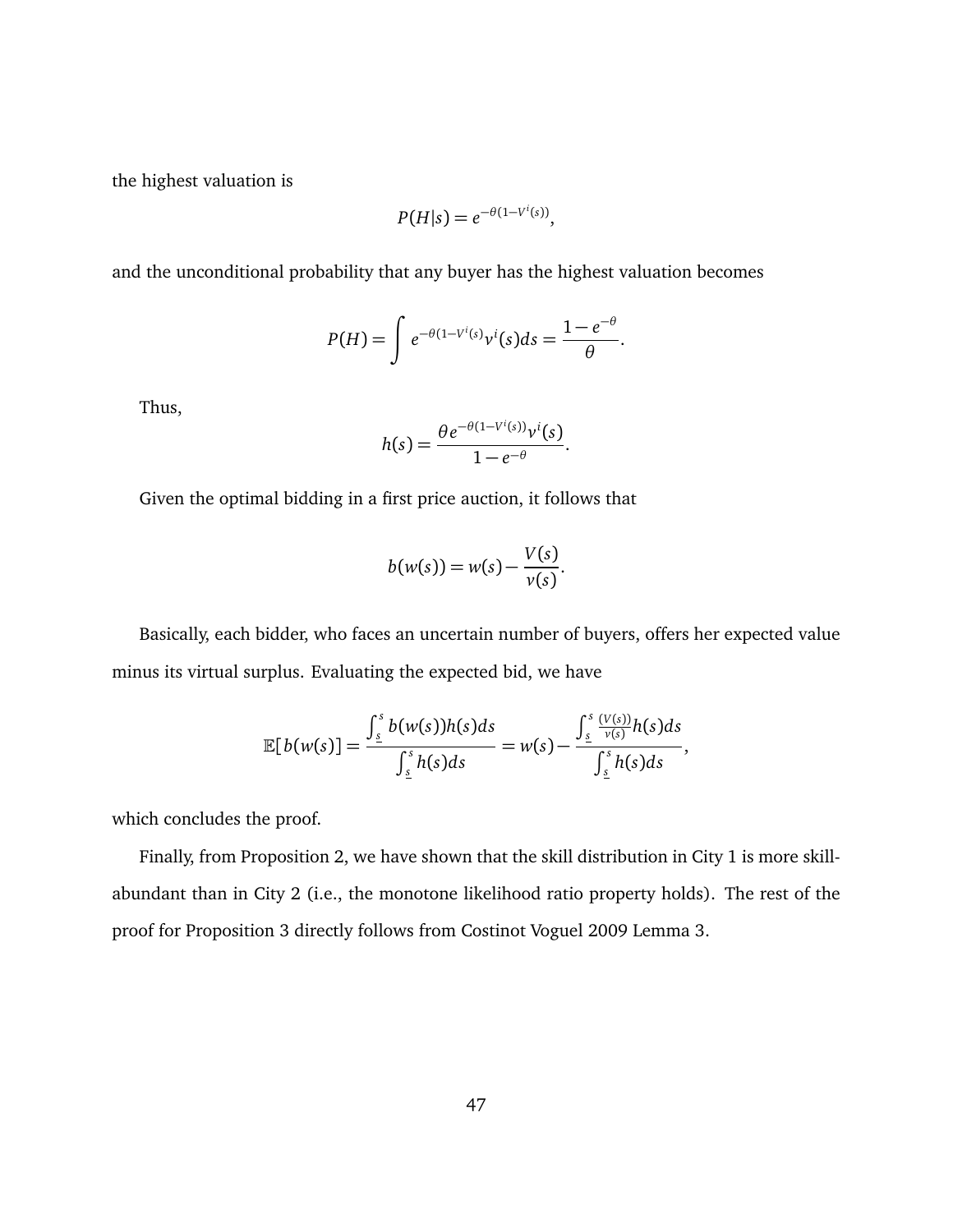# <span id="page-48-0"></span>**C Indirect Inference Estimation**

We rely on the indirect inference estimation to recover the parameters for workers' taste for amenities and the technology shifter. The objective is to generate moments of the skill distribution and wage schedule that are as close as possible to the data.

Given that we solve the theoretical model in two separate parts (i.e., the spatial sorting of workers and the competitive equilibrium in each city), we split our estimation procedure into two steps. First, we solve the spatial sorting problem and recover the parameter capturing the taste for amenities *T*. Once we obtain an endogenous distribution of skills for each MSA, we solve for the distribution of wages in each city (because the cities produce non-tradable services). Second, from these wage distributions, we recover the second parameter capturing skill–technology complementarity *A*.

Last, it is important to point out that we aggregate the distribution of skills in the economy and then "sort" between cities. We set the domain of the aggregate skill distribution to be the interval [0, 1] and assume that *v*(*s*) follows a truncated normal, centered in 0.5 with dispersion equal to 1.

#### **Recovering** *T* **from talent data**

The first parameter we must recover is the taste for amenities parameter *T*, which shifts the utility of workers by  $e^{Ta^i}$ , determining worker's preferences for places. This parameter quantifies the tradeoff between housing tightness and the quality of services provided by a city (as well as other intangibles, such as weather or natural beauty). A higher taste for amenities means that workers tend to prefer living in that region, thus they are willing to risk going into a city, even when facing a tough housing market that could leave them living in the periphery.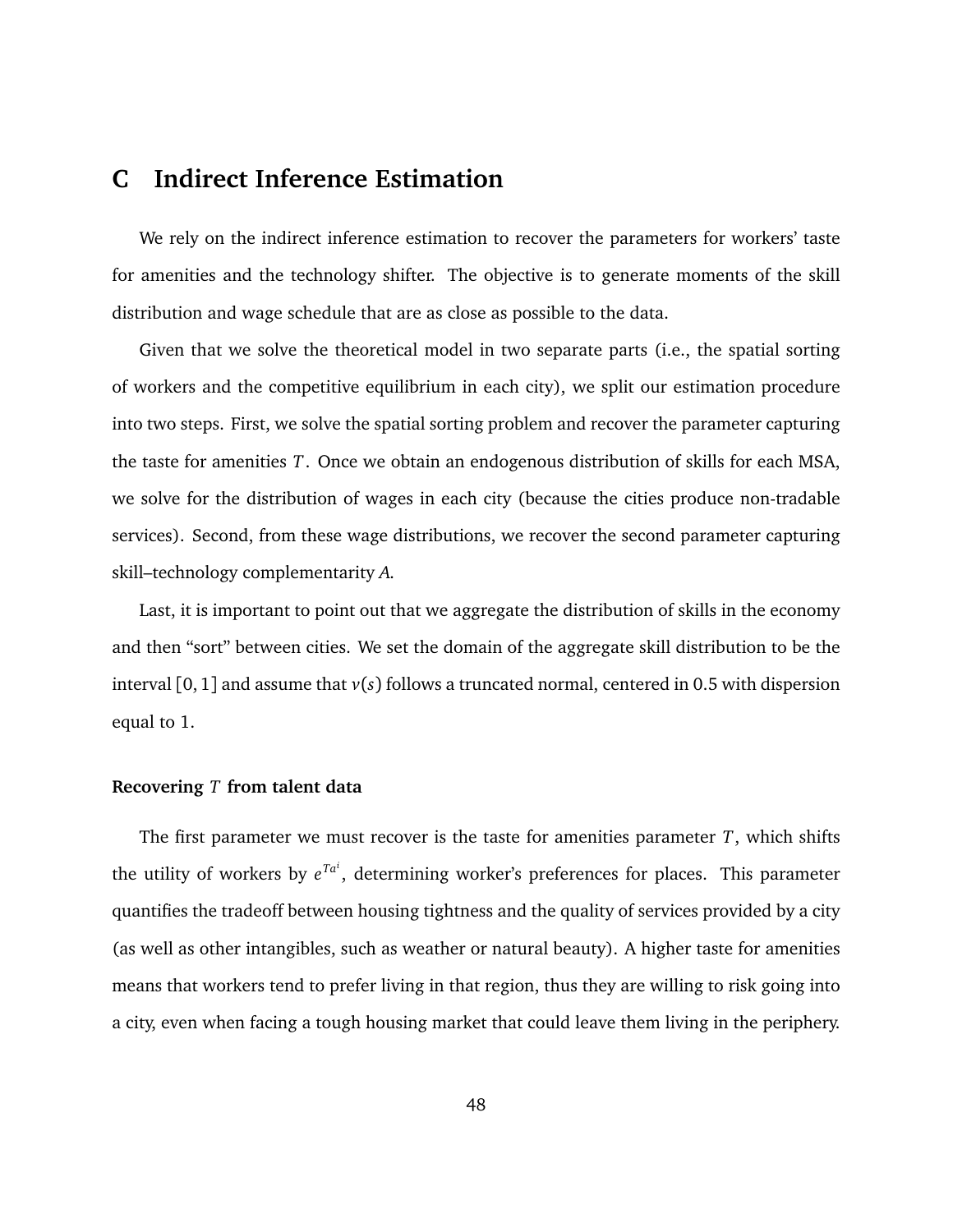Although we assume that the taste for amenities is the same for all workers, the tradeoff this entails is distinct for different type of workers. In particular, high-skilled workers who know they can get a house in the city center and still have higher disposable income tend to value the amenities of a city more.

Given that this parameter fundamentally speaks to how workers of different skills sort between cities, we recover it from empirical distributions of skills. We simulate the model for different parameter values of *T* such that the model's cross-sectional predictions are as close as possible to the data. We define a Wald-type loss function that weights the distance between the predicted and the observed mean and variance of the talent distribution for each MSA.

The indirect inference estimator is given by,

$$
\widehat{T} = \operatorname{argmin}_{T} L(T) = (\rho - \widehat{\rho}(T))' W(\rho - \widehat{\rho}(T))
$$

where  $\rho$  are the data moments,  $\hat{\rho}(T)$  are the simulated moments, and *W* is a positive definite weighting matrix, that captures relative city size.

We use a grid search procedure and divide the estimation process into four consecutive steps:

Step 1: Partition the parameter space of *T*. [11](#page-49-0)

Step 2: Run the model and compute auxiliary vector  $\hat{\rho}(T)$ .

Step 3: Compute the criterion function *L*(*T*).

Step 4: Repeat steps 1–3 to minimize *L*(*T*).

Using this process, we find that the parameter that minimizes this distance is equal to  $7<sup>12</sup>$  $7<sup>12</sup>$  $7<sup>12</sup>$ 

Notice that the taste parameter requires two different kinds of exogenous data to uniquely

<span id="page-49-1"></span><span id="page-49-0"></span><sup>11</sup>We let *T* vary from -100 to 100. We took steps of size 0.1, to ran the program for 2000 possible values of *T*.  $12$ Which is very consistent with the 7.4 that we find using the Lumosity sample.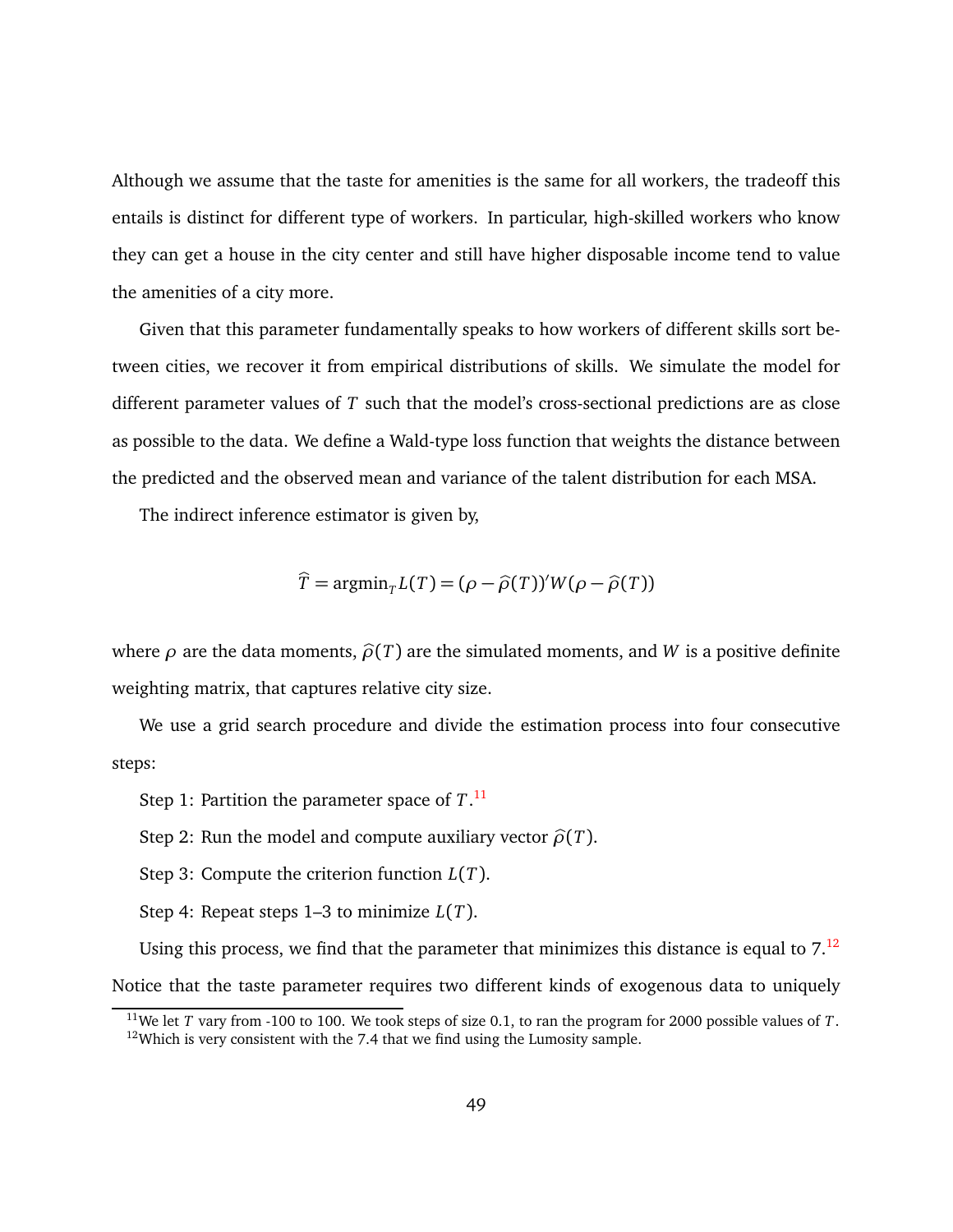predict the shape and size of the skill distribution: amenities  $a^i$  and housing  $S^i$ .

#### **Recovering the technology parameter** *A*

One important theoretical assumption is that high-skilled workers have a comparative advantage in performing more complex tasks, and that complementarity must be log-supermodular. Thus, we use the following simple parametric characterization for empirical purposes:  $A(s, \sigma)$  = *e Asσ* , where *A* is a technology shifter which is recovered from the data. The parameter *A* captures the advantage that higher-skilled workers might have over lower-skilled workers. This parameter does not affect how workers sort between cities, but it directly affects the level and dispersion of wages. We recover this parameter from the observed distributions of wages by city.

We follow the same strategy as in the first part of the calibration. Now, however, we can solve the model for wages for each city independently. We start by choosing a parameter value for both the agglomeration parameter and the elasticity of substitution. In addition, we take the distributions of skills by city as given from the problem above. Next, we simulate the model for different parameter values of *A* such that the model's predictions for the distribution of wages in each city are as close as possible to the data. As before, we construct a Waldtype of loss function as a weighted distance between predicted and observed moments for the distribution of wages in each MSA, and focus the attention on the first and second moments of each distribution. The indirect inference estimator becomes

$$
\widehat{A} = \mathrm{argmin}_{A} L(A) = (\rho - \widehat{\rho}(A))' W(\rho - \widehat{\rho}(A)),
$$

 $\lambda$ 

where  $\rho$  are the data moments,  $\hat{\rho}(T)$  are the simulated moments, and *W* is a positive definite